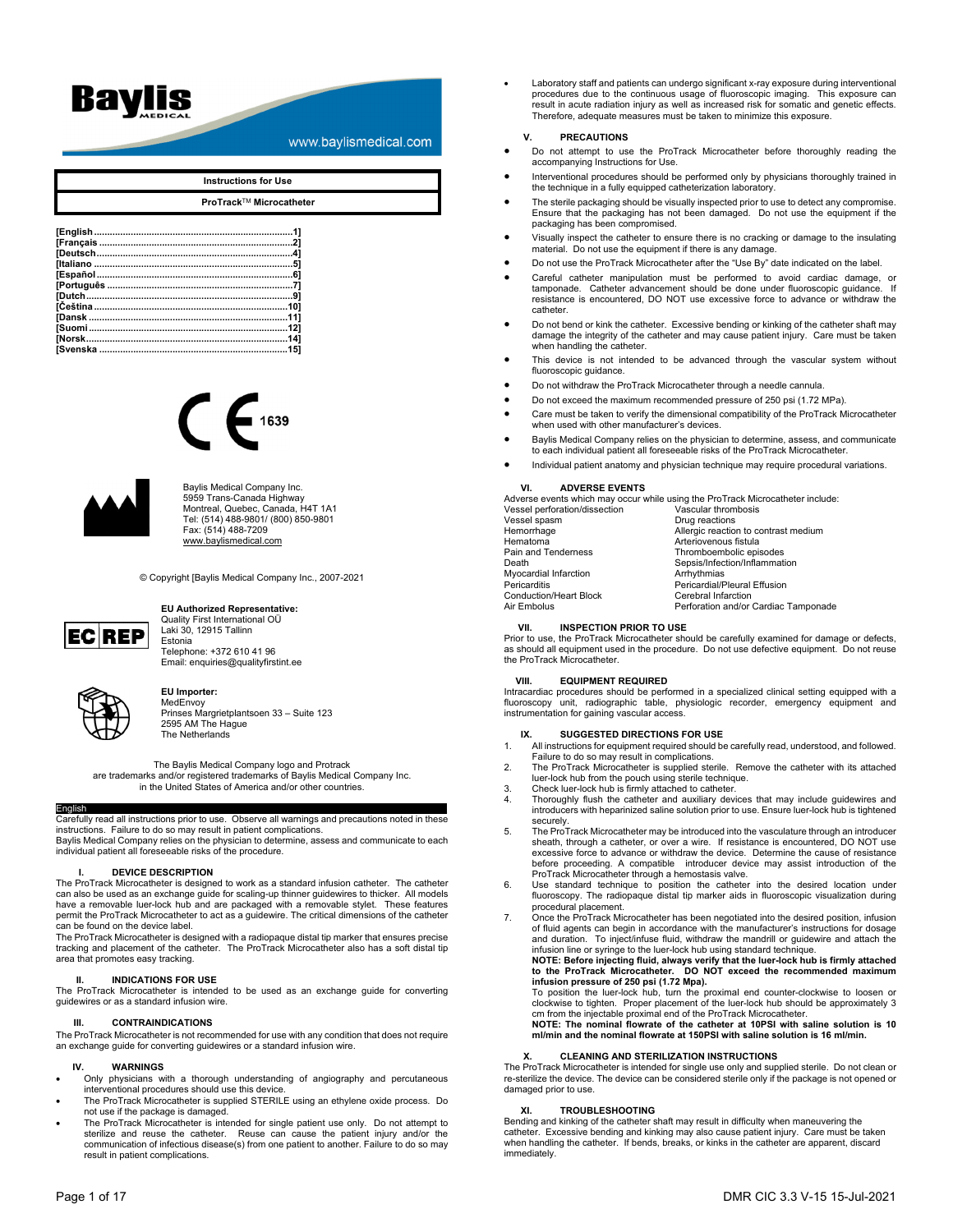## **XII. DISPOSAL OF WASTE**

Treat used ProTrack Microcatheter as biohazard and dispose of in compliance with standard hospital procedures.

## **XIII. CUSTOMER SERVICE AND PRODUCT RETURN INFORMATION**  If you have any problems with or questions about Baylis Medical Equipment contact our technical support personnel.

**Baylis Medical Company Inc.**  5959 Trans-Canada Highway Montreal, Quebec, Canada, H4T 1A1 Phone: (514) 488-9801 or (800) 850-9801 Fax: (514) 488-7209 www.baylismedical.com

## **NOTES:**

- In order to return products you must have a return authorization number before shipping the products back to Baylis Medical Company. Product Return Instructions will be provided to you at this time.
- 2. Ensure that any product being returned to Baylis Medical has been cleaned, decontaminated and/or sterilized as indicated in the Product Return Instruction before returning it for warrantied service. Baylis Medical will not accept any piece of used equipment that has not been properly cleaned or decontaminated as per the Product Return Instructions.]

## **XIV. LABELING AND SYMBOLS**

|                    | <b>Manufacturer</b>                                                                                  |
|--------------------|------------------------------------------------------------------------------------------------------|
| EC REP             | <b>EU Authorized Representative</b>                                                                  |
| STERILE<br>EO      | Sterile using ethylene oxide                                                                         |
|                    | Use By                                                                                               |
|                    | Caution                                                                                              |
| i                  | <b>Consult Instructions for Use</b>                                                                  |
| <b>REF</b>         | Model number                                                                                         |
| <b>Rx ONLY</b>     | Caution: Federal (U.S.A.) law restricts<br>this device to sale by or on the order of<br>a physician. |
|                    | Single Use - Do not reuse                                                                            |
|                    | Do Not Resterilize                                                                                   |
| LOT                | <b>Lot Number</b>                                                                                    |
|                    | Do Not Use if Packaging is<br>Damaged                                                                |
|                    | <b>Keep Away From Sunlight</b>                                                                       |
|                    | Non-Pyrogenic                                                                                        |
| Max Guidewire O.D. | Maximum guidewire outside<br>diameter that can be used with this<br>device                           |
|                    | <b>EU Importer</b>                                                                                   |

## **XV. LIMITED WARRANTIES**

Baylis Medical Company Inc. (BMC) warrants its Disposable and Accessory products against defects in materials and workmanship. BMC warrants that sterile products will remain sterile for a period of time as shown on the label as long as the original package remains intact. Under this Limited Warranty, if any covered product is proved to be defective in materials or workmanship, BMC will replace or repair, in its absolute and sole discretion, any such product, less any charges to BMC for transportation and labor costs incidental to inspection, removal or restocking of product. The length of the warranty is: (i) for the Disposable products, the shelf life of the product, and (ii) for the Accessory products, 90 days from shipment date. This limited warranty applies only to new original factory delivered products that have been used for their normal and intended<br>uses. BMC's Limited Warranty shall not apply to BMC products which have been resterilized,<br>repaired, altered, or modified i instructions.

## **LIMITATION OF LIABILITY FOR DAMAGES**

**THE LIMITED WARRANTY ABOVE IS THE SOLE WARRANTY PROVIDED BY SELLER. SELLER DISCLAIMS ALL OTHER WARRANTIES, WHETHER EXPRESS OR IMPLIED, INCLUDING ANY WARRANTY OF MERCHANTABILITY OR FITNESS FOR A PARTICULAR USE OR PURPOSE.** 

 **THE REMEDY SET FORTH HEREIN SHALL BE THE EXCLUSIVE REMEDY FOR ANY WARRANTY CLAIM, AND ADDITIONAL DAMAGES, INCLUDING CONSEQUENTIAL DAMAGES OR DAMAGES FOR BUSINESS INTERRUPTION OR LOSS OF PROFIT, REVENUE, MATERIALS, ANTICIPATED SAVINGS, DATA, CONTRACT, GOODWILL OR** 

**THE LIKE (WHETHER DIRECT OR INDIRECT IN NATURE) OR FOR ANY OTHER FORM OF INCIDENTAL, OR INDIRECT DAMAGES OF ANY KIND, SHALL NOT BE AVAILABLE. SELLER'S MAXIMUM CUMULATIVE LIABILITY RELATIVE TO ALL OTHER CLAIMS AND LIABILITIES, INCLUDING OBLIGATIONS UNDER ANY INDEMNITY, WHETHER OR NOT INSURED, WILL NOT EXCEED THE COST OF THE PRODUCT(S) GIVING RISE TO THE CLAIM OR LIABILITY. SELLER DISCLAIMS ALL LIABILITY RELATIVE TO GRATUITOUS INFORMATION OR ASSISTANCE PROVIDED BY, BUT NOT REQUIRED OF SELLER HEREUNDER. ANY ACTION AGAINST SELLER MUST BE BROUGHT WITHIN EIGHTEEN (18) MONTHS AFTER THE CAUSE OF ACTION ACCRUES. THESE DISCLAIMERS AND LIMITATIONS OF LIABILITY WILL APPLY REGARDLESS OF ANY OTHER CONTRARY PROVISION HEREOF AND REGARDLESS OF THE FORM OF ACTION, WHETHER IN CONTRACT, TORT (INCLUDING NEGLIGENCE AND STRICT LIABILITY) OR OTHERWISE, AND FURTHER WILL EXTEND TO THE BENEFIT OF SELLER'S VENDORS, APPOINTED DISTRIBUTORS AND OTHER AUTHORIZED RESELLERS AS THIRD-PARTY BENEFICIARIES. EACH PROVISION HEREOF WHICH PROVIDES FOR A LIMITATION OF LIABILITY, DISCLAIMER OF WARRANTY OR CONDITION OR EXCLUSION OF DAMAGES IS SEVERABLE AND INDEPENDENT OF ANY OTHER PROVISION AND IS TO BE ENFORCED AS SUCH.**

 **IN ANY CLAIM OR LAWSUIT FOR DAMAGES ARISING FROM ALLEGED BREACH OF WARRANTY, BREACH OF CONTRACT, NEGLIGENCE, PRODUCT LIABILITY OR ANY OTHER LEGAL OR EQUITABLE THEORY, THE BUYER SPECIFICALLY AGREES THAT BMC SHALL NOT BE LIABLE FOR DAMAGES OR FOR LOSS OF PROFITS, WHETHER FROM BUYER OR BUYER'S CUSTOMERS. BMC'S LIABILITY SHALL BE LIMITED TO THE PURCHASE COST TO BUYER OF THE SPECIFIED GOODS SOLD BY BMC TO BUYER WHICH GIVE RISE TO THE CLAIM FOR LIABILITY.** 

No agent, employee or representative of Baylis Medical has the authority to bind the Company to any other warranty, affirmation or representation concerning the product.

This warranty is valid only to the original purchaser of Baylis Medical products directly from<br>A Baylis Medical authorized agent. The original purchaser cannot transfer the warranty.<br>Use of any BMC product shall be deemed

| Use of any BMC product shall be deemed acceptance of the terms and conditions herein. |                               |
|---------------------------------------------------------------------------------------|-------------------------------|
| The warranty periods for Baylis Medical products are as follows:                      |                               |
| Disposable Products                                                                   | The shelf life of the product |
|                                                                                       |                               |

|   | Accessory Products | days from the shipment date<br>90 |  |
|---|--------------------|-----------------------------------|--|
|   |                    |                                   |  |
| _ |                    |                                   |  |

**Français**<br>Lire attentivement toutes les directives avant l'utilisation. Respecter toutes les contre-indications, avertissements et précautions indiqués dans ces directives. Leur non-respect risque de causer des complications pour le patient.

## **I. DESCRIPTION DU DISPOSITIF**

Le ProTrack Microcathéter de BMC a été conçu pour travailler comme un cathéter d'infusion standard. Le cathéter peut aussi être utilisé comme guide pour l'échange des fils guides plus minces à des fils guides plus épais. Tous les modèles ont un embout Luer-lok détachable et sont emballés avec un stylet détachable. Ces caractéristiques permettent au cathéter coaxial de fonctionner comme un fil guide. Les dimensions critiques du cathéter peuvent être trouvées sur l'étiquette du dispositif.

 Le cathéter coaxial a été conçu avec un marqueur radio-opaque au bout distal qui assure un placement et en cheminement précis du cathéter. Le cathéter possède aussi une zone souple au bout distal qui facilite le cheminement.

## **II. INDICATIONS D'UTILISATION**

Le ProTrack Microcathéter de BMC est destiner à être utilisé comme guide d'échange pour échanger des fils guides ou comme fil d'infusion standard.

## **III. CONTRE-INDICATIONS**

Le ProTrack Microcathéter de BMC n'est pas recommandé pour les situations ou un guide d'échange pour échanger des fils guides ou un fil d'infusion standard n'est pas requis.

- **IV. AVERTISSEMENTS**  Seulement les médecins avec des connaissances approfondies de l'angiographie et des
- procédures d'interventions percutanées devraient utilisés ce dispositif. Le ProTrack Microcathéter de BMC est livré STÉRILE utilisant un procédé de stérilisation par l'oxyde d'éthylène. Ne pas utiliser si l'emballage est endommagé.
- Le ProTrack Microcathéter de BMC est conçu pour un usage simple sur un patient. N'essayez pas de stériliser et réutiliser le cathéter. La réutilisation peut causer des blessures au patient et/ou la transmission de maladies infectieuses entre patients. Car autrement, le patient pourrait être exposé à des complications.
- Le personnel de laboratoire et les patients peuvent subir une exposition aux rayonnements considérables pendant les interventions de perforation par radiofréquences en raison de l'usage continu de la radioscopie. Cette exposition peut causer une blessure de rayonnement grave et augmenter le risque d'effets somatiques et génétiques. Des mesures appropriées doivent donc être prises pour réduire cette exposition au minimum.

## **V. PRÉCAUTIONS**

- N'essayez pas d'utiliser Le ProTrack Microcathéter de BMC avant d'avoir lu attentivement les directives d'utilisation qui accompagnent le dispositif.
- Les procédures d'interventions devraient seulement être exécutées par des médecins bien formés dans les techniques et dans un laboratoire de cathérisation pleinement équipé.
- L'emballage stérile devrait être inspecté visuellement avant l'usage pour détecter des ruptures. Assurez vous que l'emballage n'est pas endommagé. Ne pas utiliser le dispositif si l'emballage est endommagé.
- Le cathéter devrait être inspecté visuellement pour s'assurer qu'il n'y a pas de dommage ou de fissures dans le matériel isolant. Ne pas utiliser le cathéter s'il y a des dommages.
- N'utilisez pas Le ProTrack Microcathéter de BMC après la date d'expiration (Use By) indiquée sur l'emballage.
- Une manipulation attentive du cathéter devrait être utilisé pour éviter des dommages cardiaques ou une tamponnade. L'avancement du cathéter devrait être fait sous L'avancement du cathéter devrait être fait sous guidance radioscopique. Si un obstacle résistant est rencontré, N'UTILISÉZ PAS de force excessive pour avancer ou retirer le cathéter.
- Ne pliez pas le cathéter. Pliage ou tortillement excessif du cathéter peut endommager le cathéter et peut causer des blessures au patient. Le cathéter doit être manipulé avec soins.
- Ne pas plier ou couder le cathéter.
- Cet appareil n'est pas conçu pour être avancé via le système vasculaire sans guidance radioscopique.
- Ne retirez pas Le ProTrack Microcathéter de BMC par une canule-aiguille.
- N'excédez pas la pression maximale recommandé de 250 psi (1.72 MPa).
- Une attention particulière doit être utilisée pour vérifier la compatibilité dimensionnelle du ProTrack Microcatheter de BMC quand il est utilisé avec des produits provenant d'autres manufacturiers.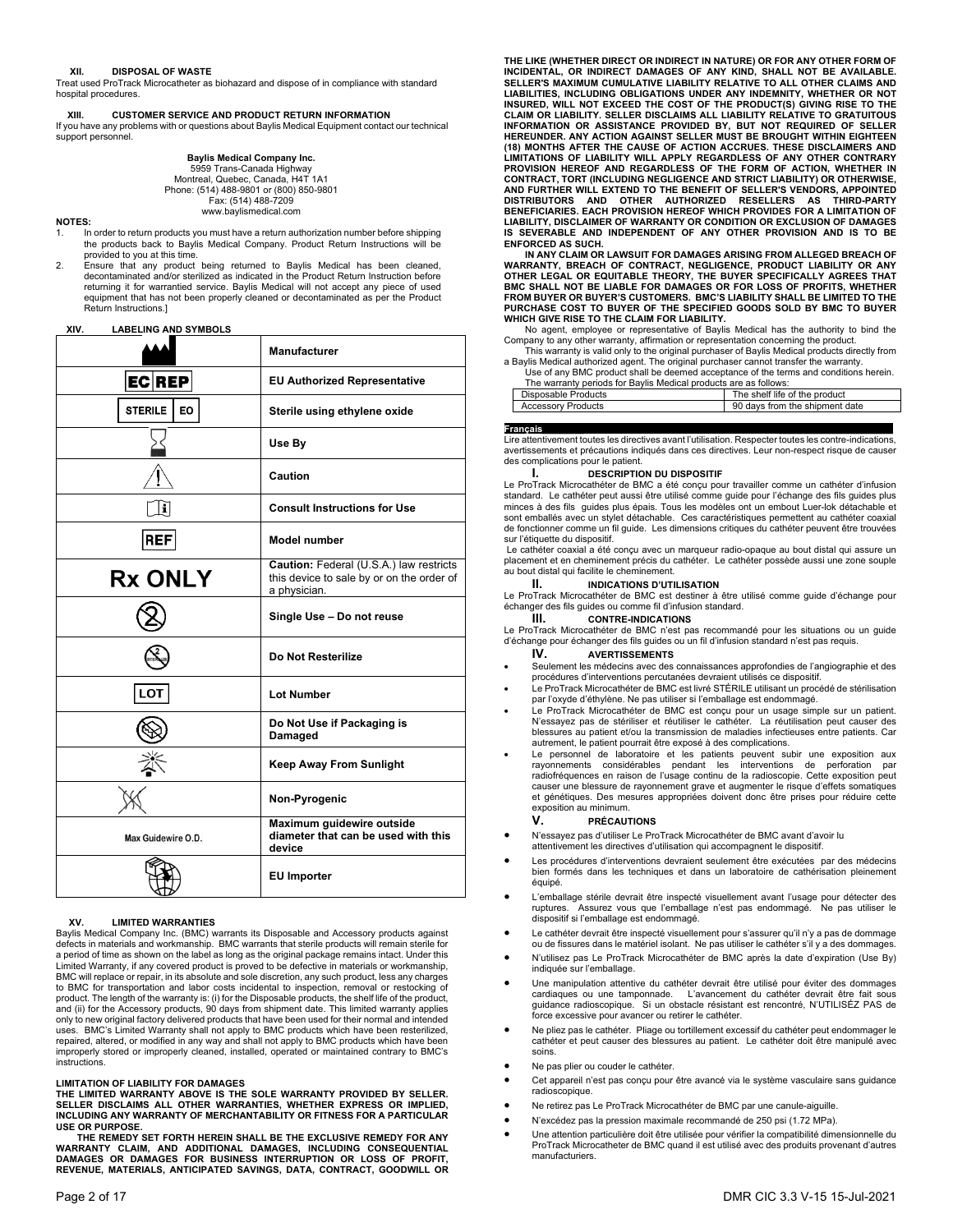- La compagnie Baylis Médical se fie sur le médecin pour déterminer, évaluer et communiquer à chaque patient tous les risques potentiels du ProTrack Microcatheter de BMC.
- L'anatomie de chaque patient et la technique du médecin peuvent imposer des variations dans la procédure.

## **VI. EFFETS INDÉSIRABLES**

Les effets indésirables qui peuvent se produire en utilisant Le ProTrack Microcathéter de BMC incluent :

| Perforation du vaisseau Thrombose Vasculaire |                                             |
|----------------------------------------------|---------------------------------------------|
| Spasme du vaisseau                           | Effets indésirables à la drogue             |
| Hémorragie                                   | Réaction allergique au produit de contraste |
| Hématome                                     | Fistule artérioveineux                      |
| Douleur                                      | Épisodes thromboemboliques                  |
| Sepsie/Infection<br>Dissection               |                                             |
| Infarctus du myocarde                        | Arythmies                                   |
| Péricardite                                  | Embolie gazeuse                             |
|                                              |                                             |

**VII. INSPECTION AVANT L'UTILISATION** 

Avant l'utilisation, Le ProTrack Microcathéter de BMC devrait être examiné pour des défauts ou des dommages, comme chaque pièce d'équipement utilisé dans la procédure. N'utilisez pas ements défectueux. Ne réutilisez pas Le ProTrack Microcathéter de BMC

## **VIII. EQUIPEMENT REQUIS**

Les procédures intracardiaques devraient être exécutées dans un laboratoire spécialisé équipé d'une machine de radioscopie, d'une table radiographique, d'un enregistreur physiologique, d'un équipement d'urgence et d'instrumentation pour préparer un accès vasculaire.

## **IX.** DIRECTIVES D'UTILISATION

- 1. Toutes les instructions sur l'équipement requis devraient être lues, comprises et suivies. Si ceci n'est pas fait des complications peuvent se produire. 2. Le ProTrack Microcathéter de BMC est livré stérile. Enlevez le cathéter, avec son embout
- Luer-lok, du sachet en utilisant une technique stérile.
- 3. Confirmer que le connecteur Luer-Lock est bien attaché au cathéter.
- Avant toute utilisation, rincer abondamment le cathéter et les dispositifs auxiliaires tels que les guides et les introducteurs avec une solution saline héparinée. Confirmer que le connecteur Luer-Lock est bien serré.
- 5. En cas de résistance, NE PAS APPLIQUER une force excessive pour faire progresser le
- dispositif ou pour le retirer. Identifier la cause de la résistance avant d'agir. 6. Adopter la technique standard pour positionner le cathéter à l'endroit souhaité sous fluoroscopie. Un repère radio-opaque au niveau de l'extrémité distale facilite la visualisation sous fluoroscopie pendant le positionnement pour la procédure.
- 7. Assurez-vous que l'embout Luer-lok est serré d'une façon sécuritaire.

Le ProTrack Microcathéter de BMC peut être introduit dans le système vasculaire via une gaine introductrice, un cathéter, ou par dessus un fil. Le marqueur radio-opaque au bout distal assiste à la visualisation radioscopique durant le placement. Un appareil introducteur peut assister l'introduction du ProTrack Microcatheter de BMC à travers une valve hémostatique.

Une fois Le ProTrack Microcathéter de BMC est dans la bonne position, la perfusion d'agents liquides peut commencer conformément aux instructions sur le dosage et la durée tel qu'indiqué par le manufacturier. Pour injecter/perfuser des liquides, r mandrin ou le fil guide et attachez la ligne de perfusion ou la syringe à l'embout Luer-lok en utilisant des procédures normalisées.

## **REMARQUE: Avant d'injecter des liquides assurez vous que l'embout Luer-Lok est bien attaché au ProTrack Microcatheter de BMC. N'EXCÉDEZ PAS la pression de perfusion maximale recommandée de 250 psi (1.72 Mpa).**

Pour positionner l'embout Luer-lok, tournez le bout proximal dans la direction anti-horaire pour le desserrer ou dans la direction horaire pour le serrer. Le positionnement adéquat de l'embout Luer-lok devrait être à peu près 3 cm du bout proximal injectable du ProTrack Microcatheter de BMC.

**N.B. : le débit nominal du cathéter à 10PSI avec du sérum physiologique est de 10 ml/min et le débit nominal à 150PSI avec du sérum physiologique est de 16 ml/min.** 

## **NETTOYAGE ET STÉRILISATION**

Le ProTrack Microcathéter de BMC a été conçu pour un usage simple. Ne tentez pas de nettoyer ou re-stériliser Le ProTrack Microcathéter de BMC.

## **XI. DÉPANNAGE**

Le pliage ou le tortillement du cathéter peut causer des difficultés de maniabilité du cathéter. Le pilage ou le tortillement excessif peut aussi causer des blessures au patient. Beaucoup de soin doit être utilisé en manipulant le cathéter. Si des plis, des bris, ou des tortillements sont apparents jetez le cathéter immédiatement.

## **XII. NETTOYAGE ET STERILISATION**

Traiter chaque fil de ponction par radiofréquences Nykanen usé comme un objet présentant un biorisque et le mettre au rebut conformément aux procédures standard de l'hôpital<br>XIII. SERVICE À LA CLIENTÈLE ET INFORMATION SUR LE RE

## **XIII. SERVICE À LA CLIENTÈLE ET INFORMATION SUR LE RETOUR DES PRODUITS**

Si vous avez des problèmes ou des questions concernant des produits de Baylis Médical communiquez avec notre équipe de support technique.

## **REMARQUES:**

1. Pour retourner un produit il vous faut un numéro d'autorisation de retour avant de l'expédier à la compagnie Baylis Médical.

2. Baylis Médical n'acceptera aucune pièce d'équipement sans un certificat de stérilisation. Assurez vous que tout produit retourné à Baylis Médical a été nettoyé, décontaminé et stérilisé conformément aux directives d'utilisation avant de les retourner pour tous services sous garanties.<br>XIV. FTIQUETAGE FT S

## **XIV. ÉTIQUETAGE ET SYMBOLES**

|                             | Fabricant                                               |
|-----------------------------|---------------------------------------------------------|
| <b>REP</b><br>EC            | Représentant autorisé dans la Communauté<br>européenne  |
| <b>STERILE</b><br><b>EO</b> | Stérile; méthode de stérilisation : oxyde<br>d'éthylène |
|                             | Utilisé avant le                                        |
|                             | Avertissement                                           |
|                             | Consulter le mode d'emploi                              |

| <b>REF</b>         | Numéro de catalogue                                                                                                                                  |
|--------------------|------------------------------------------------------------------------------------------------------------------------------------------------------|
| <b>Rx ONLY</b>     | En vertu de la réglementation fédérale des<br>États-Unis, ce système ne peut être vendu<br>que par un médecin ou que sur ordonnance<br>d'un médecin. |
|                    | Usage unique                                                                                                                                         |
|                    | Ne pas restériliser                                                                                                                                  |
| <b>LOT</b>         | Numéro de lot                                                                                                                                        |
|                    | Ne pas utiliser si l'emballage est<br>endommagé                                                                                                      |
|                    | Tenir loin de la lumière du soleil                                                                                                                   |
|                    | Non-pyrogène                                                                                                                                         |
| Max Guidewire O.D. | Diamètre externe maximal du guide-fil<br>pouvant être utilisé avec ce dispositif.                                                                    |
|                    | Importateur pour l'UE                                                                                                                                |

## **XIV. GARANTIE LIMITÉE – Dispositifs jetables et accessoires**

 Baylis Medical Company Inc. (BMC) garantit ses produits jetables et accessoires contre tout défaut de matériel et de fabrication. BMC garantit que les produits stériles resteront stériles pendant la période indiquée sur l'étiquette, tant que l'emballage original demeure intact. En vertu de cette garantie limitée, si un produit couvert comporte un défaut de matériel ou de fabrication, BMC le remplacera ou le réparera, à sa seule et entière discrétion, moins les frais de transport et de main-d'œuvre encourus par BMC pour l'inspection, le retrait ou la reconstitution des stocks de ce produit. La durée de la garantie est de : (i) la durée de vie du produit, dans le cas des produits jetables, et (ii) 90 jours à partir de la date d'envoi, pour les accessoires.

 Cette garantie limitée ne s'applique qu'aux nouveaux produits originaux provenant directement de l'usine et qui ont été utilisés de la façon normale prévue. La garantie limitée de BMC ne s'applique pas aux produits de BMC qui ont été restérilisés, réparés, altérés ou modifiés de quelque façon que ce soit, ni aux produits de BMC qui ont été mal conservés, nettoyés,

installés, utilisés ou entretenus, d'après les modes d'emploi de BMC. **AVIS DE NON-RESPONSABILITÉ ET LIMITATION DE RESPONSABILITÉ LA GARANTIE LIMITÉE SUSMENTIONNÉE EST LA SEULE GARANTIE OFFERTE PAR LE VENDEUR. LE VENDEUR DÉNIE TOUTE AUTRE GARANTIE, EXPLICITE OU IMPLICITE, Y COMPRIS TOUTE GARANTIE DE COMMERCIALITÉ OU D'UTILISATION À DES FINS OU BUTS PARTICULIERS.** 

**LE RECOURS ÉTABLI AUX PRÉSENTES SERA LE RECOURS EXCLUSIF POUR TOUTE RÉCLAMATION AU TITRE DE LA GARANTIE, TOUT AUTRE DOMMAGE, Y**  COMPRIS LES DOMMAGES CONSÉCUTIFS ET LES DOMMAGES DUS À UNE<br>INTERRUPTION DES ACTIVITÉS OU À UNE PERTE DE PROFIT, DE REVENU, DE<br>MATÉRIEL, D'ÉCONOMIES PRÉVUES, DE DONNÉES, DE CONTRAT, DE CLIENTÈLE OU AUTRE CAUSE DE CE GENRE (DIRECTE OU INDIRECTE) OU TOUT AUTRE DOMMAGE<br>ACCESSOIRE OU INDIRECT, NE SERA PAS COUVERT. LA RESPONSABILITÉ<br>CUMULATIVE MAXIMALE DU VENDEUR RELATIVE À TOUTE AUTRE RÉCLAMATION ET<br>RESPO **ASSURÉES OU NON, N'EXCÉDERA PAS LE COÛT DU OU DES PRODUIT(S) DONNANT** 

**LIEU À LA RÉCLAMATION OU À LA RESPONSABILITÉ. LE VENDEUR RENONCE À TOUTE RESPONSABILITÉ RELATIVE À UNE INFORMATION GRATUITE OU À UNE AIDE NON NÉCESSAIRE FOURNIE PAR LE VENDEUR AUX TERMES DES PRÉSENTES. TOUTE ACTION CONTRE LE VENDEUR DOIT ÊTRE INTENTÉE DANS LES DIX-HUIT (18) MOIS QUI SUIVENT LE DROIT DE FAIRE VALOIR. LES PRÉSENTS AVIS DE NON-RESPONSABILITÉ ET LIMITATION DE RESPONSABILITÉ ENTRERONT EN VIGUEUR NONOBSTANT TOUTE AUTRE DISPOSITION CONTRAIRE À CELLES-CI ET PEU IMPORTE LA FORME D'ACTION, QUE CE SOIT PAR CONTRAT, DÉLIT (Y COMPRIS LA NÉGLIGENCE ET LA RESPONSABILITÉ STRICTE) OU AUTRE, ET COMPRENDRA LES AVANTAGES DES FOURNISSEURS DU VENDEUR, DES DISTRIBUTEURS ATTITRÉS ET DES AUTRES REVENDEURS AUTORISÉS À TITRE DE TIERS BÉNÉFICIAIRES. CHAQUE DISPOSITION AUX PRÉSENTES QUI PRÉVOIT UNE LIMITATION DE RESPONSABILITÉ, UNE STIPULATION D'EXONÉRATION DE GARANTIE OU UNE CONDITION OU EXCLUSION DE DOMMAGES EST DISSOCIABLE ET INDÉPENDANTE DE TOUTE AUTRE DISPOSITION ET DOIT ÊTRE MISE À EXÉCUTION EN TANT QUE TELLE.** 

 **DANS LE CADRE DE TOUTE RÉCLAMATION OU POURSUITE POUR DOMMAGES DÉCOULANT D'UNE PRÉSUMÉE VIOLATION DE GARANTIE, VIOLATION DE CONTRAT, NÉGLIGENCE, RESPONSABILITÉ DU FAIT DES PRODUITS OU DE TOUTE AUTRE THÉORIE FONDÉE EN DROIT OU EN EQUITY, LE VENDEUR ACCEPTE PRÉCISÉMENT QUE BMC NE SERA PAS TENU RESPONSABLE DES DOMMAGES OU D'UNE PERTE DE**  PROFIT, QUE CEUX-CI DÉCOULENT DE L'ACHETEUR OU DES CLIENTS DE<br>L'ACHETEUR. LA RESPONSABILITÉ DE BMC SERA LIMITÉE AU COÛT D'ACHAT DE<br>L'ACHETEUR DES BIENSPRÉCISÉS VENDUS PAR BMC À L'ACHETEUR, QUI ENTRAÎNE **LA RÉCLAMATION DE RESPONSABILITÉ.** 

 Aucun agent, employé ni représentant de Baylis Medical n'a l'autorité de lier la société à toute autre garantie, affirmation ou représentation concernant le produit. La présente garantie n'est valide que pour l'acheteur d'origine des produits de Baylis

Medical directement d'un agent autorisé par Baylis Medical. L'acheteur d'origine ne peut transférer la garantie.

L'utilisation de tout produit de BMC sera considérée comme une acceptation des modalités et des conditions établies dans les présentes.

La garantie des produits de Baylis Medical sera en vigueur pour la période suivante :

| <b>Produits ietables</b> | Durée de vie du produit                   |
|--------------------------|-------------------------------------------|
| Accessoires              | 90 iours à partir de la date de livraison |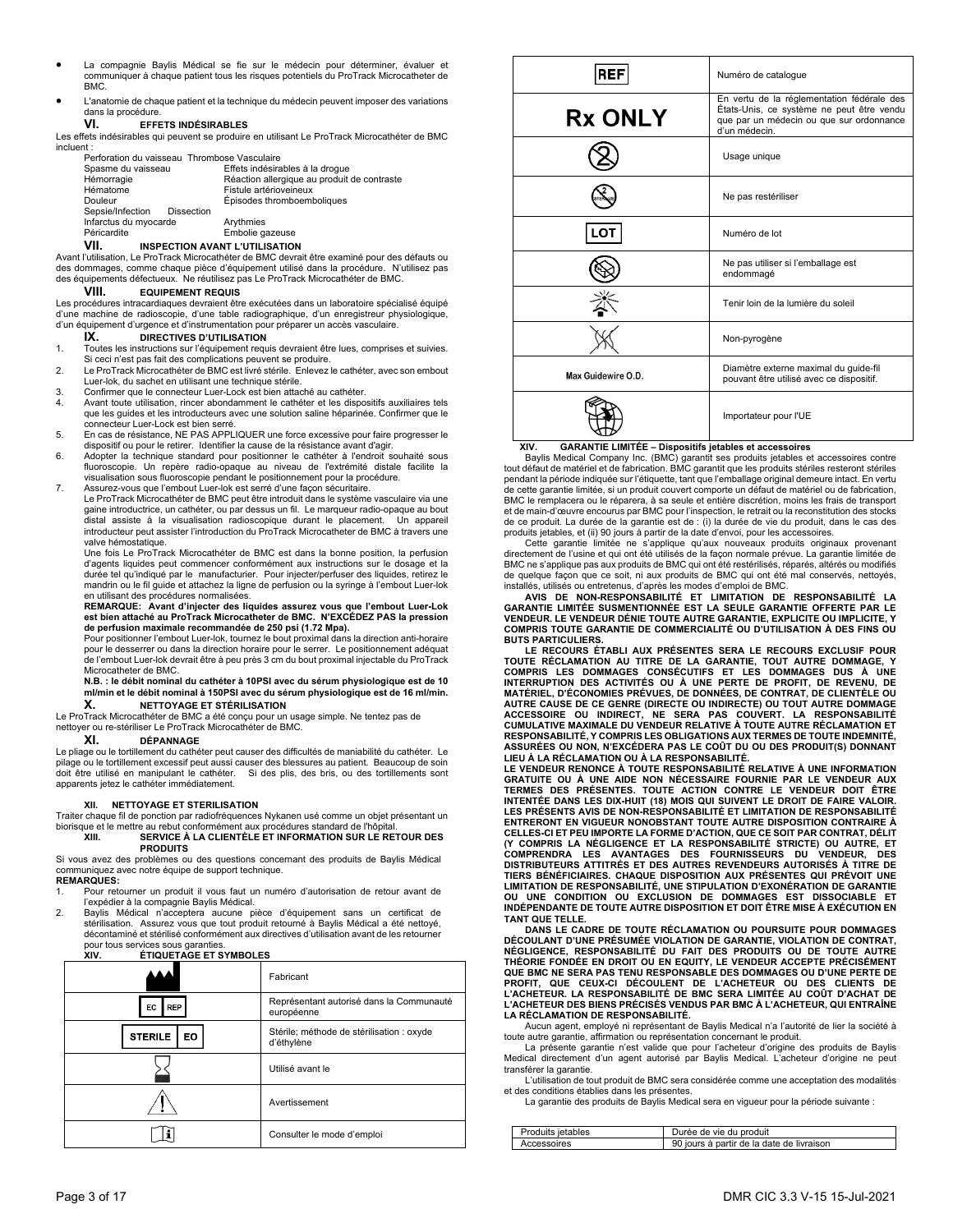Deutsch<br>Vor dem Gebrauch sollte die gesamte Anleitung sorgfältig gelesen werden. Beachten Sie bitte<br>alle in dieser Anleitung aufgeführten Kontraindikationen, Warn- und Vorsichtshinweise. Bei<br>Nichteachtung besteht die Gefah

Der ProTrack Mikrokatheter von BMC kann wie ein standardmäßiger Infusionskatheter eingesetzt werden. Zusätzlich kann dieser Katheter als Austauschführungsdraht für die Verdickung von dünneren Führungsdrähten verwendet werden. Alle Modelle sind mit einem abnehmbaren Luerverschluss-Ansatzstück ausgestattet und mit abnehmbaren Stilett verpackt. Diese Produkerkmale ermöglichen die Verwendung des koaxialen Katheters als Führungsdraht. Die wichtigsten Abmessungen des Katheters sind auf dem Geräteetikett zu finden.

An der distalen Spitze weist der koaxiale Katheter einen strahlendichten Marker auf, durch den<br>eine präzise Legung und Platzierung des Katheters ermöglicht wird. Außerdem ist ein weicher<br>distaler Spitzenbereich vorgesehen

Der ProTrack Mikrokatheter von BMC ist für die Verwendung als Austauschführungsdraht für die Konvertierung von normalen Führungsdrähten oder als standardmäßiger Infusionskatheter bestimmt.

## **KONTRAINDIKATIONEN**

Der ProTrack Mikrokatheter von BMC darf nicht unter Bedingungen verwendet werden, bei<br>denen kein Austauschführungsdraht für die Konvertierung von Führungsdrähten bzw. kein<br>standardmäßiger Infusionskatheter erforderlich ist

- Dieses Gerät dürfen nur Ärzte mit fundierten Kenntnissen in Angiographie und perkutanen Eingriffsverfahren anwenden.
- Der ProTrack Mikrokatheter von BMC wird mit Ethylenoxid STERILISIERT ausgeliefert. Nicht verwenden, wenn die Packung beschädigt ist.
- Der ProTrack Mikrokatheter von BMC ist nur für den Einsatz an einem Patienten bestimmt. Nicht versuchen, den Katheter zu sterilisieren oder wiederzuverwenden. Bei Wiederverwendung kann es zu Verletzungen des Patienten und/oder zur Übertragung von Infektionskrankheiten von einem Patienten zum anderen kommen. Anderenfalls kann es zu Komplikationen für den Patienten kommen.
- Da invasive Verfahren kontinuierlich radiologisch beobachtet werden, sind Labormitarbeiter und Patienten verstärkt Röntgenstrahlen ausgesetzt. Dies kann zu einer akuten Strahlenverletzung führen und ebenfalls die Gefahr von somatischen und genetischen Defekten erhöhen. Es sind daher geeignete Maßnahmen zu ergreifen, um die Strahlenbelastung so gering wie möglich zu halten. **V. VORSICHTSHINWEISE**
- Nicht versuchen, den koaxialen Infusionskatheter ohne sorgfältiges Durchlesen dieser Gebrauchsanweisung anzuwenden.
- Interventionen sollten nur von Ärzten durchgeführt werden, die in den Techniken eines voll ausgestatteten Katheterisierungslabors ausgebildet sind.
- Die sterile Verpackung ist vor dem Gebrauch per Sichtprüfung auf eventuelle<br>Beschädigungen zu kontrollieren. Darauf achten, dass die Verpackung unbeschädigt ist.<br>Das Gerät nicht verwenden, wenn die Verpackung beschädigt
- Den Katheter durch Sichtprüfung auf Risse oder Beschädigungen des Isoliermaterials überprüfen. Den Katheter nicht verwenden, wenn eine Beschädigung festgestellt wird.
- Den koaxialen Infusionskatheter von BMC nicht nach dem auf dem Etikett angegebenen Verfallsdatum verwenden.
- Der Katheter ist mit Sorgfalt zu handhaben, um Herzschäden oder Tamponaden zu verhindern. Den Katheter nur mit fluoroskopischer Unterstützung weiterbewegen. Bei Widerstand KEINE übermäßige Kraft aufwenden, um den Katheter nach vorn zu schieben oder herauszuziehen.
- Den Katheter nicht biegen. Übermäßiges Verbiegen oder Knicken des Katheters kann dessen Integrität beeinträchtigen und zu Verletzungen beim Patienten führen. Den Katheter stets mit Sorgfalt handhaben. Der Katheter darf nicht gebogen oder geknickt werden.
- 
- Dieses Produkt darf nicht ohne fluoroskopische Beobachtung durch das Gefäßsystem vorgeschoben werden.
- Der ProTrack Mikrokatheter von BMC darf nicht durch eine Nadelkanüle zurückgezogen werden.
- Den empfohlenen Höchstdruck von 1,72 MPa (250 psi) nicht überschreiten.
- Bei Verwendung mit Geräten anderer Hersteller muss die Kompatibilität des koaxialen Infusionskatheters von BMC sorgfältig geprüft werden.
- Der Arzt ist dafür verantwortlich, alle absehbaren Risiken des Verfahrens mit dem koaxialen Infusionskatheter von BMC zu bestimmen, zu beurteilen und den einzelnen Patienten mitzuteilen.
- Individuelle Patientenanatomien und Ärztetechniken erfordern unter Umständen Abweichungen beim Eingriff.<br>VI. KOMPLIKATIO

## **VI. KOMPLIKATIONEN**

Folgende Komplikationen können bei Verwendung des koaxialen Infusionskatheters von BMC auftreten: Gefäßperforation Gefäßthrombose

| Geraisperioration    | Gelaistrifornbose                                                                 |
|----------------------|-----------------------------------------------------------------------------------|
| Vasospasmus          | Arzneimittelallergien                                                             |
| Blutuna              | Allergische Reaktion auf das Kontrasittel                                         |
| Hämatom              | AV-Fistel                                                                         |
| Schmerzen und        | Thromboembolische Episoden                                                        |
| Druckempfindlichkeit | Sepsis/Infektion                                                                  |
| <b>Dissektion</b>    | Myokardinfarkt                                                                    |
| Arrhythmien          | Perikarditis                                                                      |
| Luftembolie          |                                                                                   |
| VII.                 | <b>INSPEKTION VOR DEM EINSATZ</b>                                                 |
|                      | Vor der Verwendung muss Der ProTrack Mikrokatheter von BMC genau wie alle anderen |

verwendeten Instrumente sorgfältig auf Beschädigungen oder Defekte untersucht werden. Beschädigte Geräte nicht verwenden. Der ProTrack Mikrokatheter von BMC darf nicht wiederverwendet werden.

### **VIII. OBLIGATORISCHE GERÄTE**

Intrakardiale Verfahren sind in einem speziellen, mit Fluoroskop, Radiografietisch, physiologischem Aufzeichnungsgerät, Notfallausrüstung und Instrumenten zur Schaffung eines Gefäßzugangs ausgestatteten Klinikraum auszuführen.

## **IX. GEBRAUCHSANWEISUNG**

- 1. Alle Anweisungen für das erforderliche Gerät sind genau zu lesen, zu verinnerlichen und zu befolgen. Nichtbeachtung kann zu Komplikationen führen.
- 2. Der ProTrack Mikrokatheter von BMC wird steril geliefert. Den Katheter mit befestigtem
- Luerverschluss-Anschlussstück unter Anwendung steriler Methoden aus dem Beutel nehmen.
- 

3. Sicherstellen, dass der Luer-Lock-Anschluss fest am Katheter angebracht ist.<br>4. Vor Gebrauch den Katheter und die Hilfsvorrichtungen, wie z. B. Führungsdrähte und<br>Einführsysteme, mit heparinisierter Kochsa

Anschluss fest angezogen ist. 5. Wenn Widerstand spürbar ist, die Vorrichtung KEINESFALLS mit Gewalt vorschieben oder zurückziehen. Vor dem Fortsetzen des Eingriffs die Ursache für den Widerstand ermitteln.

6. Den Katheter an der gewünschten Stelle unter fluoroskopischer Durchleuchtung mithilfe von Standardtechniken positionieren. Der röntgendichte distale Spitzenmarker dient der Platzierung<br>unter fluoroskopischer Visualisierung während des Eingriffs.<br>7. Prüfen, ob das Luerverschluss-Ansatzstück sicher sitzt.<br>

oder auf einem Führungsdraht in die Gefäße eingebracht werden. Der strahlendichte Marker an der distalen Spitze unterstützt die fluoroskopische Darstellung während der Legung. Eine Einführhilfe kann verwendet werden, um den koaxialen Infusionskatheter durch ein Hämostaseventil einzuführen.

Nachdem Der ProTrack Mikrokatheter bis zur gewünschten Lage eingeführt wurde, kann die Infusion von flüssigen Mitteln gemäß den Herstelleranweisungen in Bezug auf Dosis und Dauer begonnen werden. Für die Injektion/Infusion von Flüssigkeiten den Dorn oder Führungsdraht zurückziehen und die Infusionsleitung oder die Spritze unter Anwendung standardmäßiger Technik an das Ansatzstück des Luerverschlusses anschließen.

**HINWEIS: Vor Injektionsbeginn muss immer geprüft werden, ob das Luerverschluss-Ansatzstück fest am koaxialen Infusionskatheter befestigt ist. Den** 

**empfohlenen Höchstdruck von 1,72 MPa (250 psi) NICHT überschreiten.**<br>Zum Positionieren des Luerverschluss-Ansatzstückes das proximale Ende nach links (Lösen) oder rechts (Festziehen) drehen. Die richtige Lage des Luerverschluss-Ansatzstückes befindet sich ca.

3 cm vom proximalen Injektionsende des koaxialen Infusionskatheters entfernt.

**HINWEIS: Die Nennflussrate des Katheters bei 10 psi mit Kochsalzlösung beträgt 10 ml/min und die Nennflussrate bei 150 psi mit Kochsalzlösung beträgt 16 ml/min. X. REINIGUNGS- UND STERILISATIONSANWEISUNG** 

Der ProTrack Mikrokatheter von BMC ist nur für den einmaligen Gebrauch bestimmt. Er darf nicht gereinigt oder resterilisiert werden.

## **XI. STÖRUNGSBESEITIGUNG**

Durch Biegen oder Knicken des Katheterschafts kann die Manövrierfähigkeit des Katheters beeinträchtigt werden. Bei übermäßigem Biegen oder Knicken kann der Patient verletzt werden. Den Katheter stets mit Sorgfalt handhaben. Wenn der Katheter offensichtliche Biegungen,

## Brüche oder Knicke aufweist, muss er sofort entsorgt werden. **XII. KUNDENDIENST UND PRODUKTRÜCKSENDUNG**

Wenden Sie sich bei Problemen oder Fragen zu Geräten von Baylis Medical an unsere technischen Supporitarbeiter. **HINWEISE:** 

- 1. Zur Rücksendung von Produkten müssen Sie vor dem Absenden der Produkte an die Baylis Medical Company eine Rücksendenummer einholen.
- 2. Baylis Medical nimmt keine Rücksendegeräte ohne Sterilisierungsbescheinigung an. Alle für Garantieservice an Baylis Medical zurückgeschickten Produkte müssen gereinigt, dekontaminiert und nach Gebrauchsanweisung sterilisiert sind.

## **XIII. BESCHRIFTUNG UND SYMBOLE**

|                       | Hersteller                                                                                                                                       |
|-----------------------|--------------------------------------------------------------------------------------------------------------------------------------------------|
| EC<br><b>REP</b>      | Autorisierter Stellvertreter in der Europäischen<br>Gemeinschaft                                                                                 |
| <b>STERILE</b><br>EO. | Steril; Sterilisationsmethode mit Ethylenoxid                                                                                                    |
|                       | Verwendbar bis                                                                                                                                   |
|                       | Achtung                                                                                                                                          |
| i.                    | Gebrauchsanweisungen beachten                                                                                                                    |
| <b>REF</b>            | Katalognummer                                                                                                                                    |
| <b>Rx ONLY</b>        | Bundesgesetz (U.S.A) schreibt vor, dass<br>dieses Produkt nur durch einen Arzt verkauft<br>oder auf dessen Verschreibung verkauft<br>werden darf |
|                       | Einmalige Verwendung                                                                                                                             |
|                       | Nicht erneut sterilisieren                                                                                                                       |
| LOT                   | Seriennummer                                                                                                                                     |
|                       | Bei beschädigter Verpackung nicht benutzen                                                                                                       |
|                       | Vor Tageslicht schützen                                                                                                                          |
|                       | Nichtpyrogen                                                                                                                                     |
| Max Guidewire O.D.    | Maximaler Außendurchmesser des<br>Führungsdrahts, der mit diesem Produkt<br>verwendet werden kann.                                               |
|                       | EU-Importeur                                                                                                                                     |

## **XIV. BEGRENZTE GARANTIE – EINWEGARTIKEL UND ZUBEHÖR**

Baylis Medical Company Inc. (BMC) gewährleistet eine Garantie für seine Einwegartikel<br>und Zubehörprodukte gegen Defekt bei Material und aufgrund der Herstellung. BMC<br>gewährleistet, dass sterile Produkte für einen angegeben ist, solange die Originalverpackung intakt bleibt. Unter dieser eingeschränkten<br>Garantie ersetzt oder repariert BMC nach seinem absoluten und eigenen Ermessen jegliche<br>solche Produkte, wenn ein jegliches solches erwiesenermaßen einen Defekt an Material oder aufgrund der Herstellung aufweist, abzüglich jeglicher Gebühren, die für BMC für Transport entstehen und der Laborkosten, die aufgrund der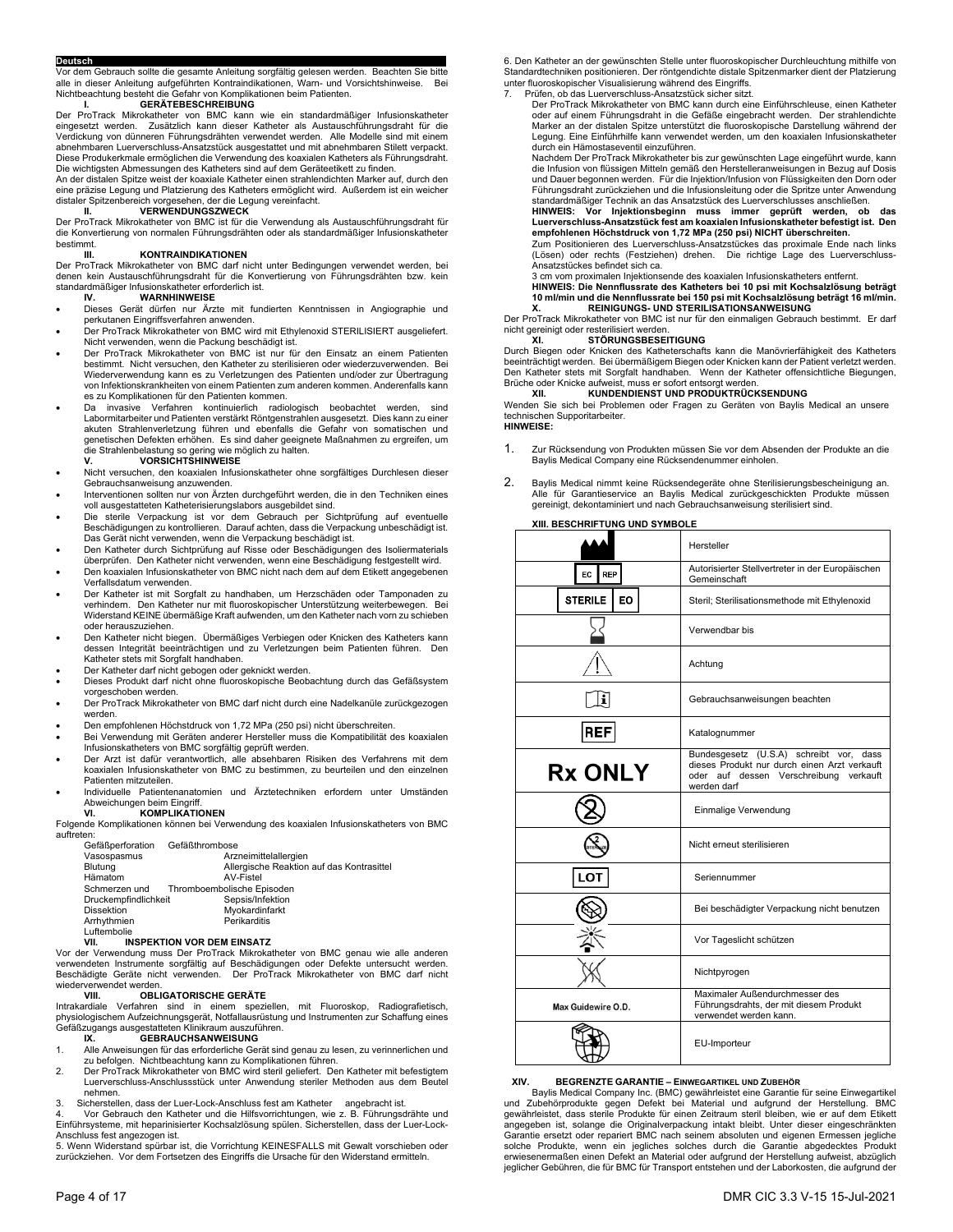Überprüfung, Entsorgung oder Wiederbeschaffung des Produkts anfallen. Die Länge der<br>Garantie beträgt: (i) für Produkte, die nur einmal verwendet werden, die Haltbarkeit des<br>Produkts, und (ii) für Produktzubehör, 90 Tage ab

, Diese eingeschränkte Garantie gilt nur für neue originale ab Werk gelieferte Produkte<br>die innerhalb ihrer normalen und vorgesehenen Nutzung verwendet worden sind. Die<br>eingeschränkte Garantie von BMC gilt nicht verändert oder auf irgendeine Art modifiziert wurden, und sie gilt nicht für Produkte von BMC,<br>die unsachgemäß gelagert oder unsachgemäß gereinigt, installiert, betrieben oder entgegen<br>den Anweisungen von BMC gewartet wurd

**BESCHRIEBENE EINGESCHRÄNKTE GARANTIE IST DIE EINZIGE GARANTIE, DIE VOM VERKÄUFER ANGEBOTEN WIRD. DER VERKÄUFER SCHLIESST ALLE WEITEREN GARANTIEN AUS, OB AUSDRÜCKLICH ODER STILLSCHWEIGEND, EINSCHLIESSLICH JEGLICHER GARANTIE FÜR VERMARKTBARKEIT ODER EIGNUNG FÜR EINE BESTIMMTE VERWENDUNG ODER EINEN BESTIMMTEN ZWECK.**

DIE HIERIN BESCHRIEBENEN RECHTSMITTEL SIND DIE AUSSCHLIESSLICHEN<br>RECHTSMITTEL FÜR JEGLICHE GARANTIEFORDERINGEN, UND RECHTSMITTEL FÜR ZUSÄTZLICHE SCHÄDEN, EINSCHLIESSLICH FOLGESCHÄDEN DODER SCHÄDEN<br>AUFGRUND VON UNTERBRECHUN VERKÄUFER MÜSSEN INNERHALB VON ACHTZEHN (18) MONATEN NACH AUFTRETEN<br>DER URSACHE VORGEBRACHT WERDEN. DIESE HAFTUNGSAUSSCHLÜSSE UND<br>EINSCHRÄNKUNGEN DER HAFTUNG GELTEN UNABHÄNGIG VON JEGLICHEN<br>GEGENTEILIGEN BESTIMMUNGEN HIERI **MUSS ALS SOLCHE DURCHGESETZT WERDEN.** 

IN JEGLICHER FORDERUNG ODER KLAGE VOR GERICHT FÜR SCHÄDEN, DIE<br>SICH AUS EINER ANGENOMMENEN VERLETZUNG DER GARANTIE, VERLETZUNG VERTRAGS, FAHRLÄSSIGKEIT, PRODUKTHAFTUNG ODER<br>GESETZLICHEN ODER RECHTLICHEN THEORIE ERGEBEN, ST **GEWINNEN, OB DIESE VOM KÄUFER ODER DEN KUNDEN DES KÄUFERS ERLITTEN WERDEN, HAFTBAR ZU MACHEN IST. DIE HAFTBARKEIT VON BMC IST BEGRENZT AUF DIE KOSTEN DES KÄUFERS FÜR DEN KAUF DER SPEZIELLEN WAREN, DIE VON BMC AN DEN KÄUFER VERKAUFT WURDEN, UND DIE DEN GRUND FÜR DIE FORDERUNG EINER ENTSCHÄDIGUNG LIEFERN.**

 Kein Agent, Mitarbeiter oder Vertreter von Baylis Medical verfügt über die Autorisierung, das Unternehmen an jegliche sonstige Garantie, Zustimmung oder Zusicherung das Produkt betreffend zu binden.

 Diese Garantie ist nur gültig für den ursprünglichen Käufer von Baylis Medical-Produkten, die er direkt von einem von Baylis Medical autorisierten Vertreter erworben hat. Der ursprüngliche Käufer kann die Garantie nicht übertragen.

 Der Einsatz eines Produkts von BMC wird als Zustimmung zu den Geschäftsbedingungen hierin erachtet.

Die Garantiezeiträume für Baylis Medical-Produkte sind Folgende:

| Einwegartikel   | Haltbarkeit des Produkts    |
|-----------------|-----------------------------|
| Zubehörprodukte | 90 Tage ab dem Versanddatum |
|                 |                             |

Italiano<br>Leggere attentamente le istruzioni per esteso prima dell'uso. Osservare tutte le<br>controindicazioni, le avvertenze e le precauzioni riportate nelle presenti istruzioni.<br>L'inottemperanza alla suddette potrebbe dare

Il ProTrack Microcatetere BMC è progettato per operare come catetere di infusione standard. Il catetere può anche essere usato come guida di scambio per ispessire fili di guida più sottili. Tutti i modelli hanno un adattatore luer-lok rimovibile e hanno in dotazione un mandrino, anch'esso rimovibile. Queste funzioni permettono al catetere coassiale di agire da filo guida. Le dimensioni critiche del catetere sono rinvenibili sull'etichetta del dispositivo.

Il catetere coassiale è progettato con un marcatore distale a punta radio opaco che garantisce il tracciamento e il posizionamento precisi del catetere. Il catetere coassiale presenta inoltre un'area superiore molle che facilita il tracciamento.

**III. ProTrack Microcatetere BMC è progettato come guida di scambio per la conversione di fili<br>Il ProTrack Microcatetere BMC è progettato come guida di scambio per la conversione di fili<br>guida o come filo di infusione stan** 

## **III. CONTROINDICAZIONI**

Si consiglia di non utilizzare il ProTrack Microcatetere BMC in condizioni che non richiedano una guida di scambio per la conversione di fili guida o fili di infusione standard.<br> **NUMERTENZE** 

## **IV. AVVERTENZE**

- L'uso del dispositivo deve essere riservato ai medici dotati della debita competenza in materia di procedure chirurgiche percutanee e procedure angiografiche.
- Il ProTrack Microcatetere BMC viene fornito STERILE mediante un procedimento all'ossido di etilene. Non usare qualora l'imballaggio non appaia integro.
- Il ProTrack Microcatetere BMC va utilizzato per un solo paziente. Non tentare di risterilizzare o di riutilizzare il catetere. Il riutilizzo può causare lesioni a carico del paziente e/o la trasmissione di malattie infettive da un paziente all'altro. La loro inosservanza può provocare complicanze nei pazienti.
- Nel corso delle procedure chirurgiche il personale dei laboratori ed i pazienti possono essere esposti ad un livello elevato di irradiazione con raggi X a causa dell'impiego continuo di imaging fluoroscopico. Una siffatta esposizione può causare lesioni da irradiazione acute, nonché l'aumento del rischio di insorgenza di effetti avversi a livello somatico e genetico. Si rende pertanto necessaria l'adozione di misure precauzionali adeguate tese a ridurre al minimo tale esposizione.

## **V. PRECAUZIONI**

- Non tentare di usare il ProTrack Microcatetere BMC prima di aver letto attentamente e per esteso le relative Istruzioni per l'uso incluse nella confezione.
- Gli interventi devono essere eseguiti solo da medici che abbiano ricevuto una formazione approfondita sulla tecnica da applicare, e in un laboratorio di cateterizzazione completamente attrezzato.
- L'imballaggio sterile deve essere ispezionato visivamente prima dell'uso per accertarne l'integrità. Accertarsi che l'imballaggio non sia stato danneggiato. Non usare il dispositivo qualora l'imballaggio non appaia integro.
- Controllare il catetere per assicurarsi che non vi siano fessure o danni al materiale isolante. Non utilizzare il catetere se danneggiato.
- Non usare il ProTrack Microcatetere BMC dopo la data di scadenza riportata sull'apposita etichetta.
- Manipolare il catetere con la debita cautela onde evitare tamponamenti o danni cardiaci. L'avanzamento del catetere dovrebbe essere eseguito sotto guida fluoroscopica. Qualora si dovesse incontrare resistenza, NON usare forza eccessiva per far avanzare o estrarre il catetere.
- Non piegare il catetere. La piegatura o l'attorcigliamento eccessivi dello stelo del catetere potrebbero compromettere l'integrità del catetere e causare lesioni a carico del paziente. Esercitare la debita cautela durante la manipolazione del catetere.
- Non piegare o attorcigliare il catetere.
- Questo strumento non va spinto in avanti nel sistema vascolare senza guida fluoroscopica.
- Non ritirare il ProTrack Microcatetere BMC attraverso un'agocannula.
- Non superare la pressione massima consigliata di 250 psi (1,72 MPa).
- Verificare con cura la compatibilità dimensionale dEl ProTrack MicrocatéterBMC se usato con prodotti di altri fabbricanti.
- Baylis Medical Company si affida al medico per determinare, valutare e comunicare ad ogni paziente tutti i rischi prevedibili dEl ProTrack MicrocatéterBMC.
- L'anatomia individuale del paziente e la tecnica del medico possono richiedere variazioni procedurali.

## **EVENTI AVVERSI**

Tra gli altri eventi avversi che possono verificarsi durante l'uso dEl ProTrack MicrocatéterBMC vi so

| :מר                        |                                                                                                                                                                                                                                                                                                                                                            |
|----------------------------|------------------------------------------------------------------------------------------------------------------------------------------------------------------------------------------------------------------------------------------------------------------------------------------------------------------------------------------------------------|
|                            | Perforazione di vasi Trombosi vascolare                                                                                                                                                                                                                                                                                                                    |
|                            | Spasmo ai vasi Reazioni ai farmaci                                                                                                                                                                                                                                                                                                                         |
| Emorragia                  | Reazione allergica al mezzo di contrasto                                                                                                                                                                                                                                                                                                                   |
| Ematoma                    | Fistola arteriovenosa                                                                                                                                                                                                                                                                                                                                      |
|                            | Dolore e sensibilità Episodi tromboembolici                                                                                                                                                                                                                                                                                                                |
| Sepsi/Infezione Dissezione |                                                                                                                                                                                                                                                                                                                                                            |
| Infarto Miocardico Ariia   |                                                                                                                                                                                                                                                                                                                                                            |
| Pericardite                | Embolia gassosa                                                                                                                                                                                                                                                                                                                                            |
| VII.                       | <b>ISPEZIONE PRIMA DELL'USO</b>                                                                                                                                                                                                                                                                                                                            |
|                            | $\mathbf{u} = \mathbf{u}$ , $\mathbf{u} = \mathbf{u}$ , $\mathbf{u} = \mathbf{u}$ , $\mathbf{u} = \mathbf{u}$ , $\mathbf{u} = \mathbf{u}$ , $\mathbf{u} = \mathbf{u}$ , $\mathbf{u} = \mathbf{u}$ , $\mathbf{u} = \mathbf{u}$ , $\mathbf{u} = \mathbf{u}$ , $\mathbf{u} = \mathbf{u}$ , $\mathbf{u} = \mathbf{u}$ , $\mathbf{u} = \mathbf{u}$ , $\mathbf{$ |

Prima dell'uso, il ProTrack Microcatetere BMC va esaminato attentamente per rilevare danni o difetti, così come tutta l'attrezzatura usata nella procedura. Non usare apparecchiature difettose. Non riutilizzare il ProTrack Microcatetere BMC.

## **VIII. ATTREZZATURA OCCORRENTE**

Le procedure intracardiache devono essere eseguite in un ambiente clinico specializzato, dotato di unità fluoroscopica, tavolo radiografico, registratore fisiologico, attrezzatura di emergenza e strumentazione per ottenere l'accesso vascolare.

**IX. ISTRUZIONI PER L'USO**  1. Tutte le istruzioni per l'uso delle apparecchiature vanno lette con cura, comprese e osservate. L'inottemperanza alla suddette istruzioni potrebbe dare adito a complicazioni. 2. Il ProTrack Microcatetere BMC viene fornito sterile. Estrarre il catetere con il relativo

- adattatore luer-lok dall'astuccio con tecnica sterile.
- 
- 3. Accertarsi che il mozzo luer-lock sia saldamente fissato al catetere. 4. Prima dell'uso, lavare accuratamente il catetere e i dispositivi ausiliari che possono includere fili guida e introduttori con soluzione salina eparinata. Assicurarsi che il mozzo luer-lock sia ben serrato.
- 5. Se si incontra resistenza, NON usare una forza eccessiva per far avanzare o ritirare il
- dispositivo. Determinare la causa della resistenza prima di procedere. 6. Utilizzare la tecnica standard per posizionare il catetere nella posizione desiderata sotto fluoroscopia. Il marcatore radiopaco con punta distale aiuta nella visualizzazione durante la procedura di posizionamento.
- 7. Assicurarsi che l'adattatore luer-lok sia serrato saldamente.

Il ProTrack Microcatetere BMC può essere introdotto nei vasi attraverso una guaina<br>introduttiva, attraverso un catetere o lungo un filo. Il marcatore distale a punta radiopaco<br>agevola la visualizzazione fluoroscopica duran valvola di emostasi.

Una volta che il ProTrack Microcatetere BMC è stato portato nella posizione desiderata, l'infusione di agenti fluidi può iniziare secondo le istruzioni del fabbricante rispetto a dose e durata. Per iniettare/ infondere il fluido, ritirare il mandrino o il filo guida e attaccare la

linea di infusione o la siringa all'adattatore luer-lok usando la tecnica standard. **ATTENZIONE: prima di iniettare il fluido, verificare sempre che l'adattatore luer-lok sia attaccato saldamente al ProTrack Microcatheter BMC. NON superare la pressione di infusione massima consigliata di 250 psi (1,72 MPa).**<br>Per posizionare l'adattatore luer-lok, girare l'estremità prossimale in senso antiorario per

allentare o in senso orario per serrare. La sede adatta dell'adattatore luer-lok dovrebbe essere a circa 3 cm dall'estremità prossimale iniettabile dEl ProTrack MicrocatéterBMC. **NOTA: La portata nominale del catetere a 10PSI con soluzione salina è di 10 ml/min** 

## **e la portata nominale a 150PSI con soluzione salina è di 16 ml/min. X. ISTRUZIONI PER LA PULIZIA E LA STERILIZZAZIONE**

Il ProTrack Microcatetere BMC va utilizzato solo una volta. Non pulire o risterilizzare il ProTrack Microcatetere BMC.<br>XI.

## **XI. RISOLUZIONE DEI PROBLEMI**

La piegatura e la curvatura dello stelo del catetere possono rendere difficile manovrare il catetere stesso. Un'eccessiva curvatura e piegatura possono anche provocare lesioni al paziente. Esercitare la debita cautela durante la manipolazione del catetere. Se sono evidenti piegature, rotture o curvature nel catetere, gettarlo immediatamente.

## **XII. SERVIZIO DI ASSISTENZA AI CLIENTI E INFORMAZIONI PER LA**

**RESA DEI PRODOTTI**  Per eventuali problemi o domande in merito al dispositivo qui descritto, si prega di contattare il personale del servizio di assistenza tecnica della Baylis Medical. **NOTE:** 

- 1. Ai fini della resa del prodotto occorre premunirsi di un numero di autorizzazione alla
- resa prima di spedire il prodotto alla Baylis Medical Company. 2. La Baylis Medical non accetterà componenti di dispositivi usati sprovvisti di un certificato di sterilizzazione. Assicurarsi che qualsiasi prodotto reso a Baylis Medical sia stato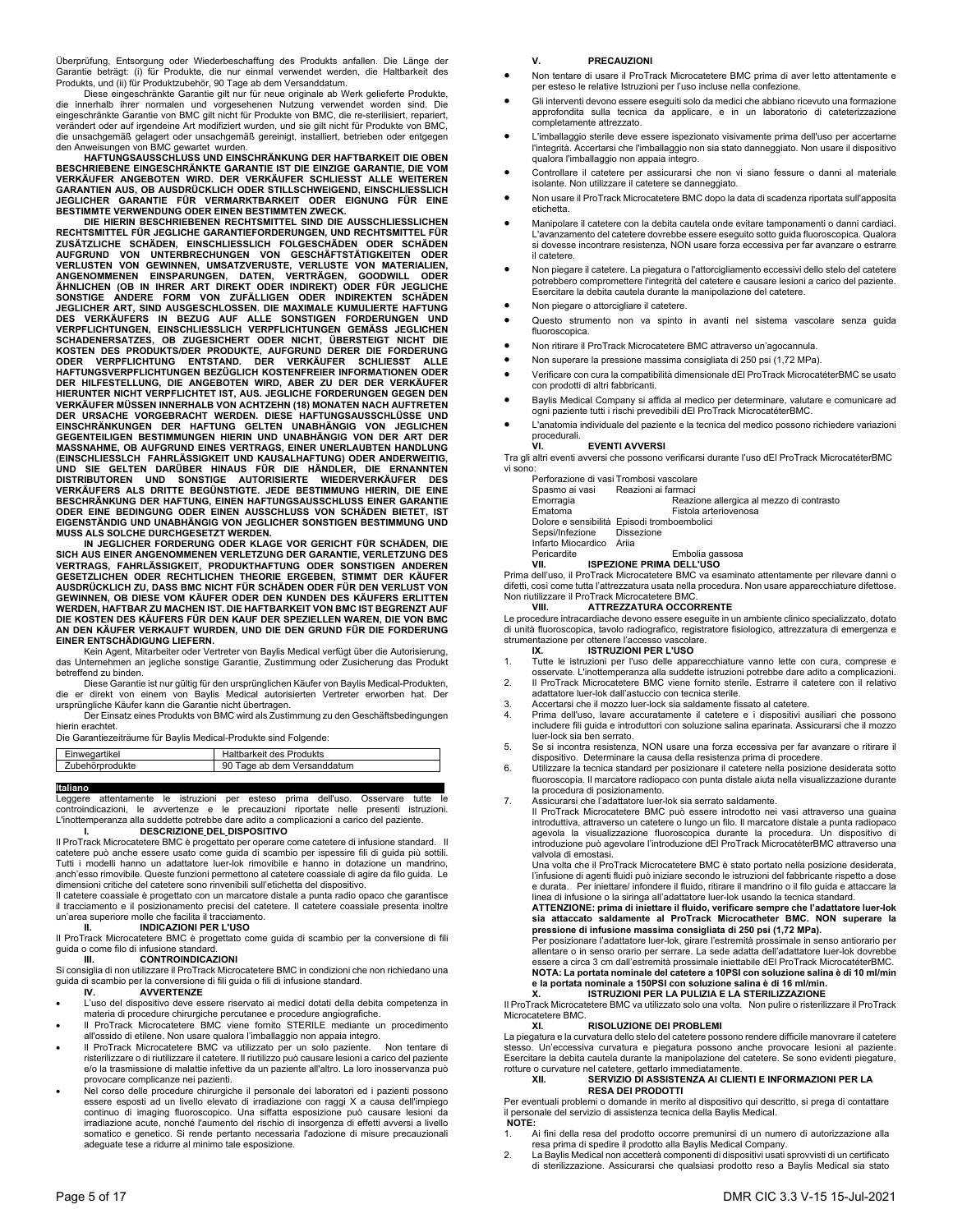pulito, decontaminato e sterilizzato come indicato nelle istruzioni per l'utente prima di restituirlo per l'assistenza in garanzia.

| XIII.<br>SIMBOLI ETICHETTE |                                                                                                                                  |
|----------------------------|----------------------------------------------------------------------------------------------------------------------------------|
|                            | Produttore                                                                                                                       |
| EC  <br><b>REP</b>         | Rappresentante autorizzato nella Comunità<br>Europea                                                                             |
| <b>STERILE</b><br>EO       | Sterile; Metodo di Sterilizzazione con Ossido di<br>Etilene                                                                      |
|                            | Usare entro                                                                                                                      |
|                            | Avvertimento                                                                                                                     |
| i                          | Consultare le istruzioni per l'uso                                                                                               |
| <b>REF</b>                 | Codice catalogo                                                                                                                  |
| <b>Rx ONLY</b>             | Le leggi federali degli Stati Uniti limitano la vendita<br>di questo dispositivo solo da parte o su<br>prescrizione di un medico |
|                            | Monouso                                                                                                                          |
|                            | Non risterilizzare                                                                                                               |
| <b>LOT</b>                 | Numero di lotto                                                                                                                  |
|                            | Non utilizzare se la confezione non è integra                                                                                    |
|                            | Non esporre ai raggi del sole                                                                                                    |
|                            | Apirogeno                                                                                                                        |
| Max Guidewire O.D.         | Diametro esterno massimo del filo guida che<br>può essere usato con questo dispositivo.                                          |
|                            | Importatore nell'UE                                                                                                              |

## **XIV. GARANZIA LIMITATA – Prodotti monouso e accessori**

 La Baylis Medical Company Inc. (BMC) garantisce che i suoi prodotti monouso e accessori sono privi di difetti nella lavorazione e nei materiali. La BMC garantisce che i prodotti sterili lo rimangono fino alla data riportata in etichetta finché la confezione originale rimane intatta. Sotto questa garanzia limitata, se qualsiasi prodotto della BMC dimostrasse difetti nella lavorazione o nei materiali originali, la BMC, a sua unica e assoluta discrezione, proseguirà al rimpiazzo o alla riparazione di un tale prodotto, meno le spese di spedizione e costi lavorativi conseguenti all'ispezione,<br>rimozione o rifornimento del prodotto. La durata della garanzia è: (i) per i prodotti monouso è la sua durata in magazzino e (ii) per gli accessori, di 90 giorni dalla data di spedizione. Questa garanzia limitata si applica solamente ai prodotti originali consegnati della fabbrica che

sono stati usati per il loro uso inteso e normale. La garanzia limitata della BMC non si applica ai prodotti BMC che sono stati riparati, alterati o modificati in qualsiasi modo e non si applica a prodotti della BMC che sono stati conservati in modo non adeguato o istallati in modo non adeguato, operati e mantenuti senza seguire le istruzioni della BMC.

**ESCLUSIONE E LIMITAZIONE DELLA RESPONSABILITÀ LA GARANZIA LIMITATA DESCRITTA SOPRA È L'UNICA GARANZIA FORNITA DAL VENDITORE. IL VENDITORE ESCLUDE OGNI ALTRA GARANZIA ESPLICITA O IMPLICITA, COMPRESO OGNI GARANZIA DI MERCANTIBILITÀ O IDONEITÀ PER SCOPI PARTICOLARI.** 

**IL RICORSO QUI STABILITO È IL RICORSO ESCLUSIVO PER OGNI RECLAMO DI GARANZIA, E NESSUN ALTRO DANNO, COMPRESI DANNI DERIVANTI DALL'INTERRUZIONE DELLE ATTIVITÀ COMERCIALI O PERDITA DI UTILI O REDDITI, MATERIALI, ECONOMIE ANTICIPATE, DATI, CONTRATTO, AVVIAMENTO O QUALCOSA DI SIMILE (CHE SIA DIRETTO O INDIRETTO DI NATURA) O QUALSIASI ALTRO TIPO DI**  DANNO INCIDENTALE O INDIRETTO SARÀ COPERTO. LA RESPONSABILITÀ<br>CUMULATIVA MASSIMA DEL VENDITORE RELATIVA AD OGNI ALTRO RECLAMO E<br>RESPONSABILITÀ,COMPRESE OBLIGAZIONI SOTTO OGNI INDENNITÀ,ASSICURATE O MENO, NON PUÒ ECCEDERE IL VALORE DEL O DEI PRODOTTI CHE DANNO ORIGINE<br>AL RECLAMO I O ALLA RESPONSABILITÀ. IL VENDITORE ESCLUDE OGNI<br>RESPONSABILITÀ RELATIVA AD INFORMAZIONE GRATUITA O SUSSEGUENTE<br>ASSISTENZA FORNITA, MA NON QUANDO SI VERIFICA IL DANNO. QUESTE ESCLUSIONI E LIMITAZIONI DI<br>RESPONSABILITÀ SONO APPLICABILI A PRESCINDERE DA QUALSIASI ALTRA<br>CLAUSOLA CONTRARIA DEL PRESENTE DOCUMENTO E A PRESCINDERE DALLA<br>FORMA DEL RICORSO, SIA ESSO P AUTORIZZATI COME BENEFICIARI DI TERZA PARTE. TUTTE LE CLAUSOLE DEL<br>PRENSENTE DOCUMENTO CHE PROVVEDONO A UNA LIMITAZIONE DI GARANZIA,<br>ESCLUSIONE DI GARANZIA O CONDIZIONE O ESCLUSIONE DI DANNI SONO<br>SEPARABILI ED INDIPENDENTI **DA PRESUNTA RESCISSIONE DI GARANZIA, DALLA RESCISSIONE DEL CONTRATTO, DALLA NEGLIGENZA, DALL'AFFIDABILITÀ DEL PRODOTTO O DA QUALSIASI ALTRA TEORIA GIUSTA O LEGALE, L'ACQUIRENTE ACCETTA SPECIFICAMENTE CHE LA BMC NON PUÒ ESSER TENUTA RESPONSABILE PER QUALUNQUE DANNO PER PERDITA DI PROFITTO O PER I RECLAMI DEI CLIENTI DELL'ACQUIRENTE PER QUALUNQUE DI QUESTI DANNI. L'UNICA RESPONSABILITÀ DELLA BMC PER DANNI È LIMITATA AL** 

## **COSTO DEL BENE VENDUTO DALLA BMC ALL'ACQUIRENTE CHE FA CAUSA PER DANNI.**

Nessun agente, impiegato o rappresentante della Baylis Medical ha l'autorità di legare

l'azienda a tutt'altra garanzia, dichiarazione o rappresentazione riguardante il prodotto. La garanzia è solamente valida per l'acquirente originale dei prodotti della Baylis Medical acquistati presso un agente autorizzato della Baylis Medical. L'acquirente originale non può trasferire la garanzia.

 L'uso di qualsiasi prodotto della BMC implica il consenso dei termini e condizioni del presente documento.

|                  | I periodi di garanzia per i prodotti della Baylis Medical sono i seguenti: |
|------------------|----------------------------------------------------------------------------|
| Prodotti monouso | La durata in magazzino del prodotto                                        |
| Accessori        | 90 giorni dalla data di spedizione                                         |

**Español**<br>Lea detenidamente todas las instrucciones antes de su utilización. Tenga en cuenta todas las contraindicaciones, advertencias y precauciones que se mencionan en estas instrucciones. Su incumplimiento puede comportar complicaciones para los pacientes.

**Aviso:** la legislación federal (EE. UU.) sólo autoriza la venta de este dispositivo a través o bajo prescripción de un médico.

## **I. DESCRIPCIÓN DEL DISPOSITIVO**

El ProTrack Microcatéterde BMC ha sido diseñado para funcionar como un catéter de infusión estándar. El catéter también puede utilizarse como una guía de cambio para ampliar la escala del grosor de los alambres guía, de más finos a más gruesos. Todos los modelos disponen de un cono con ajuste roscado de cierre hermético (luer lock) y van acompañados de un fiador desmontable. Estas características permiten que el catéter coaxial actúe como una guía. Las dimensiones del catéter se encuentran en la etiqueta del dispositivo.

El catéter coaxial ha sido diseñado con un marcador radiopaco distal que garantiza un seguimiento y una colocación exacta del catéter. El catéter coaxial dispone también de una punta distal blanda que facilita el seguimiento. **II. INSTRUCCIONES DE USO** 

El ProTrack Microcatéterde BMC está previsto para utilizarse como guía de cambio para la conversión de los alambres guía o como un cable de infusión estándar. **III. CONTRAINDICACIONES** 

No se recomienda el uso dEl ProTrack Microcatéterde BMC en los estados en los que no se requiera una guía de cambio para la conversión de los alambres guía o un cable de infusión estándar.<br>W.

## **ADVERTENCIAS**

- Este dispositivo sólo deberá ser utilizado por médicos que dominen la angiografía y los procedimientos intervencionistas percutáneos.
- El ProTrack Microcatéterde BMC viene ESTERILIZADO mediante un proceso con óxido de etileno. No lo utilice en caso de que el envase esté dañado. El ProTrack Microcatéterde BMC está destinado para su uso con un único paciente. No
- intente esterilizar ni reutilizar el catéter. Su reutilización podría causar daños al paciente o la transmisión de enfermedades infecciosas entre pacientes. Si no lo hace pueden darse complicaciones en el paciente.
- El personal de laboratorio y los pacientes pueden verse sometidos a una importante exposición a rayos X durante las intervenciones debido al uso continuo de sistemas de captación de imágenes fluoroscópicas. Esta exposición puede producir graves lesiones por radiación así como un mayor riesgo de efectos somáticos y genéticos. Por consiguiente, deberán tomarse las medidas necesarias para minimizar esta exposición. **V. PRECAUCIONES**
- No utilice El ProTrack Microcatéterde BMC antes de leer detenidamente las instrucciones de uso que lo acompañan.
- Las intervenciones deberán realizarlas únicamente médicos perfectamente conocedores de la técnica en un laboratorio de cateterización perfectamente equipado.
- Antes de su uso deberá inspeccionarse visualmente el envase para detectar posibles deterioros. Compruebe que el envase no esté dañado. No utilice el equipo si el envase está deteriorado.
- Inspeccione visualmente el catéter para comprobar que no haya grietas ni daños en el material de aislamiento. No utilice el equipo en caso de que existan daños.
- No utilice El ProTrack Microcatéterde BMC en una fecha posterior a la fecha de caducidad indicada en la etiqueta.
- Manipule cuidadosamente el catéter para evitar daños cardiacos o taponamientos. El catéter debe desplazarse con la ayuda de una guía fluoroscópica. En caso de encontrar resistencia, NO fuerce el desplazamiento ni la retirada del catéter.
- No doble el catéter. Una flexión o un enroscado excesivo del cuerpo del catéter puede dañar la integridad del catéter y causarle lesiones al paciente. Debe prestarse la máxima atención a la manipulación del catéter.
- Este dispositivo no está preparado para su desplazamiento por el sistema vascular sin guía fluoroscópica.
- No doble ni tuerza el catéter.
- No retire El ProTrack Microcatéterde BMC a través de una cánula de aguja.
- No supere la presión máxima recomendada de 250 psi (1,72 MPa).
- No olvide comprobar la compatibilidad dimensional dEl ProTrack Microcatéterde BMC cuando lo utilice con dispositivos de otros fabricantes.
- Baylis Medical Company confía en que el médico determine, valore y comunique a cada paciente todos los riesgos predecibles dEl ProTrack Microcatéterde BMC.
- La anatomía del paciente en particular así como la técnica del médico pueden exigir variaciones de procedimiento.<br>VI PEACCIONES

**VI. REACCIONES ADVERSAS**  Las reacciones adversas que pueden producirse durante el uso dEl ProTrack Microcatéterde BMC incluyen:

| .                                              |                                             |
|------------------------------------------------|---------------------------------------------|
| Perforación vascular                           | Trombosis vascular                          |
| Espasmo vascular Reacciones a los fármacos     |                                             |
| Hemorragia                                     | Reacción alérgica a los medios de contraste |
| Hematoma                                       | Fístula arteriovenosa                       |
| Dolor y sensibilidad Episodios tromboembólicos |                                             |
| Septicemia/Infección                           | Disección                                   |
| Infarto de miocardio Arrijas                   |                                             |
| Pericarditis                                   | Embolia gaseosa                             |
| INSPECCIÓN ANTES DE SU HSO<br>VIL              |                                             |

**VII. INSPECCIÓN ANTES DE SU USO**  Antes de utilizarlo, examine atentamente El ProTrack Microcatéterde BMC en busca de daños o defectos, al igual que todo el equipo utilizado en el procedimiento. No utilice un equipo defectuoso. No reutilice El ProTrack Microcatéterde BMC.

## **VIII. EQUIPO NECESARIO**

Los procedimientos intracardiacos deberán realizarse en un entorno clínico especializado equipado con una unidad de fluoroscopía, una mesa radiográfica, un aparato de registro fisiológico, equipo de emergencia e instrumental para el acceso vascular.<br>IX. INSTRUCCIONES DE USO **INSTRUCCIONES DE USO** 

- Lea atentamente, comprenda y siga todas las instrucciones del equipo necesario. No hacerlo puede provocar complicaciones.
- 2. El ProTrack Microcatéterde BMC viene esterilizado. Retire el catéter con su cono luerlock adjunto de la bolsa utilizando una técnica estéril.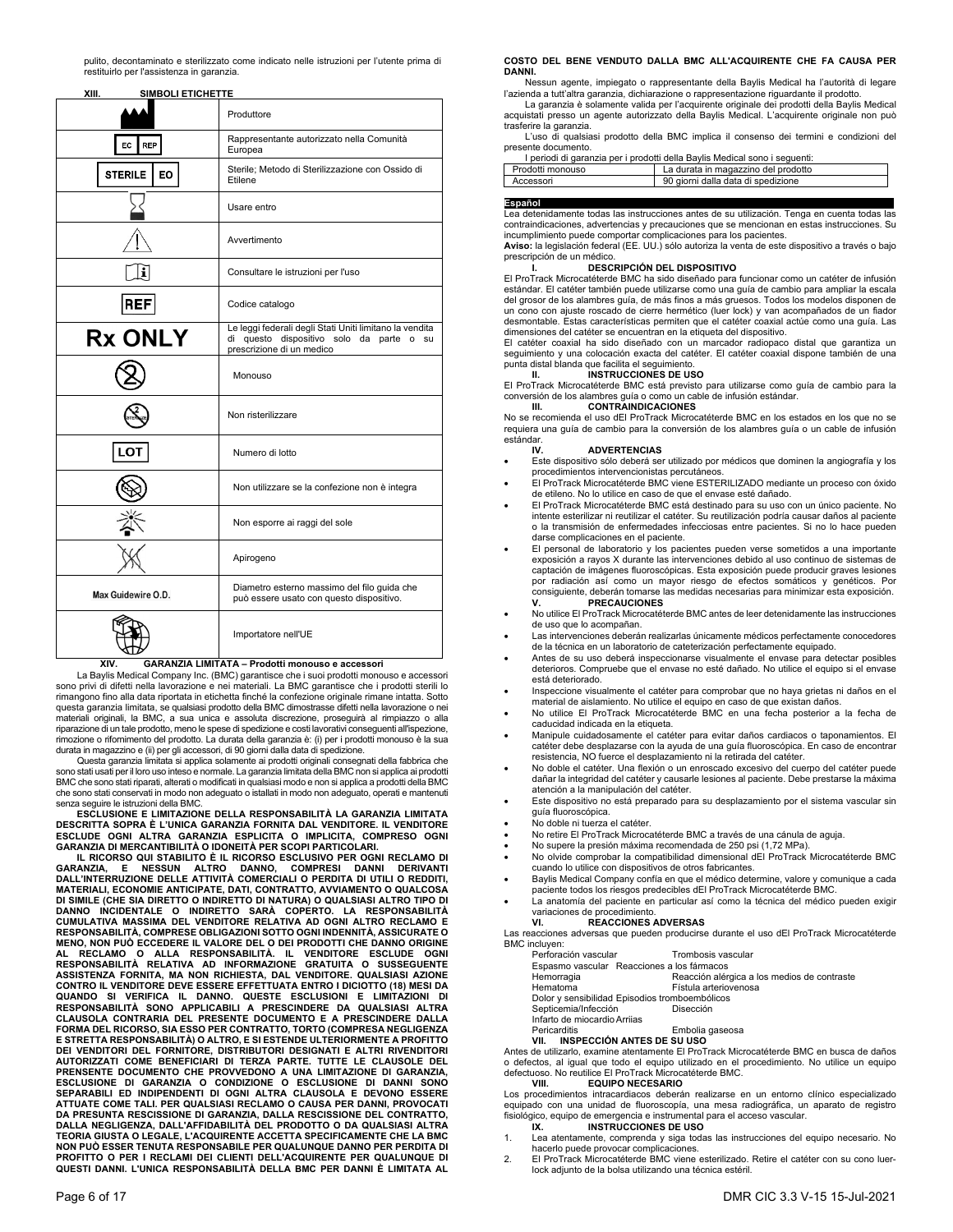- 3. Compruebe que la conexión Luer-lock esté firmemente fijada al catéter.
- 4. Antes de utilizar lave a fondo con solución salina heparinizada el catéter y los dispositivos auxiliares, que pueden incluir alambres de guía e introductores. Asegúrese de que la conexión Luer-lock esté bien apretada.
- 5. Si se encuentra resistencia, NO utilice fuerza excesiva para avanzar o retirar el dispositivo. Halle la causa de la resistencia antes de proseguir.
- 6. Utilice una técnica estándar para colocar el catéter en el lugar deseado bajo radioscopia. El marcador radiopaco de la punta distal ayuda a la visualización radioscópica de la colocación durante el procedimiento.
- 7. Compruebe que el cono luer-lock esté perfectamente sujeto.

El ProTrack Microcatéterde BMC puede introducirse en el sistema vascular con la ayuda de una vaina de introductor, de un catéter o de una guía. El marcador radiopaco distal permite la visualización fluoroscópica durante el procedimiento de colocación. Un aparato introductor puede ayudar a la introducción dEl ProTrack Microcatéterde BMC a través de una válvula de hemostasis.

Una vez colocado El ProTrack Microcatéterde BMC en la posición deseada, puede iniciarse la infusión de agentes líquidos con arreglo a las instrucciones de dosificación y duración del fabricante. Para inyectar/infundir líquidos, retire el mandril o el alambre guía y acople la línea o jeringuilla de infusión al cono luer-lock utilizando la técnica habitual. **NOTA: antes de inyectar el líquido, compruebe siempre que el cono luer-lock esté perfectamente sujeto al ProTrack Microcatheter de BMC. NO sobrepase la presión** 

**máxima de infusión recomendada de 250 psi (1,72 Mpa).**  Para colocar el cono luer-lock, gire el extremo proximal en el sentido contrario a las agujas del reloj para aflojarlo o en el sentido de las agujas del reloj para apretarlo. La

correcta colocación del cono luer-lock es a aproximadamente 3 cm del extremo proximal inyectable dEl ProTrack Microcatéterde BMC.

**NOTA: El caudal nominal del catéter a 10 PSI con solución salina es de 10 ml/min y el caudal nominal a 150 PSI con solución salina es de 16 ml/min. X. INSTRUCCIONES DE LIMPIEZA Y ESTERILIZACIÓN** 

El ProTrack Microcatéterde BMC es de un solo uso. No limpie ni esterilice de nuevo El ProTrack

### Microcatéterde BMC.<br>**XI. XI. RESOLUCIÓN DE PROBLEMAS**

La flexión o el enroscado del cuerpo del catéter puede dificultar la realización de maniobras con el catéter. Una flexión o un enroscado excesivos pueden causar daños en el paciente. Debe prestarse la máxima atención a la manipulación del catéter. En caso de observar

## dobleces, roturas o retorcimientos en el catéter, deséchelo inmediatamente. **XII. SERVICIO DE ATENCIÓN AL CLIENTE E INFORMACIÓN SOBRE LA DEVOLUCIÓN DE LOS PRODUCTOS**

En caso de problemas o dudas sobre los equipos de Baylis Medical, póngase en contacto con nuestro personal de asistencia técnica.

### **NOTAS:**

1. Para la devolución de los productos deberá tener un número de autorización para la devolución antes de enviar de nuevo los productos a Baylis Medical Company.

2. Baylis Medical no aceptará ninguna pieza de un equipo utilizado sin un certificado de esterilización. Compruebe que los productos devueltos a Baylis Medical se hayan limpiado, descontaminado y esterilizado con arreglo a las instrucciones de uso antes de devolverlos para su reparación bajo garantía.

| <b>ETIQUETAJE Y SÍMBOLOS</b><br>XIII. |                                                                                                                    |
|---------------------------------------|--------------------------------------------------------------------------------------------------------------------|
|                                       | Fabricante                                                                                                         |
| EC  <br>REP                           | Representante autorizado en la<br>Comunidad Europea                                                                |
| <b>STERILE</b><br>EO.                 | Estéril; Método de esterilización por<br>medio de óxido de etileno                                                 |
|                                       | Utilizar antes de                                                                                                  |
|                                       | Advertencia                                                                                                        |
| i                                     | Consultar Instrucciones de Uso                                                                                     |
| REF                                   | Número de catálogo                                                                                                 |
| <b>Rx ONLY</b>                        | Las leyes federales estadounidenses<br>restringen la venta de este aparato a<br>médicos o según indicación médica. |
|                                       | Uso único                                                                                                          |
|                                       | No volver a esterilizar                                                                                            |
| LOT                                   | Número de lote                                                                                                     |
|                                       | No usar si el paquete está dañado                                                                                  |
|                                       | Mantener alejado de la luz del sol                                                                                 |
|                                       | No-pirogénico                                                                                                      |
| Max Guidewire O.D.                    | Diámetro exterior máximo de la aguja<br>guía que se puede usar con este<br>dispositivo.                            |
|                                       | Importador para la UE                                                                                              |

 **XIV. GARANTÍA LIMITADA – Desechables y accesorios** 

 Baylis Medical Company Inc. (BMC) garantiza sus productos desechables y accesorios contra defectos en materiales y mano de obra. BMC garantiza que los productos estériles permanecerán estériles durante el periodo de tiempo indicado en la etiqueta siempre y cuando el paquete original permanezca intacto. Bajo esta Garantía Limitada, si cualquier producto cubierto resulta defectuoso en materiales o mano de obra, BMC reemplazará o reparará, a su única y absoluta discreción, dicho producto, excepto cualquier costo cargado a BMC por transporte y costos de mano de obra relacionados con la inspección, retirada o reaprovisionamiento del producto. La duración de la garantía es: (i) para los productos Desechables, la vida útil del producto, y (ii) para los productos Accesorios, 90 días a partir de la fecha de envío.

 Esta garantía limitada se aplica únicamente a productos originales entregados de fábrica que han sido utilizados para sus usos normales y previstos. La Garantía Limitada de BMC no será aplicable a productos de BMC que hayan sido reesterilizados, reparados, alterados o modificados de cualquier modo, y no será aplicable a productos de BMC que hayan sido almacenados inadecuadamente o limpiados, instalados, operados o mantenidos inadecuadamente, sin seguir las instrucciones de BMC.

**DESCARGA DE RESPONSABILIDADES Y LIMITACIÓN DE RESPONSABILIDAD LA ANTERIOR GARANTÍA LIMITADA ES LA ÚNICA GARANTÍA PROPORCIONADA POR EL**  VENDEDOR. EL VENDEDOR RENUNCIA A CUALQUIER OTRA GARANTIA, SEAN<br>EXPRESAS O IMPLÍCITAS, INCLUYENDO CUALQUIER GARANTÍA D<br>MERCANTIBILIDAD**O ADECUACIÓN PARA UN USO O PROPÓSITO EN P**ARTICULAR.

EL REMEDIO AQUI ESTABLECIDO SERA EL REMEDIO EXCLUSIVO DE<br>CUALQUIER SOLICITUD DE GARANTÍA, Y LOS DAÑOS ADICIONALES, INCLUYENDO<br>DAÑOS CONSIGUIENTES O DAÑOS POR INTERRUPCIÓN DE ACTIVIDADES<br>COMERCIALES O PÉRDIDA DE INGRESOS, G **DEMÁS DEMANDAS Y RESPONSABILIDADES, INCLUYENDO OBLIGACIONES BAJO CUALQUIER INDEMNIDAD, ESTÉ O NO ASEGURADA, NO EXCEDERÁ EL COSTO DE LOS PRODUCTOS QUE DEN PIE A LA DEMANDA O RESPONSABILIDAD. EL VENDEDOR RECHAZA TODA RESPONSABILIDAD RELATIVA A INFORMACIÓN O ASISTENCIA GRATUITA PROPORCIONADA POR, PERO NO REQUERIDA POR, EL VENDEDOR A CONTINUACIÓN. TODA ACCIÓN CONTRA EL VENDEDOR DEBERÁ PRESENTARSE EN EL TRANSCURSO DE DIECIOCHO (18) MESES DESPUÉS DE QUE SE ACUMULE LA CAUSA DE ACCIÓN. ESTAS DESCARGAS Y LIMITACIONES DE RESPONSABILIDAD SE**  APLICARÀN INDEPENDIENTEMENTE DE CUALQUIER OTRA DISPOSICIÓN CONTRARIA<br>AL MISMO E INDEPENDIENTEMENTE DE LA FORMA DE ACCIÓN, YA SEA POR<br>CONTRATO, AGRAVIO (INCLUYENDO NEGLIGENCIA Y RESPONSABILIDAD ESTRICTA) **O DE CUALQUIER OTRO MODO, Y ADEMÁS SE EXTENDERÁ AL BENEFICIO DE LOS AGENTES DEL VENDEDOR, ASÍ COMO SUS DISTRIBUIDORES OFICIALES Y CUALQUIER OTRO REVENDEDOR AUTORIZADO COMO BENEFICIARIOS DE TERCERAS PARTES. CADA DISPOSICIÓN DEL PRESENTE DOCUMENTO QUE PROPORCIONA UNA LIMITACIÓN DE RESPONSABILIDAD, DESCARGO DE RESPONSABILIDAD DE** 

GARANTIA O CONDICION O EXCLUSION DE DANOS ES SEPARABLE E INDEPENDIENTE<br>DE CUALQUIER OTRA DISPOSICIÓN Y DEBERÁ SER APLICADA COMO TAL.<br>EN CUALQUIER OTRA DISPOSICIÓN Y DEBERÁ SER APLICADA CAUSADOS POR UN<br>SUPUESTO INCUMPLIMIEN **LEGAL O EQUIPARABLE, EL COMPRADOR ESPECÍFICAMENTE CONVIENE EN QUE BMC NO SERÁ RESPONSABLE POR DAÑOS O POR PÉRDIDA DE INGRESOS, YA SEA DEL COMPRADOR O LOS CLIENTES DEL COMPRADOR. LA RESPONSABILIDAD DE BMS SE LIMITARÁ AL COSTO DE ADQUISICIÓN DEL COMPRADOR DE LOS ARTÍCULOS ESPECIFICADOS VENDIDOS POR BMC AL VENDEDOR QUE DIERON PIE A LA DEMANDA DE RESPONSABILIDAD.** 

 Ningún agente, empleado o representante de Baylis Medical tiene la autoridad de vincular a la Compañía a cualquier otra garantía, afirmación o representación respecto al producto.

 Esta garantía es válida únicamente para el comprador original de productos de Baylis Medical directamente de un agente autorizado de Baylis Medical. El comprador original no puede transferir la garantía.

 Se considerará que el uso de cualquier producto de BMC implica la aceptación de los términos o condiciones del mismo

Los periodos de garantía de los productos de Baylis Medical son los siguientes:

| Productos desechables | La vida útil del producto             |
|-----------------------|---------------------------------------|
| Productos accesorios  | 90 días a partir de la fecha de envío |

## **Português\_\_\_\_\_\_\_ \_\_\_\_\_\_\_\_\_\_\_\_\_\_\_\_\_\_\_\_\_**

Leia com atenção as instruções antes da utilização do material. Verifique todas as contraindicações, avisos e precauções descritas nestas instruções. A não observância destes princípios pode causar complicações ao doente.

## **I. DESCRIÇÃO DO EQUIPAMENTO**

O ProTrack MicrocateterBMC destina-se a ser um cateter standard para injecção de fluidos. O Cateter também pode ser utilizado para substituição de fios guia de diâmetros progressivamente maiores. Todos os modelos têm uma conecção luer-lock removível e são embalados com um estilete removível. Estas características permitem que o cateter coaxial actue como um fio guia.

As dimensões críticas do cateter podem ser encontradas na etiqueta do produto. O Cateter Coaxial é fabricado com uma extremidade distal com uma marca radio-opaca que assegura o seguimento e a colocação precisas do cateter. O Cateter Coaxial tem também uma<br>extremidade distal flexível que facilita o seu trajecto.<br>**II. Distal flue de la para utrajector de la para con**temporar de la propor

O ProTrack MicrocateterBMC destina-se a ser utilizado como uma guia de trocas para substituir fios guia ou como um guia standard de infusão.

**III. CONTRA-INDICAÇÕES**  O ProTrack MicrocateterBMC não é aconselhado para ser utilizado em todas as situações que

não necessitam de um guia de trocas para substituição de fios guia ou de cateter standard de infusão.<br>IV

## **AVISOS**

- Este produto deve ser utilizado apenas por médicos com conhecimentos profundos de angiografia e de procedimentos de intervenção percutânea.
- O ProTrack MicrocateterBMC é fornecido ESTÉRIL, a esterilização é feita por óxido de etileno. Não utilizar se a embalagem estiver danificada.
- O ProTrack MicrocateterBMC destina-se a utilização única. Não tente nunca esterilizar ou reutilizar o cateter. A reutilização pode provocar danos e/ou transmissão de doenças infecciosas entre doentes. O não cumprimento pode resultar em complicações para o paciente."
- A equipe do Laboratório e os doentes podem estar sugeitos a exposição prolongada de Raios-X durante os procedimentos de intervenção devido à utilização contínua de fluoroscopia. Esta exposição pode causar lesões por exposição aguda a radiações bem como risco aumentado de efeitos somáticos e genéticos. Por isso devem ser tomadas as medidas adequadas para a minimização desta exposição.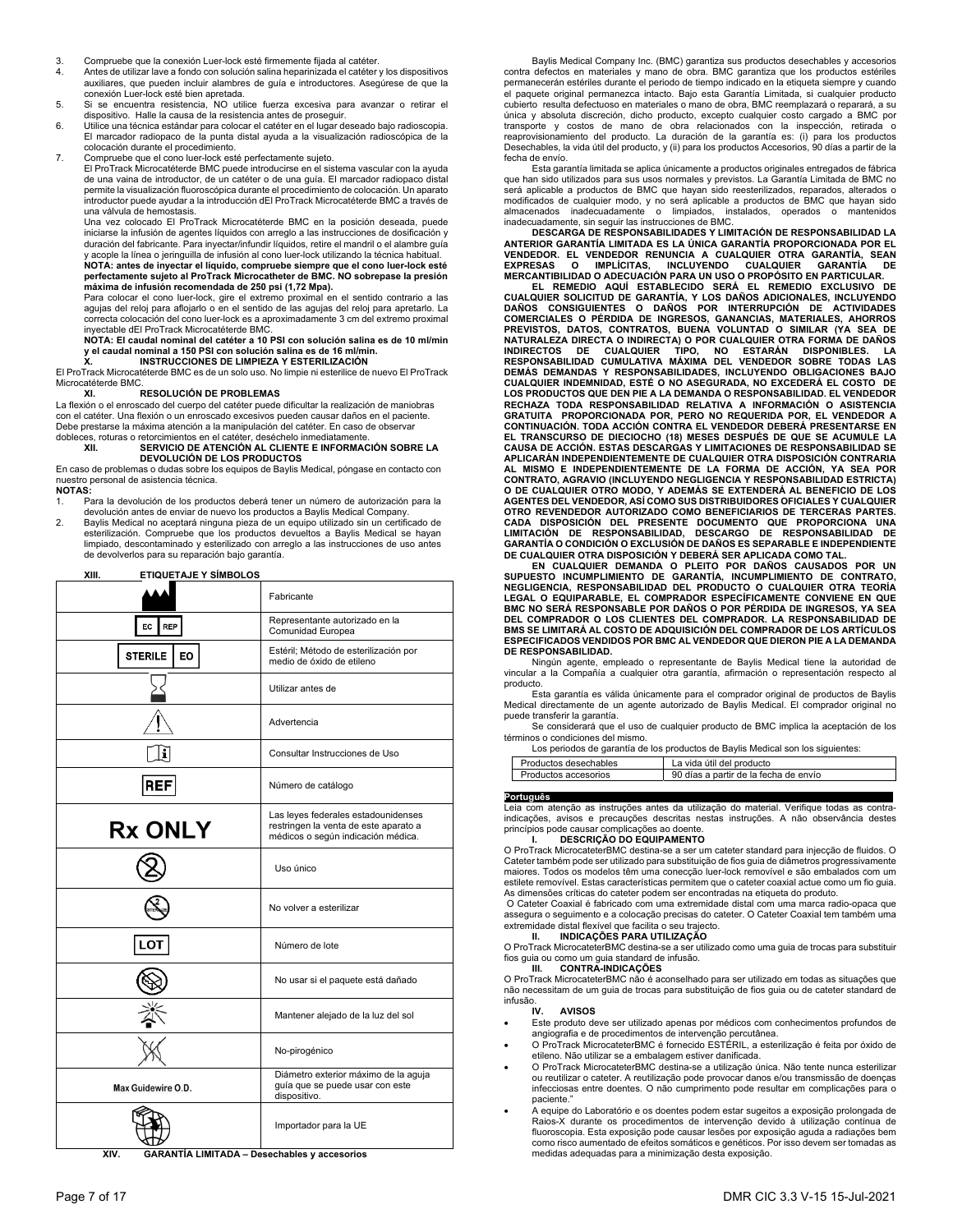## **V. PRECAUÇÕES**

- Não tente usar O ProTrack MicrocateterBMC antes de ler cuidadosamente as instruções que o acompanham.
- Os procedimentos de intervenção devem ser realizados por médicos com treino profundo destas técnicas e em laboratórios completamente equipados.
- A embalagem estéril deve ser inspeccionada antes da sua utilização para detectar qualquer compromisso. Assegure-se de que a embalagem não está danificada. Não utilize o equipamento se a embalagem apresentar qualquer dano.
- Inspeccione o cateter certificando-se da inexistência de qualquer fenda ou dano do material de revestimento. Não utilize o equipamento se existir qualquer dano.
- Não utilize O ProTrack MicrocateterBMC depois da data "Usar até" indicada na etiqueta da embalagem.
- A manipulação do cateter deve ser cuidadosa, de forma a evitar traumatismo dos tecidos cardíacos ou tamponamento. O cateter deve ser avançado sob orientação por fluoroscopia. Se surgir qualquer resistência NÃO use força excessiva para fazer avançar ou retirar o cateter.
- Não dobre o cateter. Dobrar o cateter excessivamente ou quebrar o seu revestimento pode danificar a integridade do cateter o que pode causar lesão ao doente. Deve manobrar-se o cateter com o máximo cuidado durante a sua utilização.
- Não dobre nem torça o cateter.
- Este dispositivo técnico não deve ser introduzido ou manobrado no sistema vascular sem orientação por fluoroscopia.
- Não retirar nunca O ProTrack MicrocateterBMC através de uma agulha de punção.
- Nunca exceder a pressão de injecção máxima recomendada de 250 psi (1.72 Mpa).
- Antes de utilizar O ProTrack MicrocateterBMC deve verificar-se cuidadosamente a compatibilidade de dimensões do cateter com material de outros fabricantes.
- A *Baylis Medical Company* deixa ao cuidado do médico assistente a função de determinar, verificar e comunicar a cada doente individualmente os riscos previsíveis da utilização dO ProTrack MicrocateterBMC.
- Podem existir variações nos procedimentos, dependendo da anatomia individual do paciente e da técnica do médico.<br>VI. EFEITOS ADVERSOS
	- **VI. EFEITOS ADVERSOS**

Os efeitos adversos que podem ocorrer durante a utilização dO ProTrack MicrocateterBMC incluem:

| Perfuração Vascular                                  | <b>Tromboses Vascular</b>     |
|------------------------------------------------------|-------------------------------|
| Espasmo Vascular Reacção à administração de fármacos |                               |
| Hemorragia                                           | Reacção Alérgica ao contraste |
| Hematoma                                             | Fístula Árterio-Venosa        |
| Dor e Inflamação                                     | Episódios de Tromboembolismo  |
| Sepsis/Infecção<br>Dissecção                         |                               |
| Enfarte do miocárdio                                 | Arrijas                       |
| Pericardite                                          | Embolia gasosa                |
| VII. INSPECÇÃO ANTES DA UTILIZAÇÃO                   |                               |

**VII. INSPECÇÃO ANTES DA UTILIZAÇÃO**  Antes de utilizar O ProTrack MicrocateterBMC este deve ser inspeccionado cuidadosamente com a finalidade de verificar se se encontra danificado ou defeituoso, o mesmo deve ser feito a todo o equipamento utilizado no procedimento. Não utilize nunca equipamento defeituoso. Nunca reutilize O ProTrack MicrocateterBMC.

## **VIII. EQUIPAMENTO NECESSÁRIO**

Os procedimentos intracardíacos devem ser realizados em laboratórios especializados, equipados com fluoroscopia, mesa de radiologia, polígrafo para registos fisiológicos, equipamento de reanimação e emergência e material para obter acessos vasculares.<br>IX. INDICACÕES DE UTILIZACÃO

## **IX. INDICAÇÕES DE UTILIZAÇÃO**

- 1. Todas as instruções de utilização do equipamento necessário ao procedimento devem ser cuidadosamente lidas, compreendidas e cumpridas. A não observância deste cuidado pode provocar complicações.
- 2. O ProTrack MicrocateterBMC é fornecido em embalagem estéril. Remova o cateter e o conector *luer-lock* associado com técnica asséptica.
- 3. Certifique-se de que o cubo do fecho luer é firmemente fixado ao cateter.
- 4. Antes da utilização, irrigue cuidadosamente o cateter e os dispositivos auxiliares, que podem incluir fios-guia e introdutores, com solução salina heparinizada. Assegure que o cubo do fecho luer é apertado de forma segura.
- 5. Se sentir resistência, NÃO utilize força excessiva para fazer avançar ou remover o dispositivo. Determine a causa da resistência antes de continuar.
- 6. Utilize uma técnica padrão para posicionar o cateter no local desejado com fluoroscopia. Os marcadores de ponta distal radiopacos auxiliam na visualização fluoroscópica durante o posicionamento.
- 7. Assegure-se de que o conector *luer-lock* está firmemente adaptado.

O ProTrack MicrocateterBMC pode ser introduzido nos vasos através de bainha introdutora, de cateter, ou sobre um fio guia. A marca radio-opaca que se encontra na extremidade distal do cateter facilita a sua visualização por fluoroscopia durante o procedimento. Para ser introduzido através de bainhas introdutoras com válvula hemostática pode utilizar-se um dispositivo que facilita a sua introdução.

Logo que O ProTrack MicrocateterBMC esteja posicionado na localização desejada podem ser injectados fluidos de acordo com as instruções do fabricante relativamente às doses e duração da injecção. Para injectar/administrar fluidos retirar o mandril ou o fio guia e conectar o prolongamento com a infusão ou a seringa ao conector luer-lock utilizando uma técnica estandardizada.

**NOTA: Antes de injectar fluídos, verificar sempre se a conecção luer-lock está adaptada com firmeza aO ProTrack MicrocateterBMC. NUNCA exceder a pressão de injecção máxima de 250 psi (1.72 Mpa).**<br>Para adaptar o conector luer-lock rode a extremidade proximal no sentido anti-horário

para remover ou no sentido horário para apertar. A colocação adequada do conector luer-lock deve estar aproximadamente a 3cm da extremidade injectável proximal dO ProTrack MicrocateterBMC.

**NOTA: A vazão nominal do cateter a 10 PSI com solução salina é de 10 ml / min e a vazão nominal a 150 PSI com solução salina é de 16 ml / min. X. INSTRUÇÕES PARA LIMPEZA E ESTERILIZAÇÃO** 

O ProTrack MicrocateterBMC destina-se a utilização única. Não o limpe ou re-esterilize. **XI. PROBLEMAS** 

Se ocorrerem dobras ou pregas do revestimento do cateter a sua manipulação pode estar dificultada. Dobras ou pregas excessivas podem causar lesão ao doente. Deve manipular-se o cateter com o maior cuidado. Se o cateter apresentar dobras, fracturas ou pregas evidentes este deve ser inutilizado.

## **XII. SERVIÇO DE APOIO AO CLIENTE E INFORMAÇÕES PARA DEVOLUÇÃO DE PRODUTOS**

Se tiver quaisquer problemas ou questões sobre o equipamento da Baylis Medical contacte o pessoal técnico de assistência.

## **NOTAS:**

- 1. Para devolver produtos à Baylis Medical Company deve obter um número de autorização de devolução antes de enviar o produto de volta.
- 2. A Baylis Medical não aceita receber a devolução de qualquer peça ou equipamento usado se este não fôr acompanhado de um certificado de esterilização. Assegure-se por isso, de que qualquer produto a ser devolvido à Baylis Medical está limpo, descontaminado e esterilizado, conforme está indicado nas instruções de utilização antes de proceder a qualquer devolução mesmo para serviço de garantia. **XIII. ETIQUETAR E SÍMBOLOS**

| Fabricante                                                                                                                         |
|------------------------------------------------------------------------------------------------------------------------------------|
| Representante<br>autorizado en la UE                                                                                               |
| Esterilização com óxido de etileno                                                                                                 |
| Data de expiração                                                                                                                  |
| Precauçoes                                                                                                                         |
| Consulte as instruções de utilização                                                                                               |
| Número do modelo                                                                                                                   |
| Atenção: A lei federal norte-americana limita<br>a venda deste dispositivo por um médico ou<br>mediante a prescrição de um médico. |
| Uso único                                                                                                                          |
| Não reesterilizar                                                                                                                  |
| Número de lote                                                                                                                     |
| Não use se a embalagem tiver sido<br>danificada                                                                                    |
| Mantenha longe da luz do sol.                                                                                                      |
| Apirogénico                                                                                                                        |
| Diâmetro externo máximo do fio-guia que<br>pode ser usado com este dispositivo.                                                    |
| Importador da UE                                                                                                                   |
|                                                                                                                                    |

## **XIV. GARANTIA LIMITADA - Descartáveis e Acessórios**

 A Baylis Medical Company Inc. (BMC) garante a Eliminação e produtos Acessórios contra defeitos em materiais e mão-de-obra. A BMC garante que os produtos estéreis irão assim permanecer durante o período de tempo exibido na etiqueta desde que a embalagem original permaneça intacta. Sob esta Garantia Limitada, se ficar provado que qualquer produto tem defeito em materiais ou mão-de-obra, a BMC irá substituir ou reparar, sob sua absoluta e total responsabilidade, qualquer produto, a menos que quaisquer custos para a BMC para o transporte e custos de trabalho acidentais para inspecção, remoção e repovoamento do produto. A duração da garantia é: (i) para produtos Descartáveis, a vida útil do produto, e (ii) para produtos Acessórios, 90 dias a partir da data de entrega.

 Esta garantia limitada aplica-se apenas a produtos de fábrica originais que tenham sido utilizados para as suas funções normais. A Garantia Limitada BMC não deverá aplicar-se a produtos BMC que tenham sido re-esterilizados, reparados, alterados ou modificados sob qualquer forma e não deverão aplicar-se a produtos BMC que tenham sido inadequadamente armazenados ou limpos, instalados, operados ou mantidos contrariamente às instruções da **BMC** 

**DECLARAÇÃO E LIMITAÇÃO DE RESPONSABILIDADE A GARANTIA LIMITADA ACIMA É A ÚNICA GARANTIA FORNECIDA PELO VENDEDOR. O VENDEDOR DECLARA QUE TODAS AS OUTRAS GARANTIAS, QUER EXPRESSAS OU IMPLICÍTAS, INCLUINDO QUALQUER GARANTIA DE COMPRA OU ADEQUAÇÃO PARA UTILIZAÇÃO OU PROPÓSITO.** 

**O REMÉDIO AQUI INDICADO DEVERÁ SER EXCLUSIVO PARA QUALQUER PEDIDO DE GARANTIA E PARA DANOS ADICIONAIS, INCLUINDO DANOS CONSEQUENCIAIS OU DANOS RELATIVOS À INTERRUPÇÃO DE NEGÓCIO OU PERDA**  DE LUCRO, OBTENÇÃO, MATERIAIS, GANHOS ANTECIPADAOS, DADOS, CONTRATO,<br>BOA VONTADE OU OUTROS (QUER DE NATUREZA DIRECTA OU INDIRECTA) OU<br>DEVIDO A QUALQUER OUTRA FORMA ACIDENTAL OU DANOS INDIRECTOS DE<br>QUALQUER TIPO, NÃO DEVERÃ **MAXIMA DO VENDEDOR RELATIVA A TODAS AS OUTRAS QUEIXAS E<br>RESPONSABILIDADES, INCLUINDO AS OBRIGAÇÕES RELATIVAS A QUALQUER<br>INDEMNIZAÇÃO, ASSEGURADAS OU NÃO, NÃO IRÃO EXCEDER O CUSTO DO(S)<br>PRODUTO(S) DANDO AZO À QUEIXA OU À R** GRATUITAS OU ASSISTÉNCIA FORNECIDA A, MAS NAO NECESSARIA PELO<br>VENDEDOR AQUI REFERIDO. QUALQUER ACÇÃO CONTRA O VENDEDOR DEVERÁ SER<br>REALIZADA DENTRO DOS DEZOITO (18) MESES SEGUINTES À ACÇÃO DE MAIS-**VALIAS. ESTAS QUEIXAS E LIMITAÇÕES DE RESPONSABILIDADE IRÃO APLICAR-SE INDEPENDENTEMENTE DE QUALQUER OUTRA PROVISÃO CONTRÁRIA E INDEPENDENTEMENTE DA FORMA DA ACÇÃO, QUER EM CONTRATO, DIREITO (INCLUINDO NEGLIGÊNCIA E RESPONSABILIDADE ESTRITA) OU, CASO CONTRÁRIO, IRÁ ALARGAR O BENEFÍCIO DOS VENDEDORES, DISTRIBUIDORES INDICADOS E OUTROS REVENDORES AUTORIZADOS COMO BENEFICIÁRIOS DE TERCEIROS. CADA PROVISÃO QUE AQUI ESTEJA REFERIDA PARA UMA LIMITAÇÃO DE RESPONSABILIDADE, REJEIÇÃO DE GARANTIA OU CONDIÇÃO, EXCLUSÃO OU DANO FOR RESTRINGIDO E INDEPENDENTE DE QUALQUER OUTRA PROVISAO A SER REFORÇADO COMO TAL.** 

**EM QUALQUER QUEIXA OU PROCESSO RELATIVAMENTE A DANOS ADVINDOS DE QUALQUER QUEBRA DE GARANTIA, QUEBRA DE CONTRATO, NEGLIGÊNCIA, RESPONSABILIDADE DO PRODUTO OU QULQUER OUTRA TEORIA EQUITATIVA OU**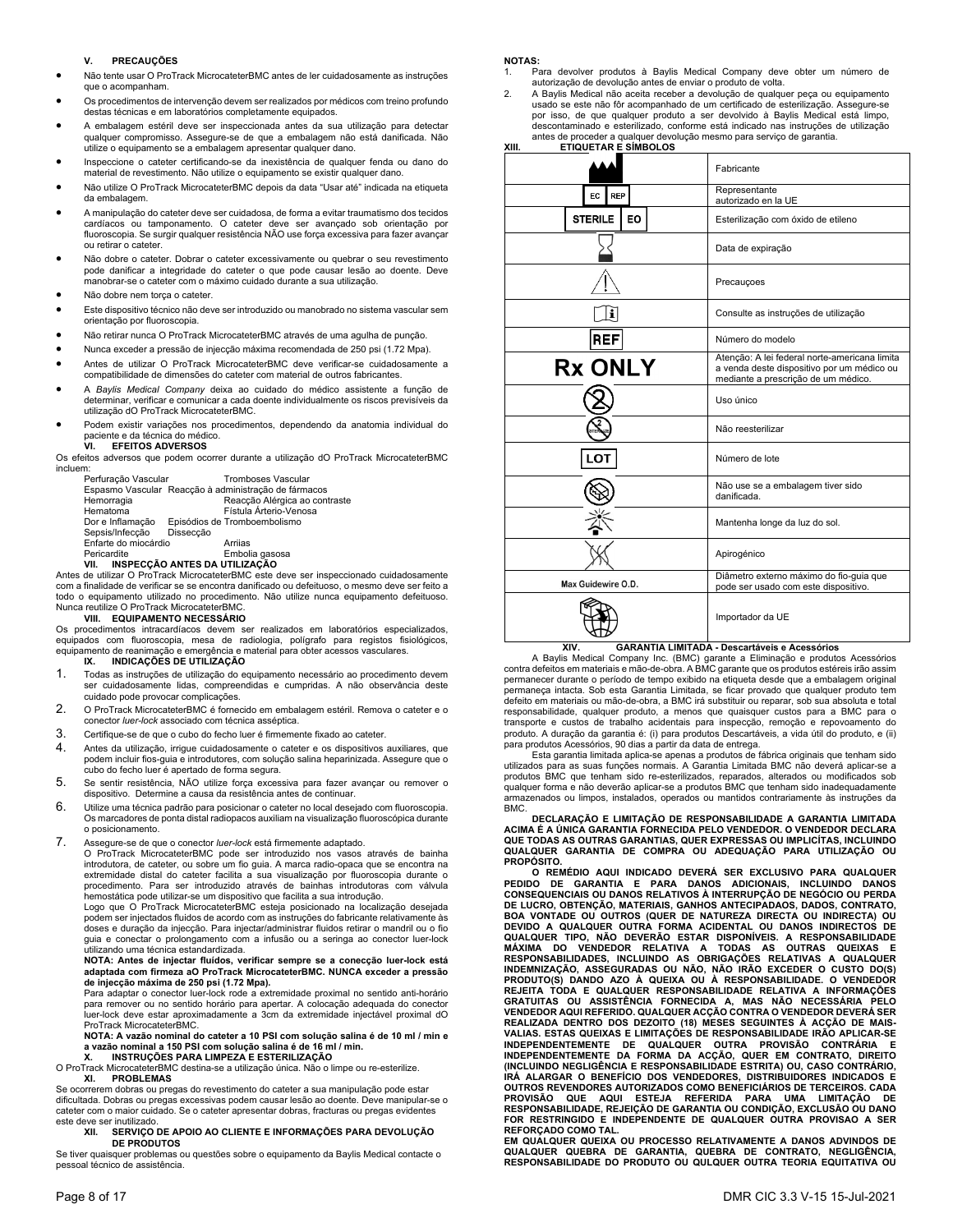**LEGAL, O COMPRADOR ACORDA, ESPECIFICAMENTE, QUE A BMC NÃO DEVERÁ SER**  RESPONSAVEL POR DANOS OU POR PERDA DE LUCROS, QUER DO COMPRADOR OU<br>DOS CLIENTES DO COMPRA DOR. A RESPONSABILIDADE DA BMC DEVERÁ LIMITAR-<br>SE AO CUSTO DE COMPRA AO COMPRADOR DOS BENS ESPECIFICADOS VENDIDOS<br>PELA - BMC - AO - **RESPONSABILIDADE.**

 Nenhum agente, funcionário ou representante da Baylis Medical tem a autoridade de ligar a Empresa a qualquer outra garantia, afirmação ou representação relativa ao produto.

 Esta garantia é válida apenas para a compra de produtos originais Baylis Medical directamente a partir de um agente autorizado Baylis Medical. O comprador original não poderá transferir a garantia.

 A utilização de qualquer produto BMC deverá assumir a aceitação dos termos e condições aqui definidos.

|                       | Os períodos de garantia para produtos Baylis Medical são os seguintes: |
|-----------------------|------------------------------------------------------------------------|
| Produtos Descartáveis | A vida de armazenamento do produto                                     |
| Produtos Acessórios   | 90 dias a partir da data da entrega                                    |

**Duteh**<br>Neem alle instructies voorafgaand aan gebruik aandachtig door. Neem alle contra-indicaties,<br>waarschuwingen en voorzorgsmaatregelen in deze instructies in acht. Als u dit niet doet, kan dit tot complicaties bij de patiënt leiden.

**Let op:** volgens de federale wetgeving van de VS mag dit instrument uitsluitend door of namens een arts worden verkocht.

## **I. BESCHRIJVING VAN HET HULPMIDDEL**

De ProTrack-microkatheter is ontworpen voor gebruik als standaard infuuskatheter. De katheter kan ook worden gebruikt als opzetstuk om dunnere voerdraden op te schalen naar dikkere. Alle modellen hebben een verwijderbare luer-lock hub en worden verpakt met een verwijderbare stilet. Door deze eigenschappen kan de ProTrack-microkatheter als voerdraad worden gebruikt. De kritieke afmetingen van de katheter vindt u op het apparaatlabel. De ProTrack-microkatheter is ontworpen met een ondoordringbare marker op de distale tip die

zorgt voor exacte tracering en plaatsing van de katheter. De ProTrack-microkatheter heeft tevens een zacht stukje op de distale tip voor eenvoudige tracering. **II. GEBRUIKERSINDICATIES** 

De ProTrack-microkatheter is bedoeld voor gebruik als opzetstuk voor het converteren van voerdraden of als standaard infuusslang.

## **III. CONTRA-INDICATIES**

De ProTrack-microkatheter wordt niet aanbevolen voor gebruik in situaties die geen opzetstuk vereisen om voerdraden of een standaard infuusslang te converteren.<br>
WAARSCHIJWINGEN

- **IV. WAARSCHUWINGEN**
- Alleen artsen met uitgebreide kennis van angiografische en percutane interventionele technieken mogen dit hulpmiddel gebruiken.
- De ProTrack-microkatheter wordt gesteriliseerd met ethyleenoxide en STERIEL geleverd. Niet gebruiken als de verpakking is beschadigd.
- De ProTrack-microkatheter is uitsluitend bedoeld voor gebruik door één patiënt. Probeer de katheter niet te steriliseren en opnieuw te gebruiken. Opnieuw gebruiken kan letsel bij de patiënt veroorzaken en/of er kunnen besmettelijke ziektes van patiënt naar patiënt worden overgebracht. Als u dit niet doet, kan dit tot complicaties bij de patiënt leiden.
- Laboratoriummedewerkers en patiënten kunnen worden blootgesteld aan röntgenstraling tijdens interventionele procedures als gevolg van het voortdurende gebruik van fluoroscopische beeldvorming. Deze blootstelling kan resulteren in acuut stralingsletsel en een verhoogd risico op somatische en genetische effecten. Derhalve moeten er adequate maatregelen worden genomen om deze blootstelling te minimaliseren. **V. VOORZORGSMAATREGELEN**
- Probeer de ProTrack-microkatheter niet te gebruiken voordat u de bijgesloten gebruiksaanwijzing aandachtig heeft doorgenomen.
- Interventionele procedures mogen uitsluitend door artsen worden uitgevoerd die goed getraind zijn in de techniek in een volledig uitgerust laboratorium voor katheterisati
- De steriele verpakking moet voorafgaand aan gebruik visueel gecontroleerd worden op beschadigingen. Controleer of de verpakking niet is beschadigd. Gebruik het hulpmiddel niet als de verpakking is beschadigd.
- Controleer de katheter visueel op breuken en beschadigd isolatiemateriaal. Gebruik het hulpmiddel niet als er sprake is van schade.
- Gebruik de ProTrack-microkatheter niet na de "te gebruiken tot datum" weergegeven op het label.
- De katheter moet voorzichtig gehanteerd worden om hartschade of tamponade te voorkomen. Het inbrengen van de katheter moet onder fluoroscopische begeleiding plaatsvinden. Als er weerstand wordt waargenomen, gebruik dan GEEN overmatige kracht om de katheter in te brengen of te verwijderen.
- De katheter niet buigen. Overmatig buigen of knikken van de katheterschacht kan de integriteit van de katheter in gevaar brengen en kan letsel bij de patiënt veroorzaken. De katheter moet voorzichtig gehanteerd worden.
- Voorkom dat de katheter verbuigt of dat er knikken in ontstaan.
- Dit hulpmiddel mag niet zonder fluoroscopische begeleiding in het vasculaire systeem worden ingebracht.
- Verwijder de ProTrack-microkatheter niet met de canule van een naald.
- De aanbevolen maximale druk van 250 psi (1,72 MPa) niet overschrijden.
- De afmetingen van de ProTrack-microkatheter moeten zorgvuldig gecontroleerd worden als deze gebruikt wordt met hulpmiddelen van andere fabrikanten.
- Baylis Medical Company vertrouwt erop dat de arts alle voorspelbare risico's van de ProTrack-microkatheter voor iedere individuele patiënt inschat, beoordeelt en communiceert.
- Het kan nodig zijn om de uitvoering van de procedure aan te passen op grond van de anatomie van de individuele patiënt of de persoonlijke techniek van de arts. **VI. BIJWERKINGEN**

Mogelijke bijwerkingen die op kunnen treden tijdens het gebruik van de ProTrack-microkatheter zijn:

| Vaatperforatie        | Veneuze trombose |                       |
|-----------------------|------------------|-----------------------|
| Spasme van bloedvaten |                  | Reacties op medicatie |

| Opasille vall bloedvalent                         | Reacues up illegicatie                   |
|---------------------------------------------------|------------------------------------------|
| Bloedingen                                        | Allergische reactie op contrastvloeistof |
| Bloedingen                                        | Arterioveneuze fistel                    |
| Pijn en gevoeligheid Thrombo-embolische aanvallen |                                          |
| Bloedvergiftiging/infectie                        | <b>Dissectie</b>                         |
| Mvocardinfarct                                    | Riestoornissen                           |
| Pericarditis                                      | Luchtembolie                             |
| <b>CONTROLE VOORAFGAAND AAN GEBRUIK</b><br>VII.   |                                          |
|                                                   |                                          |

De ProTrack-microkatheter moet voorafgaand aan gebruik zorgvuldig gecontroleerd worden op schade of defecten, net zoals alle apparatuur die tijdens de procedure wordt gebruikt. Gebruik geen defecte apparatuur. De ProTrack-microkatheter niet opnieuw gebruiken.

## **VIII. BENODIGDE APPARATUUR**

Intracardiale procedures moeten uitgevoerd worden in een speciale klinische setting met een fluoroscopie-apparaat, radiografische tafel, fysiologische recorder, noodapparatuur en instrumentatie voor vaattoegang. **IX. GEBRUIKSAANWIJZING** 

- 1. Alle instructies voor vereiste apparatuur moeten aandachtig doorgenomen, begrepen en gevolgd worden. Als u dit niet doet, kan dit tot complicaties leiden. 2. De ProTrack-microkatheter wordt steriel geleverd. Haal de katheter met de bevestigde
- luer-lock hub met behulp van een steriele techniek uit het zakje.
- 3. Controleer of de luer-lock-hub stevig aan de katheter is bevestigd.
- 4. Controleer of de luer-lock hub goed vastzit.<br>5. Spoel de katheter en bijbehorende hulpmi
- Spoel de katheter en bijbehorende hulpmiddelen, zoals voerdraden en inbrenghulzen, voorafgaand aan gebruik grondig met een gehepariniseerde fysiologische zoutoplossing. Zorg ervoor dat de luer-lock-hub stevig is bevestigd.
- 6. Gebruik bij het ondervinden van weerstand NIET te veel kracht om het hulpmiddel op te voeren of terug te trekken. Bepaal de oorzaak van de weerstand voordat er verder wordt
- gegaan. 7. Gebruik de standaard techniek om de katheter onder fluoroscopie naar de gewenste locatie te manoeuvreren. De radiopake markering op het distale uiteinde bevordert de fluoroscopische visualisatie bij positionering tijdens de procedure.
	- De ProTrack-microkatheter kan in het vaatstelsel worden ingebracht met een naaldinbrenghuls, een katheter of via een draad. De ondoordringbare marker op de distale tip helpt bij de fluoroscopische visualisatie tijdens procedurele plaatsing. Een naaldinbrenger kan helpen bij het inbrengen van de ProTrack-microkatheter via een hemostaseklep.

Als de ProTrack-microkatheter in de juiste positie is gebracht, kan begonnen worden met het infuseren van de vloeistoffen in overeenstemming met de instructies van de fabrikant op het gebied van dosering en duur. Om vloeistof te injecteren/infuseren, trekt u de spil of voerdraad terug en bevestigt u de infuusslang of spuit met een standaard techniek op de luer-lock hub.

## **OPMERKING: Controleer voordat er vloeistof wordt geïnjecteerd altijd dat de luer-lock hub goed bevestigd is op de ProTrack-microkatheter. De aanbevolen**

**maximale infuusdruk van 250 psi (1,72 MPa) NIET overschrijden.**<br>Om de luer-lock hub te positioneren, draait u het proximale uiteinde linksom om los te draaien of rechtsom om vast te draaien. Een juiste plaatsing van de luer-lock hub is circa 3 cm verwijderd van het injecteerbare proximale uiteinde van de ProTrack-microkatheter. **NB: de nominale stroomsnelheid van de katheter bij 10 PSI met zoutoplossing is 10 ml/min en de nominale stroomsnelheid bij 150 PSI met zoutoplossing is 16 ml/min.** 

## **X. INSTRUCTIES VOOR REINIGING EN STERILISATIE**

De ProTrack-microkatheter is uitsluitend bedoeld voor eenmalig gebruik. De ProTrack-microkatheter niet reinigen of opnieuw steriliseren.

**XI. PROBLEMEN OPLOSSEN**  Buigen en knikken van de katheterschacht kan tot problemen leiden met het manoeuvreren van de katheter. Overmatig buigen en knikken kan ook letsel bij de patiënt veroorzaken. De katheter moet voorzichtig gehanteerd worden. Als er gebogen delen, breuken of knikken zichtbaar zijn in de katheter, gooi deze dan onmiddellijk weg.

### **XII. INFORMATIE OVER KLANTENSERVICE EN RETOURNEREN VAN PRODUCTEN**

Als u problemen heeft met of vragen heeft over apparatuur van Baylis Medical, neem dan contact op met onze technische ondersteuning.

**OPMERKINGEN:** 

Om producten te kunnen retourneren, heeft u een retourautorisatienummer nodig voordat u de producten terug kunt sturen naar Baylis Medical Company. 2. Baylis Medical accepteert geen gebruikte apparatuur zonder sterilisatiecertificaat. Zorg

ervoor dat alle producten die geretourneerd worden naar Baylis Medical zijn gereinigd, ontsmet en gesteriliseerd zoals aangegeven in de gebruikersinstructies, voordat ze geretourneerd worden voor onderhoud dat onder de garantie valt.

## **XIII. LABELS EN SYMBOLEN**

|                       | Fabrikant                                                                         |
|-----------------------|-----------------------------------------------------------------------------------|
| REP<br>EC I           | Bevoegd vertegenwoordiger in de<br>EU                                             |
| <b>STERILE</b><br>EO. | Gesteriliseerd met ethyleenoxide                                                  |
|                       | Te gebruiken tot                                                                  |
|                       | Let op                                                                            |
| $\mathbf{i}$          | Zie de gebruiksaanwijzing                                                         |
| REF                   | Modelnummer                                                                       |
| <b>Rx ONLY</b>        | Let op: volgens de federale wetgeving<br>van de VS mag dit instrument uitsluitend |
|                       | door of namens een arts worden<br>verkocht.                                       |
|                       | Voor eenmalig gebruik - Niet<br>opnieuw gebruiken                                 |
|                       | Niet opnieuw<br>steriliseren                                                      |
| <b>LOT</b>            | Partijnummer                                                                      |
|                       | Niet gebruiken indien de verpakking<br>beschadigd is                              |
|                       | Beschermen tegen rechtstreeks<br>zonlicht                                         |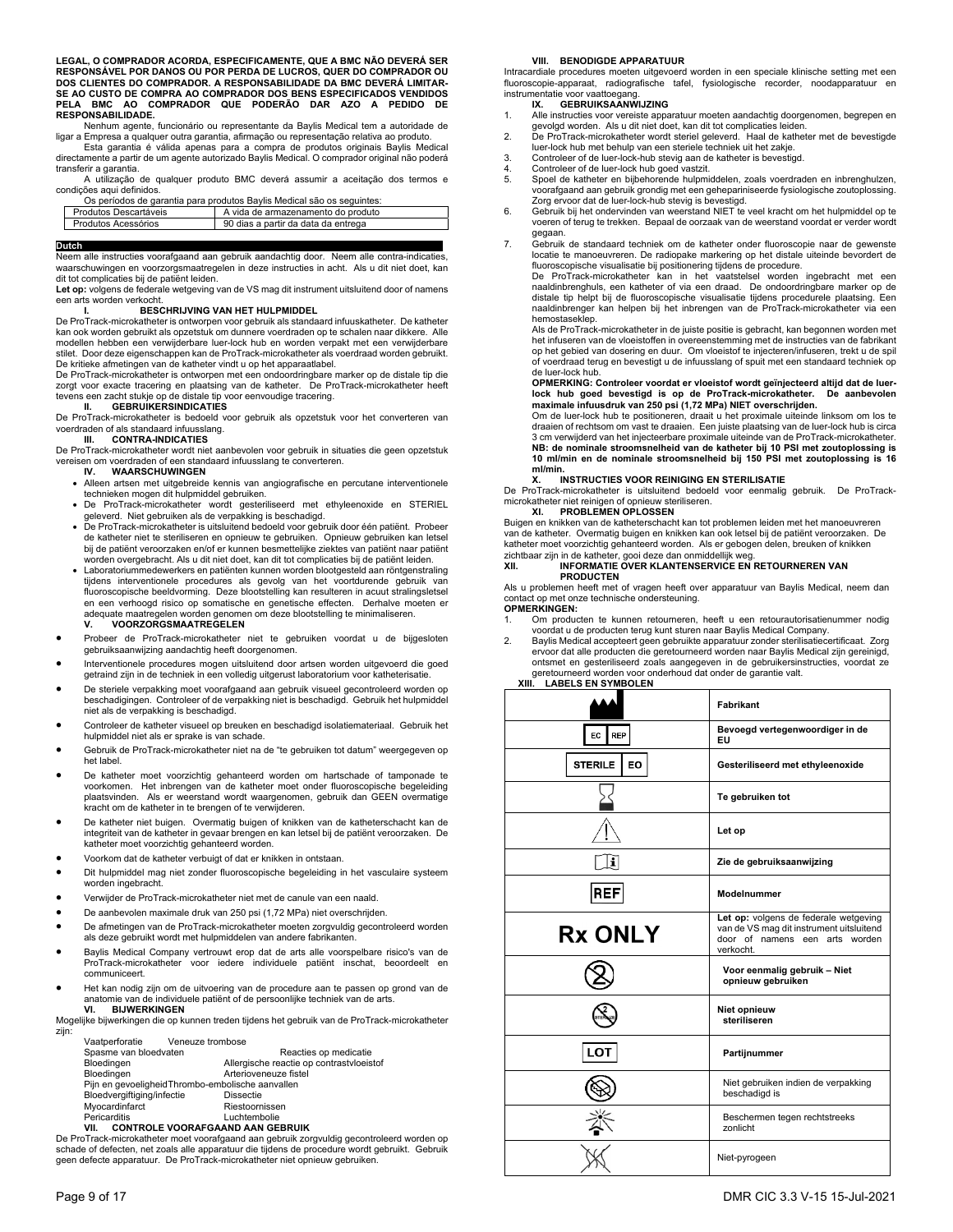| Max Guidewire O.D. | De maximale buitendiameter van de<br>geleidingsdraad die met dit instrument<br>kan worden gebruikt. |
|--------------------|-----------------------------------------------------------------------------------------------------|
|                    | EU-importeur                                                                                        |

## **XIV. BEPERKTE GARANTIE – Artikelen voor eenmalig gebruik en accessoires**

Baylis Medical Company (BMC) garandeert dat haar producten vrij zijn van materiaal- en verwerkingsfouten. BMC garandeert dat steriele producten steriele blijven voor een periode die op het etiket is aangegeven, mits de originele verpakking intact blijft. De *SupraCross* Steerable Sheath kit is ontworpen voor eenmalig gebruik. De *SupraCross* Steerable Sheath kit is niet ontworpen voor herbruik. Als blijkt dat een BMC product qua oorspronkelijke verwerking of materiaal fouten vertoont, dan vervangt of repareert BMC naar eigen goeddunken een dergelijk product, verminderd met de kosten die BMC maakt voor transport en arbeid ten gevolge van inspectie, verwijdering of aanvullen van productvoorraden.

Deze beperkte garantie is alleen van toepassing op nieuwe originele producten zoals geleverd vanaf de fabriek en die gebruikt zijn voor normale en beoogde doeleinden. BMC's beperkte garantie is NIET van toepassing op BMC-producten die zijn gehersteriliseerd, gerepareerd,<br>gewijzigd of gemodificeerd op enigerlei wijze en is NIET van toepassing op BMC-producten die<br>incorrect zijn opgeslagen of incorrect volgens BMC's instructies

## **XV. AFWIJZING EN UITSLUITING VAN ANDERE GARANTIES**

De beperkte garantie hierboven is de enige garantie die de verkoper biedt. De verkoper wijst alle garanties af, hetzij uitdrukkelijk of impliciet, inclusief iedere garantie van verkoopbaarheid of geschiktheid voor een bepaald gebruik of doel.

## **XVI. BEPERKING VOOR AANSPRAKELIJKHEID VOOR SCHADE**

Baylis Medical Company Inc. (BMC) garandeert dat haar artikelen voor eenmalig gebruik en accessoires vrij zijn van materiaal- en verwerkingsfouten. BMC garandeert dat steriele producten steriel blijven voor een periode die op het etiket is aangegeven, mits de originele verpakking intact blijft. Als blijkt dat dit product qua oorspronkelijke verwerking of materiaal toch fouten vertoont, dan vervangt of repareert BMC het onder deze beperkte garantie naar eigen goeddunken, verminderd met de kosten die BMC maakt voor transport en arbeid ten gevolge van inspectie, verwijdering of aanvullen van productvoorraden. De duur van de garantie bedraagt: (i) voor producten voor eenmalig gebruik, de levensduur van het product en (II) voor accessoires 90 dagen vanaf de verzenddatum.

Deze beperkte garantie is alleen van toepassing op nieuwe originele producten zoals geleverd vanaf de fabriek en die gebruikt zijn voor normale en beoogde doeleinden. BMC's beperkte<br>garantie is niet van toepassing op BMC-producten die zijn gehersteriliseerd, gerepareerd,<br>gewijzigd of gemodificeerd op enigerlei wi incorrect zijn opgeslagen of incorrect zijn gereinigd, bediend of onderhouden, anders dan volgens BMC's instructies.

**UITSLUITING EN BEPERKING VAN AANSPRAKELIJKHEID DE BEPERKTE GARANTIE HIERBOVEN IS DE ENIGE GARANTIE DIE DE VERKOPER BIEDT. DE**  VERKOPER SLUIT IEDERE ANDERE EXPLICIETE OF IMPLICIETE GARANTIE UIT,<br>INCLUSIEF IEDERE GARANTIE VAN VERKOOPBAARHEID OF BRUIKBAARHEID<br>VOOR EEN BEPAALD DOEL. HET RECHTSMIDDEL HIERIN IS HET ENIGE<br>RECHTSMIDDEL VOOR IEDERE GARANT

**VERGOEDINGEN WEGENS BEDRIJFSONDERBREKING OF WINSTDERVING, VERLIES VAN OMZET, MATERIAAL, VERWACHTE BESPARINGEN, DATA, CONTRACTEN, GOODWILL OF DERGELIJKE (DIRECT OF INDIRECT VAN AARD) OF ENIGE ANDERE VORM VAN INCIDENTELE OF INDIRECTE SCHADE VAN ENIGE AARD STAAN NIET TER BESCHIKKING. DE MAXIMALE CUMULATIEVE AANSPRAKELIJKHEID VOOR ALLE ANDERE VORDERINGEN EN AANSPRAKELIJKHEDEN, INCLUSIEF VERPLICHTINGEN ONDER ENIGE SCHADEVERGOEDING, VERZEKERD OF NIET, ZAL DE KOSTEN VAN HET PRODUCT / DE PRODUCTEN DIE AANLEIDING GAVEN TOT DE**

Čeština<br>Před použitím prostředku si důkladně pročtěte všechny pokyny. Dodržujte všechna upozornění a opatření uvedená v těchto pokynech. V opačném případě může dojít ke vzniku komplikací u pacienta

Společnost Baylis Medical spoléhá na to, že všechna předpokládaná rizika operace stanoví, posoudí a každému jednotlivému pacientovi sdělí lékař.

## **I. POPIS PROSTŘEDKU**

Mikrokatétr ProTrack je navržen tak, aby fungoval jako standardní infuzní katétr. Katétr lze také použít jako vodítko při výměně tenčích vodicích drátů za hrubší. Všechny modely mají odnímatelný uzávěr typu luer-lock a jsou zabaleny s odstranitelným styletem. Díky tomu lze mikrokatétr ProTrack použít jako vodicí drát. Základní rozměry katétru najdete na jeho štítku. Mikrokatétr ProTrack má distální hrot se značkou nepropouštějící rentgenové paprsky, která umožňuje přesné sledování a umístění katétru. Mikrokatétr ProTrack je také v oblasti distálního hrotu měkký, což usnadňuje jeho monitorování.

## **II. POUŽITÍ**

Mikrokatétr ProTrack je určen k použití jako vodítko pro výměnu vodicích drátů nebo jako standardní infuzní drát.

### **III. KONTRAINDIKACE**

Mikrokatétr ProTrack se nedoporučuje používat tehdy, není-li třeba použít vodítko pro výměnu vodicích drátů nebo standardní infuzní drát.

## **IV. UPOZORNĚNÍ**

- Tento prostředek smí používat pouze lékaři, kteří jsou odborníky na angiografii a .<br>perkutánní operační postupy.
- Mikrokatétr ProTrack je dodáván STERILIZOVANÝ ethylenoxidem. Nepoužívejte prostředek, pokud je poškozený obal.
- Mikrokatétr ProTrack je určen pouze k použití u jednoho pacienta. Nepokoušejte se<br>katétr sterilizovat a opětovně použít. Opakované použití může způsobit poranění<br>pacienta nebo přenesení infekčního onemocnění z jednoho paci opačném případě může dojít ke vzniku komplikací u pacienta.
- Pracovníci laboratoře i pacienti mohou být během zákroku vystaveni značné rentgenové dávce kvůli nepřetržitému používání fluoroskopického snímkování. Tato expozice může vést k akutnímu poranění v důsledku ozáření a také ke zvýšenému riziku somatických a genetických vlivů. K minimalizaci této expozice je proto třeba uplatnit dostatečná opatření.

## **V. PREVENTIVNÍ OPATŘENÍ**

 Nepokoušejte se používat mikrokatétr ProTrack, než si pozorně přečtete přiložený návod k použití.

- Operační postupy smí provádět pouze lékaři důkladně proškolení v dané technice a v plně vybavené katetrizační laboratoři.
- Před použitím sterilního balení je třeba zkontrolovat, zda nedošlo k jeho případnému porušení. Zkontrolujte, zda balení není poškozeno. Pokud bylo balení poškozeno, vybavení nepoužívejte.
- Vizuálně zkontrolujte katétr, abyste se ujistili, že nedošlo k prasknutí nebo poškození izolačního materiálu. Pokud je prostředek poškozen, nepoužívejte jej.
- Nepoužívejte mikrokatétr ProTrack po datu spotřeby uvedeném na štítku.
- S katétrem je třeba zacházet opatrně, aby nedošlo k poškození srdce nebo tamponádě. Posun katétru musí probíhat za fluoroskopického navádění. Pokud narazíte na odpor, NEVYVÍJEJTE nadměrnou sílu k zasunutí nebo vytažení katétru.
- Katétr neohýbejte ani jím nekruťte. Nadměrné ohnutí nebo zkroucení dříku katétru může narušit celistvost katétru a způsobit poranění pacienta. Při manipulaci s katétrem je třeba postupovat opatrně.
- Tento prostředek není určen k zavedení do cévního systému bez fluoroskopického navádění.
- Nevytahujte mikrokatétr ProTrack přes kanylu jehly.
- Nepřekračujte maximální doporučený tlak 250 psi (1,72 MPa).
- Pokud je mikrokatétr ProTrack používán s prostředky jiných výrobců, je třeba věnovat pozornost ověření rozměrové kompatibility.
- Baylis Medical Company spoléhá na lékaře, že určí, vyhodnotí a každému jednotlivému pacientovi sdělí všechna předvídatelná rizika spojená s použitím mikrokatétru ProTrack.
- Individuální anatomie pacienta a technika lékaře mohou vyžadovat úpravu postupu.

## **VI. NEŽÁDOUCÍ STAVY**

Mezi nežádoucí stavy, které mohou při používání mikrokatétru ProTrack nastat, patří: Perforace/disekce cévy Cévní trombóza<br>Křeč cévv Reakce na lékv Křeč cévy **Reakce na léky**<br>Krvácení **Reakce na léky Krvácení** Krvácení Alergická reakce na kontrastní látku Arteriovenózní píštěl Bolest a citlivost **Exercise Exercise Sensitive Contracts**<br>Sepse/infekce/zánět Sepse/infekce/zánět<br>Arvtmie Infarkt myokardu<br>Perikarditida Perikardiální/pleurální výpotek<br>a Mozkový infarkt Blokáda vedení vzduchu/srdeční zástava<br>Vzduchová embolie Perforace a/nebo srdeční tamponáda

## **VII. KONTROLA PŘED POUŽITÍM**

Před použitím mikrokatétru ProTrack musí být pečlivě zkontrolováno, zda není poškozený nebo vadný; totéž platí pro veškeré ostatní vybavení, které bude během postupu použito. Nepoužívejte vadné vybavení. Mikrokatétr ProTrack není určen k opětovnému použití.

## **VIII. POŽADAVKY NA VYBAVENÍ**

Intrakardiální výkony musí být prováděny ve specializovaném klinickém prostředí vybaveném fluoroskopickou jednotkou, rentgenovým stolem, zařízením k zaznamenávání fyziologických funkcí, pohotovostním vybavením a nástroji určenými k vytvoření cévního přístupu.

## **IX. DOPORUČENÉ POKYNY K POUŽITÍ**

- 8. Všechny pokyny týkající se požadovaného vybavení je nutné si pozorně přečíst, pochopit a dodržovat. V opačném případě může dojít ke vzniku komplikací.
- 9. Mikrokatétr ProTrack je dodáván sterilní. Pomocí sterilní techniky vyjměte katétr s připojeným uzávěrem luer-lock z pouzdra.
- 10. Zkontrolujte, zda je uzávěr luer-lock pevně připojen ke katétru.<br>11. Před použitím katétr i pomocné prostředky. k nimž mohou patř
- Před použitím katétr i pomocné prostředky, k nimž mohou patřit vodicí dráty a zavaděče, důkladně propláchněte heparinizovaným fyziologickým roztokem. Ujistěte se, že je uzávěr luer-lock pevně utažen.
- 12. Mikrokatétr ProTrack lze zavádět do vaskulatury pomocí pláště, katétru nebo drátu. Pokud dojde k odporu, NEVYVÍJEJTE nadměrnou sílu při zavádění nebo vysouvání prostředku. Než budete pokračovat, určete příčinu odporu. Kompatibilní zaváděcí prostředek může pomoci zavést mikrokatétr ProTrack přes hemostázový ventil.
- 13. Pomocí standardní techniky umístěte katétr na požadované místo s naváděním prostřednictvím fluoroskopie. Během operačního zavádění při fluoroskopickém zobrazení
- pomáhá značka na distálním hrotu nepropouštějící rentgenové paprsky.<br>14. Jakmile je mikrokatétr ProTrack vložen do požadované polohy, může se začít s<br>podáváním infuze tekutých látek. Pokud jde o dávkování a délku podávání, lock.

## **POZNÁMKA: Před vstříknutím tekutiny vždy zkontrolujte, zda je k mikrokatétru ProTrack pevně připojen uzávěr luer-lock. Nepřekračujte doporučený maximální**

**infuzní tlak 250 psi (1,72 MPa).**<br>Chcete-li umístit uzávěr luer-lock, pro uvolnění otočte proximálním koncem proti směru hodinových ručiček a pro utažení ve směru hodinových ručiček. Uzávěr luer-lock je správně umístěn tehdy, když se nachází přibližně 3 cm od proximálního konce mikrokatétru ProTrack určeného k injekčnímu zavedení.

**POZNÁMKA: Nominální průtok katétru při aplikaci fyziologického roztoku pod tlakem 10 PSI je 10 ml/min a při 150 PSI 16 ml/min.** 

## **X. POKYNY K ČIŠTĚNÍ A STERILIZACI**

Mikrokatétr ProTrack je určen pouze k jednorázovému použití a je dodáván sterilní. Prostředek nečistěte ani opětovně nesterilizujte. Prostředek lze považovat za sterilní pouze v případě, že balení nebylo před použitím otevřeno nebo poškozeno.

## **XI. ODSTRAŇOVÁNÍ ZÁVAD**

Ohnutí nebo zkroucení dříku katétru může mít za následek potíže při manipulaci s katétrem. Nadměrné ohýbání a kroucení může také způsobit poranění pacienta. Při manipulaci s katétrem je třeba postupovat opatrně. Pokud jsou v katétru patrné ohyby, praskliny nebo pokroucení, okamžitě jej vyhoďte.

## **LIKVIDACE ODPADU**

Použitý mikrokatétr ProTrack považujte za biologicky nebezpečný a zlikvidujte jej v souladu se standardními nemocničními postupy.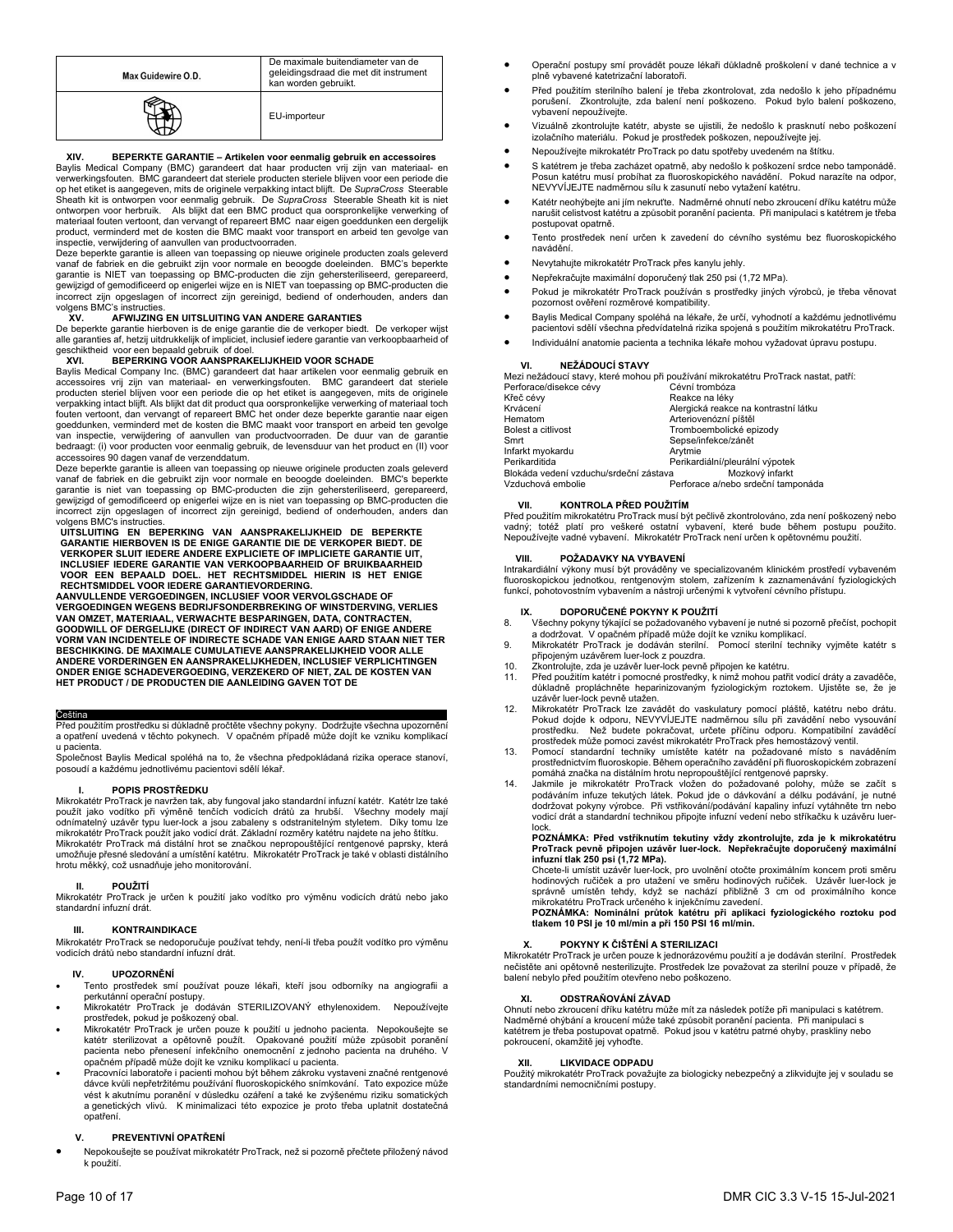## **XIII. INFORMACE O ZÁKAZNICKÉM SERVISU A VRÁCENÍ VÝROBKU**

Pokud máte s vybavením značky Baylis Medical nějaké problémy nebo byste se v souvislosti s ním chtěli na něco zeptat, kontaktujte pracovníky naší technické podpory.

## **Baylis Medical Company Inc.**

5959 Trans-Canada Highway Montreal, Quebec, Kanada, H4T 1A1 Telefon: (514) 488-9801 nebo (800) 850-9801 Fax: (514) 488-7209 www.baylismedical.com

## **POZNÁMKY:**

- 1. Abyste mohli výrobky vrátit, musíte před jejich odesláním zpět společnosti Baylis Medical disponovat zpětným autorizačním číslem. Poté vám budou poskytnuty pokyny k vrácení výrobku.
- 2. Zajistěte, aby byl každý výrobek před vrácením do záručního servisu společnosti Baylis Medical vyčištěn, dekontaminován nebo sterilizován v souladu s pokyny k jeho vrácení. Společnost Baylis Medical nepřijme žádné použité vybavení, které nebylo řádně vyčištěno nebo dekontaminováno podle pokynů k vrácení výrobku.]

## **XIV. OZNAČENÍ A SYMBOLY**

|                      | Výrobce                                                                                                                                                       |
|----------------------|---------------------------------------------------------------------------------------------------------------------------------------------------------------|
| <b>ECREP</b>         | Pověřený zástupce EU                                                                                                                                          |
| <b>STERILE</b><br>EO | Sterilizováno pomocí ethylenoxidu                                                                                                                             |
|                      | Spotřebujte do                                                                                                                                                |
|                      | Upozornění                                                                                                                                                    |
|                      | Prostudujte si návod k použití                                                                                                                                |
| REF                  | Číslo modelu                                                                                                                                                  |
| <b>Rx ONLY</b>       | Upozornění:<br>Federální<br>zákony<br>(USA)<br>stanovují omezení pro prodej nebo objednání<br>tohoto prostředku ve smyslu, že ho může<br>provést pouze lékař. |
|                      | Jednorázové použití – nepoužívejte<br>opakovaně                                                                                                               |
|                      | Neprovádějte opětovnou sterilizaci                                                                                                                            |
| LOT                  | Číslo šarže                                                                                                                                                   |
|                      | Nepoužívejte prostředek, pokud došlo k<br>poškození obalu                                                                                                     |
|                      | Chraňte před slunečním světlem                                                                                                                                |
|                      | Nepyrogenní                                                                                                                                                   |
| Max Guidewire O.D.   | Maximální vnější průměr vodicího<br>drátu, který lze s tímto prostředkem<br>použít                                                                            |
|                      | Dovozce do EU                                                                                                                                                 |

## **XV. OMEZENÁ ZÁRUKA – JEDNORÁZOVÉ PRODUKTY A PŘÍSLUŠENSTVÍ**

Baylis Medical Company Inc. (BMC) poskytuje na jednorázové produkty a příslušenství záruku na vady materiálu a zpracování. Společnost BMC zaručuje, že sterilní produkty zůstanou sterilní po dobu uvedenou na štítku za předpokladu, že původní balení zůstane nepoškozené. Pokud se u některého produktu, na který se vztahuje tato omezená záruka, ukáže vada na materiálu<br>nebo zpracování, společnost BMC nahradí nebo opraví, podle svého výhradního uvážení, každý takový produkt minus všechny poplatky společnosti BMC na náklady za dopravu a práci týkající se inspekce, odstranění a opětovného naskladnění produktu. Délka záruky je: (i) na jednorázové produkty po dobu použitelnosti produktu a (ii) na příslušenství 90 dní od data odeslání.

Tato omezená záruka se vztahuje pouze na nové originální produkty dodané z továrny, které<br>byly používány pro své normální a zamýšlené účely. Omezená záruka BMC se nevztahuje na<br>produkty BMC, které byly jakýmkoli způsobem o opraveny, a nevztahuje se na produkty BMC, které byly nesprávně skladovány nebo nesprávně čištěny, instalovány, provozovány nebo udržovány v rozporu s pokyny společnosti BMC.

OMEZENÍ ODPOVĚDNOSTI<br>VÝŠE UVEDENÁ OMEZENÁ ZÁRUKA JE JEDINÁ ZÁRUKA POSKYTOVANÁ PRODÁVAJÍCÍM. KUPUJÍCÍ VYLUČUJE VŠECHNY OSTATNÍ ZÁRUKY, AŤ UŽ VÝSLOVNÉ NEBO PŘEDPOKLÁDANÉ, VČETNĚ VŠECH ZÁRUK PRODEJNOSTI NEBO VHODNOSTI KE KONKRÉTNÍMU UŽITÍ NEBO ÚČELU. ZDE UVEDENÁ NÁHRADA JE VÝHRADNÍ NÁHRADA ZA LIBOVOLNOU REKLAMACI A ŽÁDNÁ DALŠÍ ODŠKODNĚNÍ, VČETNĚ NÁSLEDNÝCH ŠKOD NEBO ŠKOD ZA PŘERUŠENÍ PODNIKÁNÍ NEBO ZTRÁTU ZISKU, PŘÍJMŮ, MATERIÁLŮ, OČEKÁVANÝCH ÚSPOR, DAT, SMLOUVY, DOBRÉHO JMÉNA NEBO PODOBNĚ (AŤ UŽ ZE SVÉ PODSTATY PŘÍMO, NEBO NEPŘÍMO) NEBO ZA JAKOUKOLI JINOU FORMU NÁHODNÝCH NEBO NEPŘÍMÝCH ŠKOD<br>JAKÉHOKOLI DRUHU, NEJSOU K DISPOZICI. MAXIMÁLNÍ KUMULATIVNÍ ODPOVĚDNOST PRODÁVAJÍCÍHO S OHLEDEM NA VŠECHNY OSTATNÍ NAROKY A POHLEDAVKY, VČETNÉ POVINNOSTÍ ODŠKODNÉNI,<br>POJIŠTĚNÉHO I NEPOJIŠTĚNÉHO, NEPŘESÁHNE CENU PRODUKTU, U<br>KTERÉHO VZNIKLA PŘÍČÍNA NÁROKU NEBO POVINNOSTI. PRODÁVAJÍCÍ<br>VYLUČUJE VEŠKEROU ODPOVĚDNOSTZA BEZPLATNÉ INFORMACE NE ASISTENCI POSKYTNUTOU PRODÁVAJÍCÍM, ANIŽ BY K TOMU BYL POVINEN PODLE TĚCHTO PODMÍNEK. KAŽDÉ ŘÍZENÍ PROTI PRODÁVAJÍCÍMU MUSÍ BÝT PŘEDLOŽENO DO OSMNÁCTI (18) MĚSÍCŮ OD VZNIKU PŘÍČINY ŘÍZENÍ. TATO VYLOUČENÍ ODPOVĚDNOSTI A OMEZENÍ ZÁRUKY PLATÍ BEZ OHLEDU NA VŠECHNA OSTATNÍ ZDE UVEDENÁ USTANOVENÍ, KTERÁ JSOU S NIMI V ROZPORU, A BEZ OHLEDU NA FORMU ŘÍZENÍ, AŤ UŽ JE NA<br>ZÁKLADĚ – SMLOUVY, – ŽALOBY – (VČETNĚ – NEDBALOSTI – A – STRIKTNÍ<br>ODPOVĚDNOSTI) NEBO JINAK, A DÁLE SE BUDE VZTAHOVAT NA PRÁVO DODAVATELŮ, JMENOVANÝCH DISTRIBUTORŮ A DALŠÍCH<br>AUTORIZOVANÝCH RESELLERŮ PRODEJCE JAKO OPRÁVNĚNÝCH TŘETÍCH OSOB. KAŽDÉ ZDE UVEDENÉ USTANOVENÍ, KTERÉ ZAKLÁDÁ OMEZENÍ ODPOVĚDNOSTI, VYLOUČENÍ ZÁRUK NEBO PODMÍNKU NEBO VYLOUČENÍ ODŠKODNĚNÍ, JE ODDĚLITELNÉ A NEZÁVISLÉ NA VŠECH OSTATNÍCH USTANOVENÍCH A PODLE TOHO JE TAKÉ VYKLÁDÁNO. V KAŽDÉ ŽALOBĚ NEBO SOUDNÍM SPORU NA ZÁKLADĚ DOMNĚLÉHO<br>PORUŠENÍ – ZAKÁZKY, HPORUŠENÍ – SMLOUVY, NEDBALOSTI, PORUŠENÍ SMLOUVY, NEDBALOSTI,

ODPOVĚDNOSTI VŮČI PRODUKTU NEBO JINÉ PRÁVNÍ NEBO EKVITNÍ TEORIE KUPUJÍCÍ VÝSLOVNĚ SOUHLASÍ, ŽE SPOLEČNOST BMC NEBUDE ODPOVĚDNÁ ZA ŠKODY NEBO ZTRÁTU ZISKŮ, AŤ UŽ KUPUJÍCÍHO, NEBO<br>ZÁKAZNÍKŮ KUPUJÍCÍHO. ODPOVĚĎNOST SPOLEČNOSTI BMC<br>OMEZENA NA NÁKUPNÍ CENU PRO KUPUJÍCÍHO KONKRÉTNÍHO ZBOŽÍ PRODÁVANÉHO SPOLEČNOSTÍ BMC, KTERÉ VEDLO KE VZNIKU NÁROKU.

Žádný agent, zaměstnanec ani zástupce společnosti Baylis Medical nemá oprávnění zavázat společnost k žádné jiné záruce, ujištění nebo prohlášení týkající se produktu.

Tato záruka je platná pouze pro původního kupujícího produktů Baylis Medical přímo od autorizovaného zástupce společnosti Baylis Medical. Původní kupující nemůže záruku převést. Použití produktu BMC je považováno za přijetí zde uvedených podmínek.

| Záruční Ihůta produktů Bavlis Medical je následuiící: |                             |
|-------------------------------------------------------|-----------------------------|
| Jednorázové produkty                                  | Doba použitelnosti produktu |
| Příslušenství                                         | 90 dní od data odeslání     |

## Dansk**\_\_\_\_\_\_\_\_\_\_\_\_\_\_\_ \_\_\_\_\_\_\_\_**

Læs alle anvisninger omhyggeligt igennem før brug. Vær opmærksom på alle advarsler og forholdsregler, der er anført i denne vejledning. I modsat fald kan det medføre komplikationer for patienten.

Baylis Medical Company forlader sig på, at lægen bestemmer, vurderer og informerer hver enkelt patient om alle forudsigelige risici, som indgrebet indebærer.

## **I. BESKRIVELSE AF UDSTYRET**

ProTrack-mikrokateteret er designet til at fungere som et standard infusionskateter. Kateteret kan også bruges som styreskinne ved ombytning fra tyndere styretråd til tykkere. Alle modeller har en aftagelig luer-lock-muffe med en aftagelig stilet inkluderet i pakken. Disse egenskaber giver ProTrack-mikrokateteret mulighed for at fungere som en styretråd. Kateterets vigtigste må kan findes på udstyrets etiket.

ProTrack-mikrokateteret er designet med en røntgenabsorberende markør i den distale spids, der sikrer en præcis sporing og placering af kateteret. ProTrack-mikrokateteret har også et blødt område på den distale spids, der fremmer nem sporing.

### **II. INDIKATIONER FOR BRUG**

ProTrack-mikrokateteret er beregnet som en styreskinne til udskiftning af styretråd eller som en standard infusionsslange.

## **III. KONTRAINDIKATIONER**

ProTrack-mikrokateteret anbefales ikke til brug ved sygdomme der ikke kræver en styreskinne til udskiftning af styretråd eller en standard infusionsslange.

### **ADVARSLER**

- Dette udstyr må kun anvendes af læger, der er fortrolige med indgreb med angiografi og perkutane kirurgiske indgreb.
- ProTrack-mikrokateteret leveres STERILT. Den er steriliseret med ethylenoxid. Udstyret må ikke anvendes, hvis emballagen er beskadiget.
- ProTrack-mikrokateteret er udelukkende beregnet til brug på en enkelt patient. Gør ikke forsøg på at sterilisere og genanvende kateteret. Genanvendelse kan forårsage skader på patienten og/eller overføring af smitsomme sygdomme mellem patienter. I modsat fald kan det medføre komplikationer for patienten.
- Laboratoriepersonale og patienter kan blive betydeligt eksponeret for røntgenstråler i forbindelse med de kirurgiske indgreb på grund af den uafbrudte anvendelse af fluoroskopi. Denne eksponering kan forårsage akutte stråleskader og øget risiko for somatiske og genetiske virkninger. Derfor skal der træffes egnede foranstaltninger for at minimere denne eksponering.

### **V. FORHOLDSREGLER**

- Gør ikke forsøg på at bruge ProTrack-mikrokateteret inden du har læst den medfølgende brugervejledning grundigt igennem.
- Kirurgiske indgreb må kun udføres af læger med omfattende oplæring i teknikkerne, på et laboratorie der er fuldt udstyret til kateteranlæggelse.
- Den sterile emballage skal efterses før brug for at kontrollere, om den er beskadiget eller åben. Sørg for, at emballagen ikke er beskadiget. Udstyret må ikke anvendes, hvis emballagen er beskadiget eller åben.
- Efterse kateteret for at sikre, at der ikke er nogen revner i eller skader på isoleringsmaterialet. Udstyret må ikke bruges, hvis det er beskadiget.
- ProTrack-mikrokateteret må ikke bruges efter den udløbsdato, der er anført på etiketten. Kateteret skal håndteres forsigtigt for at undgå skader på hjertet eller hjertetamponade. Kateteret skal indføres ved brug af fluoroskopi. Hvis du mærker modstand, må du IKKE bruge overdreven kraft til at føre kateteret frem eller til at trække det ud.
- Undlad at bøje eller knække kateteret. Hvis kateterets skaft bøjes eller knækkes for meget, kan det beskadige kateteret og forvolde skade på patienten. Kateteret skal håndteres med omhu.
- Dette udstyr er ikke beregnet til at blive ført frem gennem det vaskulære system uden fluoroskopi.
- Træk ikke ProTrack-mikrokateteret tilbage gennem en kanyle.
- Det maksimalt anbefalede tryk på 250 psi (1,72 MPa) må ikke overskrides.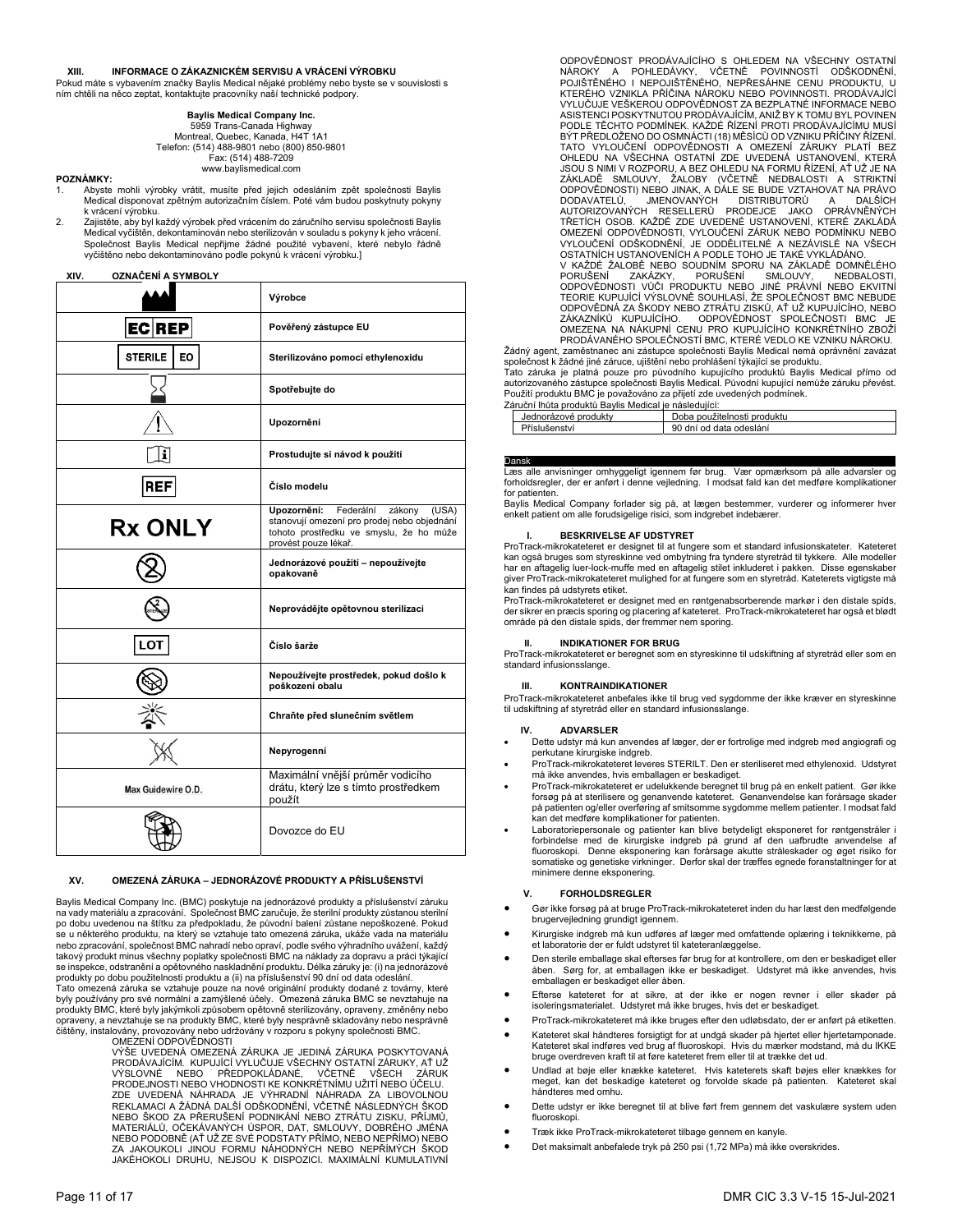- Når ProTrack-mikrokateteret bruges med udstyr fra andre producenter, skal kompatibiliteten kontrolleres omhyggeligt.
- Baylis Medical Company forlader sig på, at lægen bestemmer, vurderer og informerer hver enkelt patient om alle forudsigelige risici, som ProTrack-mikrokateteret indebærer.
- Patientens anatomi og lægens teknik kan kræve variation af indgrebet.

## **VI. UØNSKEDE HÆNDELSER**

| Uønskede hændelser, der kan forekomme under brugen af ProTrack-mikrokateteret, omfatter: |                                                |  |
|------------------------------------------------------------------------------------------|------------------------------------------------|--|
| Karperforering/dissektion                                                                | Vaskulær trombose                              |  |
| Karsammentrækninger                                                                      | Bivirkninger ifm. lægemidler                   |  |
| Blødning                                                                                 | Allergiske reaktioner over for kontraststoffer |  |
| Hæmatom                                                                                  | Arteriovenøse fistler                          |  |
| Smerter og ømhed                                                                         | Tromboemboliske hændelser                      |  |
| Død                                                                                      | Sepsis/infektion/inflammation                  |  |
| Hierteinfarkt                                                                            | Arvtmier                                       |  |
| Perikarditis                                                                             | Perikardial/pleural effusion                   |  |
| Lednings-/hjerteblok                                                                     | Blodprop i hjernen                             |  |
| Luftemboli                                                                               | Perforation og/eller hjertetamponade           |  |

## **VII. EFTERSYN FØR BRUG**

Forud for brug af ProTrack-mikrokateteret skal det, samt alt andet udstyr der skal bruges til indgrebet, kontrolleres omhyggeligt for skader eller fejl. Defekt udstyr må ikke anvendes. ProTrack-mikrokateteret må ikke genanvendes.

## **VIII. NØDVENDIGT UDSTYR**

Intrakardiale indgreb skal udføres på en specialklinik, der er udstyret med fluoroskopiudstyr, røntgenudstyr, udstyr til overvågning af fysiologiske funktioner, nødudstyr og instrumenter til anlæggelse af vaskulær adgang.

## **IX. ANBEFALET BRUGSANVISNING**

- 15. Alle vejledninger til nødvendigt udstyr skal læses omhyggeligt, forstås og følges. I modsat fald kan det medføre komplikationer.
- 16. ProTrack-mikrokateteret leveres sterilt. Fjern kateteret og den medfølgende luer-lockmuffe fra posen ved hjælp af sterile teknikker.
- 17. Kontroller at luer-lock-muffen er sidder godt fast på kateteret.
- 18. Kateteret og det perifere udstyr, som f.eks. styretråd og indføringsenheder, skal skylles omhyggeligt med hepariniseret saltvand før brug. Sørg for at luer-lock-muffen er ordentligt strammet.
- 19. ProTrack-mikrokateteret kan indføres i vaskulaturen gennem et indføringshylster, via kateteret eller over en tråd. Hvis du mærker modstand, må du IKKE bruge overdreven kraft til at føre udstyret frem eller til at trække det ud. Fastslå årsagen til modstanden, inden du fortsætter. En kompatibel indføringsenhed kan støtte indførelsen af ProTrackmikrokateteret via en hæmostatisk ventil.
- 20. Brug en standardmetode til at anbringe kateteret i den ønskede position ved hjælp af fluoroskopi. Den røntgenabsorberende markør i den distale spids hjælper til fluoroskopisk visualisering ved placering under indgrebet.
- 21. Når ProTrack-mikrokateteret er blevet fremført til den ønskede position, kan man påbegynde infusion af væsker i overensstemmelse med producentens anvisninger omkring dosering og varighed. Ved injektion/infusion af væske trækkes dornen eller styretråden tilbage og infusionsslangen eller sprøjten fastgøres til luer-lock-muffen ved hjælp af standard teknikker.

## **BEMÆRK: Før injiceringen af væsken skal man altid kontrollere at luer-lock-muffen sidder godt fast på ProTrack-mikrokateteret. Det maksimalt anbefalede tryk på 250 psi (1,72 Mpa) MÅ IKKE overskrides.**

Luer-lock-muffen strammes ved at dreje den proksimale ende med uret og løsnes ved at dreje den mod uret. Korrekt placering af luer-lock-muffen er ca. 3 cm fra den injicerbare proksimale ende af ProTrack-mikrokateteret.

**BEMÆRK: Kateterets nominelle flowhastighed på 10PSI med saltvandsopløsning er 10 ml/min og den nominelle flowhastighed ved 150PSI med saltvandsopløsning er 16 ml/min.** 

## **X. RENGØRINGS- OG STERILISERINGSVEJLEDNING**

ProTrack-mikrokateteret er udelukkende beregnet til engangsbrug og leveres sterilt. Udstyret må ikke rengøres eller resteriliseres. Udstyret kan kun anses for at være sterilt, hvis emballagen ikke er blevet åbnet eller beskadiget før brug.

## **FEJLFINDING**

Bøjes eller knækkes kateterets skaft kan det vanskeliggøre manøvrering af kateteret. Ved for stor bøjning eller knæk kan det forvolde skade på patienten. Kateteret skal håndteres med omhu. Bortskaf med det samme, hvis der er brud eller knæk på kateteret eller det er bøjet.

## **XII. BORTSKAFFELSE AF AFFALD**

Et brugt ProTrack-mikrokateter skal behandles som biologisk farligt affald og bortskaffes i overensstemmelse med hospitalets standardprocedurer.

## **XIII. KUNDESERVICE OG OPLYSNINGER OM RETURNERING AF PRODUKTET**

Hvis du har problemer med eller spørgsmål om udstyr fra Baylis Medical, bedes du kontakte vores tekniske serviceteknikere.

## **Baylis Medical Company Inc.**

5959 Trans-Canada Highway Montreal, Quebec, Canada, H4T 1A1 Telefon: (514) 488-9801 eller (800) 850-9801 Fax: (514) 488-7209 www.baylismedical.com

## **BEMÆRK:**

- 1. For at kunne returnere produkter skal du have et returgodkendelsesnummer, inden du sender produkterne tilbage til Baylis Medical Company. Når du henvender dig, vil du modtage anvisninger om returnering af produktet.
- 2. Sørg for, at alle produkter, der returneres til Baylis Medical, er blevet rengjort, desinficeret og/eller steriliseret i henhold til anvisningerne om returnering af produkter, inden de returneres med henblik på service, der er dækket af garantien. Baylis Medical tager ikke imod udstyr, der ikke er rengjort eller desinficeret korrekt i henhold til anvisningerne om returnering af produkter.

## **XIV. MÆRKNING OG SYMBOLER**

|              | Producent                     |
|--------------|-------------------------------|
| <b>ECREP</b> | Autoriseret repræsentant i EU |

| <b>STERILE</b><br>EO. | Steriliseret med ethylenoxid                                                                                      |
|-----------------------|-------------------------------------------------------------------------------------------------------------------|
|                       | Udløbsdato                                                                                                        |
|                       | Vigtigt                                                                                                           |
| i                     | Se brugervejledningen                                                                                             |
| <b>REF</b>            | Modelnummer                                                                                                       |
| <b>Rx ONLY</b>        | Vigtigt: I henhold til amerikansk føderal<br>lovgivning må dette udstyr kun sælges eller<br>ordineres af en læge. |
|                       | Engangsbrug - Må ikke genanvendes                                                                                 |
|                       | Må ikke resteriliseres                                                                                            |
| LOT                   | Partinummer                                                                                                       |
|                       | Må ikke anvendes, hvis emballagen er<br>beskadiget                                                                |
|                       | Skal beskyttes mod sollys                                                                                         |
|                       | Ikke-pyrogen                                                                                                      |
| Max Guidewire O.D.    | Maksimal udvendig diameter på<br>styretråden, der kan bruges med dette<br>udstyr                                  |
|                       | EU-importør                                                                                                       |

## **XV. BEGRÆNSET GARANTI – ENGANGSUDSTYR OG TILBEHØR**

Baylis Medical Company Inc. (BMC) giver garanti for, at virksomhedens engangsprodukter og tilbehør er fri for materiale- og produktionsfejl. BMC giver garanti for, at sterile produkter forbliver sterile i det tidsrum, der er anført på etiketten, under forudsætning af at den originale emballage forbliver intakt. I tilfælde af beviselige materiale- eller produktionsfejl på et produkt, der er dækket af garantien, vil BMC i henhold til denne begrænsede garanti erstatte eller reparere produktet efter eget skøn efter fratrækning af omkostninger, der opstår for BMC for transport og arbejdstimer i forbindelse med eftersyn, fjernelse eller levering af produktet. Garantiperiodens varighed er: (i) produktets holdbarhedsperiode for engangsprodukter, og (ii) 90 dage fra forsendelsesdatoen for tilbehør.

Denne begrænsede garanti gælder kun for nye originale produkter, der leveres fra fabrikken, og som er blevet anvendt til deres normale og tilsigtede brug. BMC's begrænsede garanti gælder<br>ikke for BMC-produkter, som er blevet resteriliseret, repareret, ændret eller modificeret på nogen måde, og den gælder ikke for BMC-produkter, som er blevet opbevaret, rengjort, installeret, anvendt eller vedligeholdt forkert og i modstrid med BMC's vejledninger

### **ANSVARSFRASKRIVELSE OG BEGRÆNSNING AF ERSTATNINGSANSVARET**

**OVENSTÅENDE BEGRÆNSEDE GARANTI ER DEN ENESTE GARANTI, SOM SÆLGEREN GIVER. SÆLGER FRASKRIVER SIG ALLE ANDRE GARANTIER, BÅDE UDTRYKKELIGE OG UNDERFORSTÅEDE, HERUNDER ENHVER GARANTI FOR SALGBARHED ELLER EGNETHED TIL ET BESTEMT FORMÅL.** 

**DET RETSMIDDEL, DER ER ANFØRT HERI, ER DET ENESTE RETSMIDDEL I FORBINDELSE MED ENHVER FORDRING I HENHOLD TIL GARANTIEN, OG YDERLIGERE ERSTATNINGSKRAV, INKLUSIVE FORDRINGER PÅ GRUND AF FØLGESKADER ELLER TABT ARBEJDSTID ELLER TABT INDTJENING, BEDRIFTSSKADER, MATERIALETAB, TAB AF FORVENTET OPSPARING, DATATAB, ERSTATNING I HENHOLD TIL KONTRAKTLOV, GOODWILL**  ELLER TILSVARENDE (DET VÆRE SIG DIREKTE ELLER INDIREKTE<br>SKADER) OG ENHVER ANDEN FORM FOR FØLGESKADER ELLER<br>INDIREKTE SKADER KAN IKKE GØRES GÆLDENDE. SÆLGERS<br>MAKSIMALE KUMULATIVE ERSTATNINGSANVSVAR MED HENSYN TIL **ALLE ANDRE FORDRINGER OG ERSTATNINGSANSVAR, INKLUSIVE SKADESERSTATNING, BÅDE MED OG UDEN FORSIKRING, VIL IKKE OVERSTIGE PRISEN FOR PRODUKTET/PRODUKTERNE, DER LIGGER TIL GRUND FOR FORDRINGEN ELLER ERSTATNINGSANSVARET. SÆLGER FRASKRIVER SIG ETHVERT ANSVAR I FORBINDELSE MED GRATIS OPLYSNINGER ELLER ASSISTANCE, SOM SÆLGER LEVERER, MEN IKKE ER FORPLIGTET TIL I HENHOLD HERTIL. ETHVERT SØGSMÅL MOD SÆLGER SKAL BRINGES FOR RETTEN INDEN FOR ATTEN (18) MÅNEDER**  EFTER ARSAGEN TIL SØGSMÅLET OPSTÅR. DISSE<br>ANSVARSFRASKRIVELSER OG BEGRÆNSNINGER AF GARANTIEN<br>GÆLDER UAFHÆNGIGT AF ANDRE MODSTRIDENDE BESTEMMELSER OG **UAFHÆNGIGT AF SØGSMÅLETS BAGGRUND, DET VÆRE SIG UNDER KONTAKTLOV, UDEN FOR KONTRAKTFORHOLD (HERUNDER UAGTSOMHED OG OBJEKTIVT ANSVAR) ELLER ANDET, OG DE GÆLDER LIGELEDES FOR SÆLGERS FORHANDLERE, AUTORISEREDE DISTRIBUTØRER OG ANDRE AUTORISEREDE SÆLGERE SOM TREDJEPARTSBEGUNSTIGEDE. ALLE BESTEMMELSER HERI, SOM INDEBÆRER EN BEGRÆNSNING AF ANSVARET, FRASKRIVELSE AF GARANTIER ELLER BETINGELSER ELLER ERSTATNINGSANSVAR, KAN ADSKILLES FRA OG ER UAFHÆNGIGE AF ALLE ANDRE BESTEMMELSER, OG SKAL HÅNDHÆVES I OVERENSSTEMMELSE HERMED.**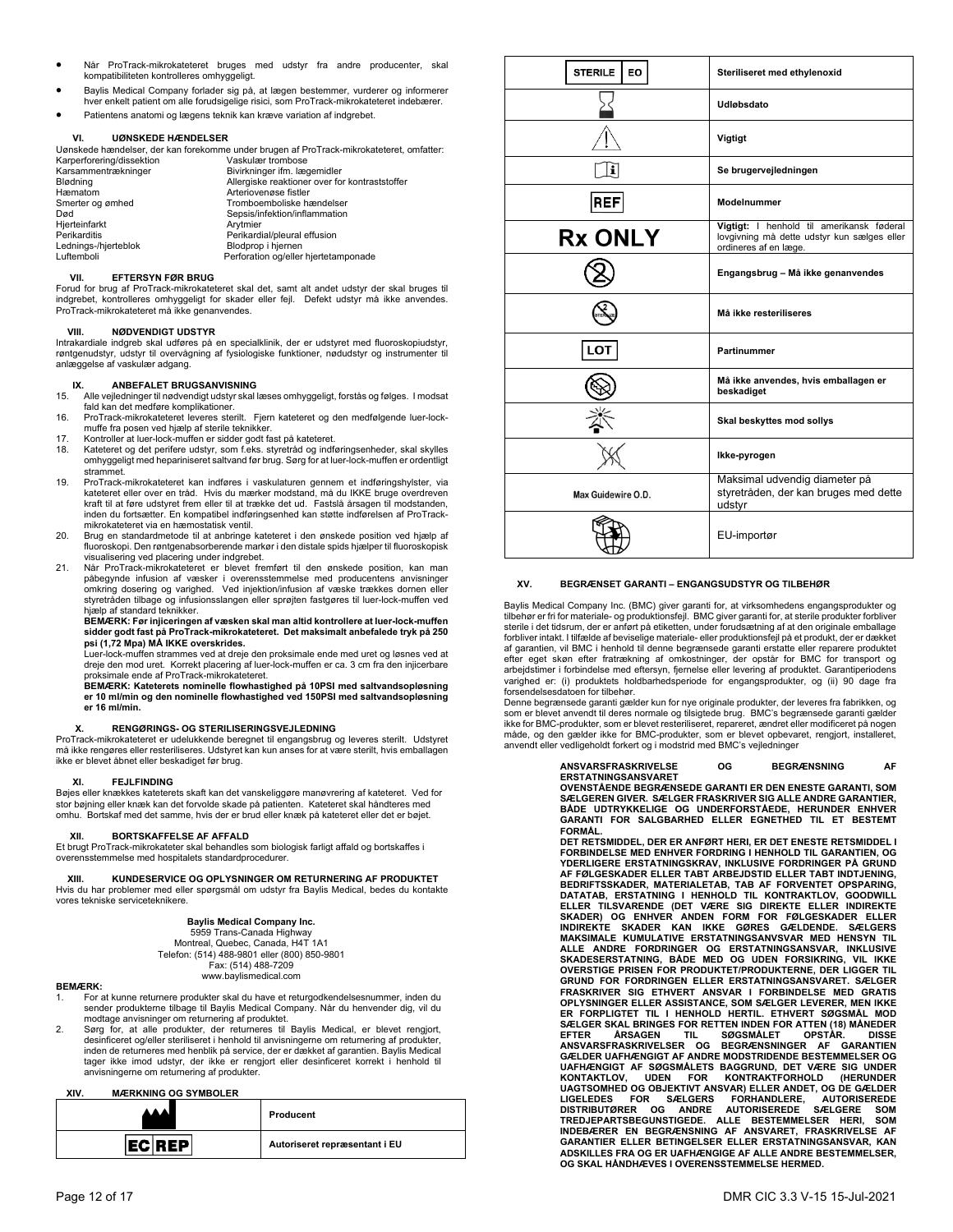**I FORBINDELSE MED ETHVERT SØGSMÅL MED HENBLIK PÅ**  SKADESERSTATNING PÅ BAGGRUND AF PÅSTÅET BRUD PÅ GARANTIEN,<br>KONTRAKTBRUD, UAGTSOMHED, PRODUKTANSVAR ELLER ETHVERT<br>ANDET RETSLIGT ELLER RIMELIGT UDGANGSPUNKT ACCEPTERER<br>KØBER UDTRYKKELIGT, AT BMC IKKE ER ERSTATNINGSANSVARLIG **SKADER ELLER TABT INDTJENING, UANSET OM DER ER TALE OM KØBER**  ELLER KØBERS KUNDER. BMC'S ERSTATNINGSANSVAR ER<br>BEGRÆNSET TIL DEN KØBSPRIS, SOM KØBER HAR BETALT FOR DE<br>PÅGÆLDENDE PRODUKT, SOM BMC HAR SOLGT TIL KUNDEN, OG SOM<br>DANNER GRUNDLAG FOR ERSTATNINGSKRAVET.

Ingen af Baylis Medicals agenter, medarbejdere eller repræsentanter er berettigede til at binde<br>virksomheden til nogen anden garanti, erklæring eller påstand vedrørende produktet.<br>Denne garanti gælder kun for den oprindeli

direkte fra en autoriseret Baylis Medical-agent. Den oprindelige køber kan ikke overføre garantien.

Brug af ethvert BMC-produkt anses for at være lig accept af nærværende vilkår og betingelser. Følgende garantiperioder gælder for produkter fra Baylis Medical:

| Engangsprodukter | Produktets holdbarhedsperiode                  |
|------------------|------------------------------------------------|
| Tilbehør         | 90<br><sup>า</sup> dage fra forsendelsesdatoen |
|                  |                                                |

## Suomi**\_\_\_\_\_\_\_\_\_\_\_\_\_\_\_ \_\_\_\_\_\_\_\_**

Lue kaikki ohjeet huolellisesti ennen käyttöä. Noudata kaikkia näissä ohjeissa annettuja varoituksia ja varotoimia. Niiden noudattamatta jättäminen voi johtaa potilaan komplikaatioihin. Baylis Medical Company luottaa siihen, että lääkäri määrittää ja arvioi kaikki toimenpiteen odotettavissa olevat riskit ja kertoo ne kullekin yksittäiselle potilaalle.

## **I. LAITTEEN KUVAUS**

ProTrack-mikrokatetri on suunniteltu toimimaan tavanomaisena infuusiokatetrina. Katetria voidaan myös käyttää vaihto-ohjaimena, kun ohuempia ohjainlankoja vaihdetaan paksumpiin. Kaikissa malleissa on irrotettava Luer-lukon kanta, ja mukana pakkauksessa toimitetaan irrotettava stiletti. Näiden ominaisuuksien ansiosta ProTrack-mikrokatetri voi toimia ohjainlankana. Katetrin kriittiset mitat on ilmoitettu sen merkinnöissä.

ProTrack-mikrokatetrin distaalisessa kärjessä on röntgenpositiivinen merkki, joka mahdollistaa katetrin tarkan seurannan ja sijoittamisen. ProTrack-mikrokatetrissa distaalisen kärjen alue on myös pehmeä, mikä helpottaa seurantaa.

## **II. KÄYTTÖAIHEET**

ProTrack-mikrokatetri on tarkoitettu käytettäväksi vaihto-ohjaimena ohjainlankoja vaihdettaessa tai tavanomaisena infuusiokatetrina.

## **III. VASTA-AIHEET**

ProTrack-mikrokatetrin käyttöä ei suositella, kun ohjainlankojen vaihtamiseen ei tarvita vaihto-ohjainta tai tavanomaista infuusiokatetria ei vaadita.

### **IV. VAROITUKSET**

- Vain lääkärit, joilla on angiografisten ja perkutaanisten toimenpiteiden perusteellinen tuntemus, saavat käyttää tätä laitetta.
- ProTrack-mikrokatetri toimitetaan etyleenioksidiprosessilla STERILOITUNA. Älä käytä tuotetta, jos pakkaus on vaurioitunut.
- ProTrack-mikrokatetri on tarkoitettu vain potilaskohtaiseen kertakäyttöön. Älä yritä steriloida katetria tai käyttää sitä uudelleen. Uudelleenkäyttö voi johtaa potilasvammoihin ja/tai tartuntatautien leviämiseen potilaalta toiselle. Tämän noudattamatta jättäminen voi johtaa potilaan komplikaatioihin.
- Laboratoriohenkilökunta ja potilaat voivat altistua huomattavalle röntgensäteilymäärälle toimenpideradiologiassa fluoroskooppisen kuvantamisen jatkuvan käytön vuoksi. Tämä altistus voi aiheuttaa akuutteja säteilyvammoja sekä somaattisten ja geneettisten vaikutusten lisääntyneen riskin. Siksi on noudatettava riittäviä toimia tämän altistuksen minimoimiseksi.

## **V. VAROTOIMET**

- Älä yritä käyttää ProTrack-mikrokatetria ennen kuin olet lukenut mukana toimitetut käyttöohjeet perusteellisesti.
- Interventiotoimenpiteitä saavat suorittaa vain lääkärit, joilla on perusteellinen koulutus kyseisestä menetelmästä, ja ne on tehtävä täysin varustellussa katetrointilaboratoriossa.
- Steriili pakkaus on tarkastettava silmämääräisesti ennen käyttöä mahdollisten puutteiden havaitsemiseksi. Varmista, ettei pakkaus ole vahingoittunut. Älä käytä laitetta, jos pakkaus on vahingoittunut.
- Tarkista katetri silmämääräisesti varmistaaksesi, ettei eristysmateriaali ole halkeillut tai vaurioitunut. Älä käytä laitetta, jos siinä on vaurioita.
- Älä käytä ProTrack-mikrokatetria etikettiin merkityn viimeisen käyttöpäivän jälkeen.
- Katetria on käsiteltävä varoen sydänvaurioiden tai tamponaation välttämiseksi. Katetria tulee viedä edemmäs fluoroskooppisen ohjauksen avulla. Jos havaitset vastusta, ÄLÄ käytä liiallista voimaa katetrin edemmäs vientiin tai pois vetämiseen.
- Älä taivuta tai kierrä katetria. Katetrin varren liiallinen taivuttaminen tai kiertäminen voi vahingoittaa katetria ja johtaa potilasvammoihin. Katetria on käsiteltävä varovasti.
- Tätä laitetta ei ole tarkoitettu vietäväksi verisuoniston läpi ilman fluoroskooppista ohjausta.
- Älä vedä ProTrack-mikrokatetria pois neulakanyylin läpi.
- Älä ylitä suositeltua enimmäispainetta 1,72 MPa (250 psi).
- ProTrack-mikrokatetrin mittojen yhteensopivuus on huolellisesti varmistettava, kun sitä käytetään muiden valmistajien laitteiden kanssa.
- Baylis Medical Company luottaa siihen, että lääkäri määrittää ja arvioi kaikki ProTrackmikrokatetrin odotettavissa olevat riskit ja kertoo ne kullekin yksittäiselle potilaalle.
- Yksittäisen potilaan anatomia ja lääkärin tekniikka saattavat edellyttää menettelytapojen vaihtelua.

## **VI. HAITTATAPAHTUMAT**

|                                  | ProTrack-mikrokatetrin käytön aikana voi ilmetä muun muassa seuraavia haittatapahtumia: |
|----------------------------------|-----------------------------------------------------------------------------------------|
| Verisuonen perforaatio/dissektio | Verisuonitukos                                                                          |
| Verisuonispasmi                  | Lääkeainereaktiot                                                                       |
| Hemorragia                       | Allerginen reaktio varjoaineelle                                                        |
| Hematooma                        | Valtimo-laskimofisteli                                                                  |
| Kipu ja aristavuus               | Tromboemboliset tapahtumat                                                              |
| Kuolema                          | Sepsis/infektio/tulehdus                                                                |
| Sydäninfarkti                    | Rytmihäiriöt                                                                            |
| Sydänpussitulehdus               | Sydänpussin/keuhkopussin effuusio                                                       |
| Johtumis-/sydänkatkos            | Aivoinfarkti                                                                            |
| Ilmaembolia                      | Sydämen perforaatio ja/tai tamponaatio                                                  |

## **VII. KÄYTTÖÄ EDELTÄVÄ TARKASTUS**

Kuten kaikki muutkin toimenpiteessä käytettävät laitteet, ennen käyttöä on tarkistettava huolellisesti, onko ProTrack-mikrokatetrissa vaurioita tai puutteita. Älä käytä viallisia laitteita. Älä käytä ProTrack-mikrokatetria uudelleen.

## **VIII. VAADITTAVAT LAITTEET**

Intrakardiaaliset toimenpiteet on suoritettava erikoistuneissa kliinisissä olosuhteissa, joiden laitteistoon kuuluvat fluoroskopiayksikkö, röntgenpöytä, fysiologinen tallennin, hätälaitteet ja välineistö suoniyhteyden muodostamiseen.

## **IX. EHDOTETUT KÄYTTÖOHJEET**

- 22. Kaikki vaadittavia laitteita koskevat ohjeet tulee lukea huolellisesti, ymmärtää ja niitä tulee noudattaa. Niiden noudattamatta jättäminen voi johtaa komplikaatioihin.
- 23. ProTrack-mikrokatetri toimitetaan steriilinä. Poista katetri ja siihen kiinnitetty Luer-lukon kanta pussista steriiliä tekniikkaa käyttäen.
- 
- 24. Tarkista, että Luer-lukon kanta on tiukasti kiinnitetty katetriin.<br>25. Huuhtele- katetri- ja apulaitteet, kuten-ohjainlangat ja sisäänviejät, perusteellisesti<br>– heparinisoidulla suolaliuoksella ennen käyttöä. Varm kiinnitetty.
- 26. ProTrack-mikrokatetri voidaan viedä verisuoneen sisäänviejäholkin tai katetrin kautta tai ohjainlangan päällä. Jos havaitset vastusta, ÄLÄ käytä liiallista voimaa laitteen viemiseen<br>edemmäs tai sen pois vetämiseen. Selvitä vastuksen syy ennen jatkamista.<br>Yhteensopivalla sisäänvientilaitteella voidaan avust edemmäs tai sen pois vetämiseen. Selvitä vastuksen syy ennen jatkamista. Yhteensopivalla sisäänvientilaitteella voidaan avustaa ProTrack-mikrokatetrin sisäänvientiä hemostaasiventtiilin kautta.
- 27. Käytä tavanomaista tekniikkaa katetrin sijoittamisessa haluttuun kohtaan fluoroskopian avulla. Röntgenpositiivinen merkki distaalisessa kärjessä helpottaa läpivalaisukuvausta ja laitteen sijoittamista toimenpiteen aikana.
- 28. Kun ProTrack-mikrokatetri on ohjattu haluttuun kohtaan, nesteiden infuusio voidaan aloittaa valmistajan annostelua ja kestoa koskevien ohjeiden mukaisesti. Nesteen injektointia/infusointia varten vedä pois mandriini tai ohjainlanka ja kiinnitä infuusioletku tai -ruisku Luer-lukon kantaan tavanomaista tekniikkaa käyttäen.

**HUOMAUTUS: Ennen nesteen injektointia varmista aina, että Luer-lukon kanta on tiukasti kiinnitetty ProTrack-mikrokatetriin. ÄLÄ ylitä infuusiolle suositeltua enimmäispainetta 1,72 Mpa (250 psi).** 

Sijoita Luer-lukon kanta kääntämällä proksimaalista päätä vastapäivään sen löysäämiseksi tai myötäpäivään sen kiristämiseksi. Luer-lukon kanta on oikeassa paikassa, kun se on noin 3 cm:n päässä ProTrack-mikrokatetrin proksimaalisesta .<br>iniektoivasta päästä.

**HUOMAUTUS: Katetrin nimellisvirtausnopeus, kun paine on 10 psi ja käytetään suolaliuosta, on 10 ml/min, ja nimellisvirtausnopeus, kun paine on 150 psi ja käytetään suolaliuosta, on 16 ml/min.** 

## **X. PUHDISTUS- JA STERILOINTIOHJEET**

ProTrack-mikrokatetri toimitetaan steriilinä ja se on tarkoitettu vain kertakäyttöön. Älä puhdista laitetta tai steriloi sitä uudelleen. Laite voidaan katsoa steriiliksi vain, jos pakkausta ei ole avattu eikä se ole vahingoittunut ennen käyttöä.

### **XI. VIANMÄÄRITYS**

Katetrin varren taivuttaminen tai kiertäminen voi vaikeuttaa katetrin käsittelyä. Liiallinen taivuttaminen tai kiertäminen voi myös johtaa potilasvammoihin. Katetria on käsiteltävä varovasti. Jos katetrissa on selvästi havaittavissa taipumia, murtumia tai kiertymiä, hävitä se välittömästi.

## **XII. JÄTTEIDEN HÄVITTÄMINEN**

Käsittele käytettyä ProTrack-mikrokatetria biologisesti vaarallisena jätteenä ja hävitä se sairaalan tavanomaisten menettelyjen mukaisesti.

## **XIII. ASIAKASPALVELU JA TUOTTEEN PALAUTUSTA KOSKEVAT TIEDOT**

Jos sinulla on ongelmia tai kysyttävää Baylis Medicalin laitteista, ota yhteyttä tekniseen tukeen.

## **Baylis Medical Company Inc.**

5959 Trans-Canada Highway Montreal, Quebec, Kanada, H4T 1A1 Puhelin: (514) 488-9801 tai (800) 850-9801

Faksi: (514) 488-7209 www.baylismedical.com

## **HUOMAUTUKSET:**

- 1. Ennen tuotteiden lähettämistä takaisin Baylis Medical Companylle sinun on hankittava palautusnumero. Tuotteen palautusohjeet annetaan tässä vaiheessa.
- .<br>Varmista, että mikä tahansa Baylis Medical Companylle palautettava tuote on puhdistettu, dekontaminoitu ja/tai steriloitu tuotteen palautusohjeiden mukaisesti ennen sen palauttamista takuuhuoltoon. Baylis Medical ei ota vastaan mitään käytettyä laitetta, jota ei ole puhdistettu tai dekontaminoitu asianmukaisesti tuotteen palautusohjeiden mukaisesti.

## **XIV. MERKINNÄT JA SYMBOLIT**

|                      | Valmistaja                                                                                                                                     |
|----------------------|------------------------------------------------------------------------------------------------------------------------------------------------|
| EC REP               | Valtuutettu edustaja EU:ssa                                                                                                                    |
| <b>STERILE</b><br>EO | Steriloitu etyleenioksidilla                                                                                                                   |
|                      | Viimeinen käyttöpäivä                                                                                                                          |
|                      | Huomio                                                                                                                                         |
| i                    | Katso käyttöohjeet                                                                                                                             |
| <b>REF</b>           | Mallinumero                                                                                                                                    |
| <b>Rx ONLY</b>       | liittovaltion<br>Huomio:<br>laki<br>Yhdysvaltain<br>laitteen<br>rajoittaa<br>tämän<br>myynnin<br>vain<br>lääkärille tai lääkärin määräyksestä. |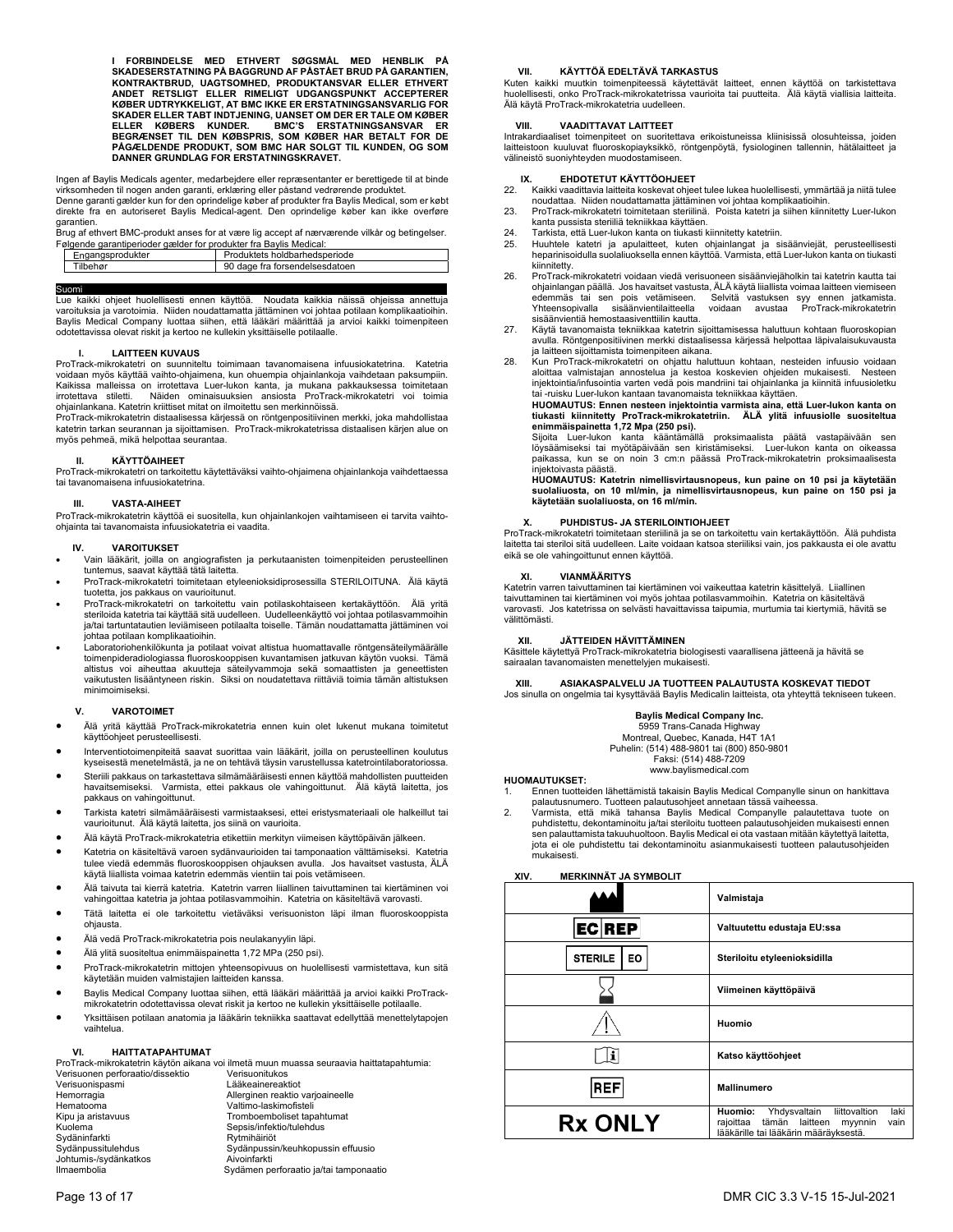|                    | Kertakäyttöön – ei saa käyttää uudelleen                                    |
|--------------------|-----------------------------------------------------------------------------|
|                    | Ei saa steriloida uudelleen                                                 |
| LOT                | Eränumero                                                                   |
|                    | Ei saa käyttää, jos pakkaus on<br>vahingoittunut                            |
|                    | Pidä poissa auringonvalosta                                                 |
|                    | Ei-pyrogeeninen                                                             |
| Max Guidewire O.D. | Ohjainlangan suurin ulkoläpimitta, jota<br>voidaan käyttää tällä laitteella |
|                    | EU-maahantuoja                                                              |

## **XV. RAJOITETTU TAKUU – KERTAKÄYTTÖTARVIKKEET JA LISÄTARVIKKEET**

Baylis Medical Company Inc. (BMC) tarjoaa kertakäyttötarvikkeilleen ja lisätarvikkeilleen takuun materiaali- ja valmistusvirheitä vastaan. BMC takaa, että steriilit tuotteet pysyvät steriileinä etiketissä ilmoitetun ajan edellyttäen, että alkuperäinen pakkaus pysyy ehjänä. Tällä rajoitetulla takuulla taataan, että jos jossakin takuun piiriin kuuluvassa tuotteessa todetaan materiaali- tai valmistusvirhe, BMC korvaa tai korjaa ehdottoman ja yksinomaisen harkintansa mukaan tällaisen tuotteen, pois lukien mahdolliset tuotteen tarkastamiseen, poistamiseen tai täydentämiseen liittyvät BMC:lle koituvat kuljetus- ja työkulut. Takuun kesto: (i) Kertakäyttötarvikkeilla takuun kesto on tuotteen säilyvyysaika ja (ii) lisätarvikkeilla 90 päivää lähetyspäivästä laskettuna.

Tämä rajoitettu takuu koskee vain uusia alkuperäisiä tehtaalta toimitettuja tuotteita, joita on käytetty niiden normaaliin ja suunniteltuun käyttötarkoitukseen. BMC:n rajoitettu takuu ei kata BMC:n tuotteita, joita on uudelleensteriloitu, korjattu, muunnettu tai muokattu jollain tavalla, eikä se koske BMC:n tuotteita, joita on säilytetty epäasianmukaisesti tai puhdistettu, asennettu, käytetty tai huollettu BMC:n ohjeiden vastaisesti.

VASTUUVAPAUSLAUSEKE JA VASTUUNRAJOITUS<br>EDELLÄ KUVATTU RAJOITETTU TAKUU ON AINOA MYYJÄN TARJOAMA<br>TAKUU. MYYJÄ KIELTÄÄ KAIKKI MUUT NIMENOMAISET TAI EPÄSUORAT<br>TAKUUT, MUKAAN LUKIEN TAKUUT MYYNTIKELPOISUUDESTA TAI<br>SOPIVUUDESTA TÄSSÄ KUVATTU KORJAUSTOIMENPIDE ON YKSINOMAINEN<br>KORJAUSTOIMENPIDE MILLE TAHANSA TAKUUVAATEELLE, EIKÄ<br>LISÄKORVAUKSIA, MUKAAN LUKIEN KORVAUKSIA EPÄSUORISTA<br>VAHINGOISTA TAI LIIKETOIMINNAN KESKEYTYMISESTÄ AIHEUTUVISTA<br>VAHINGOI ENNAKOITUJEN SÄÄSTÖJEN, DATAN, SOPIMUKSEN, LIIKEARVON TAI<br>VASTAAVAN MENETYKSISTÄ (OLIVATPA NE LUONTEELTAAN SUORIA TAI<br>EPÄSUORIA) – TAI – MISTÄÄN – VÄLILLISISTÄ – VAHINGOISTA, – OLE<br>SAATAVILLA. – MYYJÄN – KUMULATIIVINEN – E **SUHTEESSA KAIKKIIN MUIHIN VAATIMUKSIIN JA VASTUIHIN, MUKAAN LUKIEN MIHIN TAHANSA KORVAUSVASTUISIIN LIITTYVÄT VELVOITTEET,**  OLIPA VAKUUTUSTA TAI EI, EI YLITÄ VAATEEN TAI VASTUUN<br>AIHEUTTAVAN TUOTTEEN HINTAA. MYYJÄ KIELTÄÄ KALITÄÄ<br>KORVAUSVASTUUT,JOTKA LIITTYVÄTILMAISEEN TIETOONTAIAPUUN, JOTA MYYJÄ ON ANTANUT MUTTA JOTA EI OLE TÄLTÄ VAADITTU. MIKÄ<br>TAHANSA – KANNE – MYYJÄÄ – VASTAAN – ON – NOSTETTAVA<br>KAHDEKSANTOISTA (18) KUUKAUDEN KULUESSA PÄIVÄSTÄ, JONA<br>KANNE – AIHEUTUI. – NÄMÄ – VASTUUVAPAUSLAUSEKKEET<br>VAS **MUISTA PÄINVASTAISISTA MÄÄRÄYKSISTÄ JA HUOLIMATTA KANTEEN**  MUODOSTA, PERUSTUIPA SE SOPIMUKSEEN,<br>VAHINGONKORVAUSOIKEUTEEN (MUKAAN LUKIEN LAIMINLYÖNTI JA<br>ANKARA VASTUU) TAI MUUHUN PERUSTEESEEN, JA LISÄKSI JE<br>ULOTTUVAT KOSKEMAAN MYYJÄN TOIMITTAJIA, VALTUUTETTUJA<br>JAKELIJOITA JA MUITA **JOSSA SÄÄDETÄÄN VASTUUNRAJOITUKSESTA, TAKUUNRAJOITUKSESTA, VAHINGONKORVAUSEHDOSTA TAI VAHINGONKORVAUSTEN POISSULKEMISESTA, ON EROTETTAVISSA JA RIIPPUMATON MISTÄ TAHANSA MUISTA MÄÄRÄYKSISTÄ, JA SE ON PANTAVA TOIMEEN SELLAISENA.**  KAIKISSA VAHINGONKORVAUSVAATIMUKSISSA TAI RIITA-ASIOISSA,<br>JOTKA JOHTUVAT VÄITETYSTÄ TAKUUN RIKUUN RIKKOMISESTA,<br>SOPIMUSRIKKOMUKSESTA, LAIMINLYÖNNISTÄ, TUOTEVASTUUSTA TAI

MISTÄ – TAHANSA – MUUSTA – OIKEUDELLISESTA – TAI<br>OIKEUDENMUKAISESTA – TEORIASTA, – OSTAJA – HYVÄKSYY<br>NIMENOMAISESTI, ETTÄ – BMC – EI OLE – KORVAUSVASTUUSSA<br>VAHINGOISTA TAI VOITON MENETYKSISTÄ, OLIVATPA NE OSTAJAN TAI **OSTAJAN ASIAKKAIDEN. BMC:N KORVAUSVASTUU RAJOITTUU NIIDEN BMC:N OSTAJALLE MYYMIEN MÄÄRITETTYJEN TAVAROIDEN OSTOHINTAAN, JOISTA VAHINGONKORVAUSVASTUU AIHEUTUU.** 

Kenelläkään Baylis Medicalin asiamiehellä, työntekijällä tai edustajalla ei ole valtuuksia sitoa yritystä mihinkään muuhun tuotetta koskevaan takuuseen, vakuutukseen tai edustukseen. Tämä takuu on voimassa vain Baylis Medicalin tuotteiden alkuperäiselle ostajalle, joka on ostanut tuotteet suoraan Baylis Medicalin valtuutetulta edustajalta. Alkuperäinen ostaja ei voi siirtää takuuta.

Minkä tahansa BMC:n tuotteen käyttö katsotaan näiden ehtojen hyväksymiseksi. Baylis Medicalin tuotteiden takuujaksot:

| Kertakäyttötuotteet | Tuotteen säilyvyysaika               |
|---------------------|--------------------------------------|
| Lisätarvikkeet      | 90 päivää lähetyspäivästä laskettuna |

Norsk<br>Les gjennom alle instruksjonene nøye før bruk. Følg alle advarsler og forsiktighetsregler som er nevnt i denne bruksanvisningen. Unnlatelse av å gjøre dette kan føre til komplikasjoner for pasienten.

Baylis Medical Company er avhengig av at legen bestemmer, vurderer og kommuniserer til hver enkelt pasient alle forutsigbare risikoer ved prosedyren.

## **I. ENHETSBESKRIVELSE**

ProTrack Microcatheter er designet for å fungere som et standard infusjonskateter. Kateteret kan også brukes som utvekslingsguide for å gjøre tynnere ledetråder tykkere. Alle modeller har med en avtakbart luer-lock-overgang og er pakket med en avtakbar stilett. Disse funksjonene gjør det mulig for ProTrack Microcatheter å fungere som en ledetråd. De kritiske dimensjonene til kateteret finner du på enhetsetiketten.

ProTrack Microcatheter er designet med en distal røntgentett tuppmarkør som sikrer nøyaktig sporing og plassering av kateteret. ProTrack Microcatheter har også et mykt distalt tuppområde som fremmer enkel sporing.

## **II. INDIKASJONER FOR BRUK**

ProTrack Microcatheter anbefales å brukes som en utvekslingsguide for konvertering av ledetråder eller en standard infusjonstråd.

## **III. KONTRAINDIKASJONER**

ProTrack Microcatheter anbefales ikke til bruk under noen tilstand som ikke krever en utvekslingsguide for konvertering av ledetråder eller en standard infusjonstråd.

## **IV. ADVARSLER**

- Bare leger med grundig forståelse av angiografi og perkutane intervensjonsprosedyrer skal bruke denne enheten.
- ProTrack Microcatheter leveres STERILT ved bruk av en etylenoksidprosess. Skal ikke brukes hvis pakningen er skadet.
- ProTrack Microcatheter er kun beregnet til bruk på én pasient. Ikke prøv å sterilisere og bruke kateteret på nytt. Gjenbruk kan forårsake pasientskade og/eller overføring av smittsomme sykdommer fra en pasient til en annen. Unnlatelse av å gjøre dette kan føre til komplikasjoner for pasienten.
- Laboratoriepersonell og pasienter kan gjennomgå betydelig røntgeneksponering under intervensjonsprosedyrer på grunn av kontinuerlig bruk av fluoroskopisk bildebehandling. Denne eksponeringen kan resultere i akutt strålingsskade samt økt risiko for somatiske og genetiske effekter. Derfor må det fattes tilstrekkelige tiltak for å minimere denne eksponeringen.

## **V. FORHOLDSREGLER**

- Ikke prøv å bruke ProTrack Microcatheter eller tilleggsutstyret før du har lest den medfølgende bruksanvisningen grundig.
- Intervensjonsprosedyrer skal bare utføres av leger som er grundig opplært i teknikken i et fullt utstyrt kateteriseringslaboratorium.
- Den sterile emballasjen skal inspiseres for mulige kompromitteringer før bruk. Forsikre deg om at emballasjen ikke er skadet. Ikke bruk utstyret hvis emballasjen er kompromittert.
- Inspiser kateteret visuelt for å sikre at det ikke er sprekker eller skader på isolasjonsmaterialet. Ikke bruk utstyret hvis det er skade.
- Ikke bruk ProTrack Microcatheter etter «Use By»-datoen (Brukes innen) som er angitt på etiketten.
- Forsiktig katetermanipulering må utføres for å unngå hjerteskader eller tamponade. Fremføring av kateteret skal gjøres under fluoroskopisk veiledning. Hvis det oppstår motstand, IKKE bruk overdreven kraft til å trekke kateteret frem eller ut.
- Ikke bøy eller knekk kateteret. Overdreven bøying eller knekking av kateterskaftet kan skade integriteten til kateteret og kan forårsake pasientskade. Vær forsiktig når du håndterer kateteret.
- Denne enheten er ikke ment å føres gjennom det vaskulære systemet uten fluoroskopisk veiledning.
- ProTrack Microcatheter skal ikke trekkes ut gjennom en kanyle av metall.
- Anbefalt maksimalt trykk på 250 psi (1,72 Mpa) må ikke overstiges.
- Den dimensjonale kompatibiliteten til ProTrack Microcatheter må verifiseres når den brukes med andre produsenters enheter.
- Baylis Medical Company er avhengig av at legen bestemmer, vurderer og kommuniserer til hver enkelt pasient alle forutsigbare risikoer ved ProTrack Microcatheter.
- Individuell pasients anatomi og legeteknikk kan kreve prosessuelle variasjoner.

## **VI. UGUNSTIGE HENDELSER**

| Bivirkninger som kan oppstå når du bruker ProTrack Microcatheter, inkluderer: |                                       |  |
|-------------------------------------------------------------------------------|---------------------------------------|--|
| Karperforasjon/-disseksjon                                                    | Vaskulær trombose                     |  |
| Karspasme                                                                     | <b>Bivirkninger</b>                   |  |
| Blødning                                                                      | Allergisk reaksjon mot kontrastmiddel |  |
| Hematom                                                                       | Arteriovenøs fistel                   |  |
| Smerter og ømhet                                                              | Tromboemboliske episoder              |  |
| Død                                                                           | Sepsis / infeksjon / betennelse       |  |
| Hjerteinfarkt                                                                 | Arytmier                              |  |
| Perikarditt                                                                   | Perikardiell/pleural effusjon         |  |
| Ledning/hjerteblokk                                                           | Hjerneinfarkt                         |  |
| Luftemboli                                                                    | Perforering og/eller hjertetamponade  |  |

## **VII. INSPISER FØR BRUK**

Før bruk skal ProTrack Microcatheter undersøkes nøye for skader eller mangler. Det samme må også gjøres for alt utstyr som brukes i prosedyren. Defekt utstyr må ikke brukes. ProTrack Microcatheter skal ikke brukes på nytt.

## **VIII. NØDVENDIG UTSTYR**

Intrakardiale prosedyrer skal utføres i en spesialisert klinisk setting utstyrt med en/et fluoroskopienhet, røntgenbord, fysiologisk opptaker, nødutstyr og instrumenter for å få vaskulær tilgang.

## **FORESLÅTT BRUKSANVISNING**

- 1. Alle instruksjoner for nødvendig utstyr skal leses nøye, forstås og følges. Unnlatelse av å gjøre dette kan føre til komplikasjoner.
- 2. ProTrack Microcatheter leveres sterilt. Fjern kateteret med den festede luer-lockovergangen fra posen ved hjelp av steril teknikk.
- 3. Kontroller at luer-lock-overgangen er festet godt til kateteret.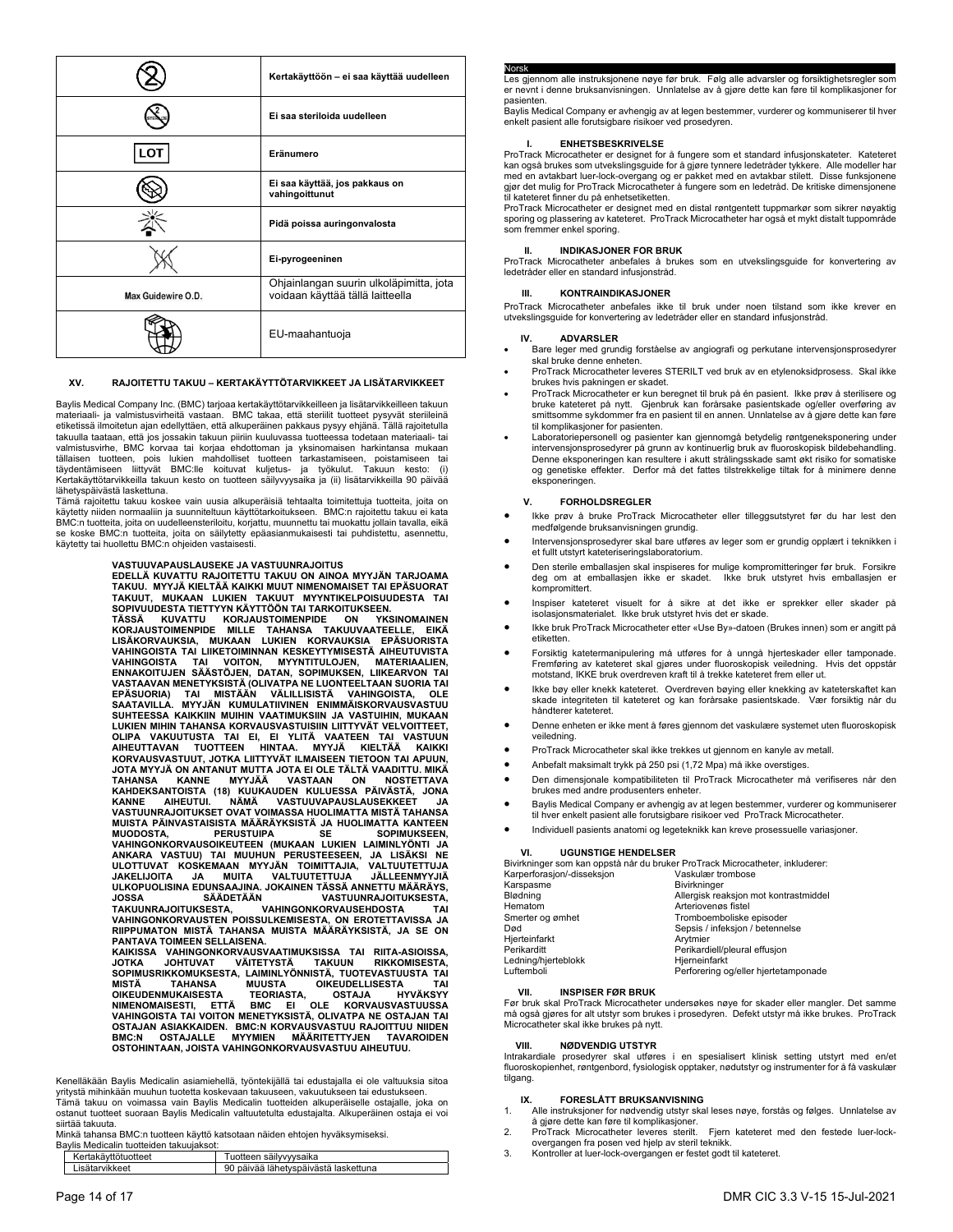- 4. Skyll kateteret og tilleggsenheter som kan inkludere ledetråder og innføringshylser med heparinisert saltløsning før bruk. Forsikre deg om at luer-lock-overgangen er strammet ordentlig.
- 5. ProTrack Microcatheter kan føres inn i vaskulaturen gjennom en innføringshylse, gjennom et kateter eller over en tråd. Hvis det oppstår motstand, IKKE bruk overdreven kraft til å trekke enheten frem eller ut. Bestem årsaken til motstanden før fortsettelse. En kompatibel innføringsenhet kan hjelpe med å føre ProTrack Microcatheter gjennom en hemostaseventil.
- 6. Bruk standard teknikk for å plassere kateteret i ønsket posisjon under fluoroskopi. Den distale røntgentett tuppmarkøren hjelper med fluoroskopisk visualisering under prosessuell plassering.
- 7. Når ProTrack Microcatheter er på ønsket posisjon, kan infusjon av flytende midler<br>begynne i samsvar med produsentens instruksjoner for dosering og varighet. For å<br>injisere/ injisere væske, trekk ut mandrillen eller lede sprøyten til luer-lock-overgangen ved hjelp av standard teknikk.

## **MERK: Før du injiserer væske, må du alltid kontrollere at luer-lock-overgangen er festet godt til ProTrack Microcatheter. Anbefalt maksimalt infusjonstrykk på 250 psi (1,72 Mpa) må IKKE overstiges.**

For å plassere luer-lock-overgangen må du vri den proksimale enden mot klokken for å løsne eller med klokken for å stramme. Riktig plassering av luer-lock-overgangen skal være omtrent 3 cm fra den injiserbare proksimale enden av ProTrack Microcatheter.

**Merk: Den nominelle strømningshastigheten til kateteret ved 10PSI med saltløsning er 10 ml / min og den nominelle strømningshastigheten ved 150 PSI med saltløsning er 16 ml / min.** 

## **X. RENGJØRINGS- OG STERILISERINGSINSTRUKSJONER**

ProTrack Microcatheter er kun beregnet til engangsbruk og leveres sterilt. Ikke rengjør eller sterilisere enheten. Enheten kan bare betraktes som steril hvis pakken ikke åpnes eller blir skadet før bruk.

## **XI. FEILSØKING**

Bøying og knekking av kateterskaftet kan føre til vanskeligheter ved manøvrering av kateteret. Overdreven bøying og knekking kan også forårsake pasientskader. Vær forsiktig når du håndterer kateteret. Kast kateteret umiddelbart hvis bøyninger, brudd eller knekk er synlig.

**XII. AVHENDING AV AVFALL**  Behandle brukt ProTrack Microcatheter som en mikrobiologisk risk og kast den i samsvar med standard sykehusprosedyrer.

## **XIII. KUNDESERVICE- OG PRODUKTRETURINFORMASJON**

Hvis du har problemer med eller spørsmål om utstyr fra Baylis Medical, kan du kontakte vårt tekniske støttepersonell.

## **Baylis Medical Company Inc.**

5959 Trans-Canada Highway Montreal, Quebec, Canada, H4T 1A1 Telefon: (514) 488-9801 or (800) 850-9801 Faks: (514) 488-7209 www.baylismedical.com

### **NOTATER:**

- 1. For å returnere produkter må du ha et autorisasjonsnummer for retur før du sender produktene tilbake til Baylis Medical Company. Instruksjoner om produktretur vil bli gitt på dette tidspunktet.
- 2. Forsikre deg om at ethvert produkt som returneres til Baylis Medical er rengjort, dekontaminert og/eller sterilisert som angitt i produktreturinstruksjonene før du returnerer det for garantert service. Baylis Medical godtar ikke noe brukt utstyr som ikke er blitt rengjort eller dekontaminert i henhold til produktreturinstruksjonene.]

## **XIV. MERKING OG SYMBOLER**

|                      | Produsent                                                                                                               |
|----------------------|-------------------------------------------------------------------------------------------------------------------------|
| <b>ECREP</b>         | Autorisert representant i EU                                                                                            |
| <b>STERILE</b><br>EO | Steriliser med etylenoksid                                                                                              |
|                      | <b>Bruk innen</b>                                                                                                       |
|                      | Forsiktighet                                                                                                            |
| i.                   | Se bruksanvisningen                                                                                                     |
| <b>REF</b>           | Modellnummer                                                                                                            |
| <b>Rx ONLY</b>       | Forsiktig: I henhold til føderal lovgivning i<br>USA kan dette produktet kun selges av eller<br>foreskrives av en lege. |
|                      | Engangsbruk - Ikke for gjenbruk                                                                                         |
|                      | Må ikke steriliseres om igjen                                                                                           |
| LOT                  | Lotnummer                                                                                                               |
|                      | Ikke bruk hvis emballasjen er skadet                                                                                    |
|                      | Hold unna sollys                                                                                                        |
|                      | Ikke-pyrogent                                                                                                           |

| Max Guidewire O.D. | Maksimal utvendig diameter for<br>ledetråd som kan brukes med denne<br>enheten |
|--------------------|--------------------------------------------------------------------------------|
|                    | EU-importør                                                                    |

## **XV. BEGRENSET GARANTI – ENGANGSUTSTYR OG TILBEHØR**

Baylis Medical Company Inc. (BMC) garanterer at dets engangsprodukter og tilbehør vil være<br>uten defekter i materialer og utførelse. BMC garanterer at sterile produkter vil forbli sterile<br>perioden vist på etiketten så len garantien, hvis noe dekket produkt viser seg å ha mangler i materialer eller utførelse, vil BMC erstatte eller reparere, etter eget skjønn, ethvert slikt produkt, minus eventuelle gebyrer til BMC for transport- og arbeidskostnader i forbindelse med inspeksjon, fjerning eller utfylling av produkt. Garantiens varighet er: (i) for engangsproduktene, holdbarheten til produktet, og (ii) for tilbehørsproduktene, 90 dager fra leveringsdato.

Denne begrensede garantien gjelder bare for nye, opprinnelige fabrikkleverte produkter som har blitt brukt til normal og tiltenkt bruk. BMCs begrensede garanti gjelder ikke for BMC-produkter som er resterilisert, reparert, endret eller modifisert på noen måte, og gjelder ikke BMCprodukter som er blitt lagret, rengjort eller installert feil, eller betjent eller vedlikeholdt feil og i strid med BMCs instruksjoner.

**ANSVARSFRASKRIVELSE OG ANSVARSBEGRENSNING DEN BEGRENSEDE GARANTIEN OVER ER ENESTE GARANTI GITT AV SELGER. SELGEREN AVVISER ALLE ANDRE GARANTIER, UTTRYKTE ELLER UNDERFORSTÅTTE, INKLUDERT ENHVER GARANTI OM SALGBARHET ELLER EGNETHET FOR ET SPESIELT BRUK ELLER FORMÅL.** 

**RETTSMIDDELET SOM ER ANGITT HER, SKAL VÆRE DET ENESTE RETTSMIDDELET FOR ETHVERT GARANTIKRAV, OG YTTERLIGERE SKADER, INKLUDERT FØLGESKADER ELLER SKADER FOR DRIFTSSTANS ELLER TAP AV FORTJENESTE, INNTEKTER, MATERIALER, FORVENTET SPARING, DATA, KONTRAKT, GOODWILL ELLER LIGNENDE (ENTEN DIREKTE ELLER INDIREKTE) ELLER FOR ALLE ANDRE FORMER FOR TILFELDIGE, ELLER INDIREKTE SKADER AV NOE SOM HELST SLAG, SKAL**  IKKE VÆRE TILGJENGELIG. SELGERS MAKSIMALE KUMULATIVE ANSVAR<br>RELATIVT TIL ALLE ANDRE KRAV OG FORPLIKTELSER, INKLUDERT<br>FORPLIKTELSER – UNDER – ENHVER – SKADELØSHOLDELSE, ENTEN<br>FORSIKRET ELLER IKKE, SKAL IKKE OVERSKRIDE KOSTN **PRODUKTET/PRODUKTENE SOM KRAVET ELLER FORPLIKTELSEN ER BASERT PÅ. SELGER FRASKRIVER SEG ALT ANSVAR RELATERT TIL VERDERLAGSFRI INFORMASJON ELLER ASSISTANSE SOM ER GITT, MEN**  SOM IKKE KREVES AV SELGER HERUNDER. ALLE SØKSMAL MOT<br>SELGER MÅ BRINGES INN ATTEN (18) MÅNEDER EFTER ÅRSAKEN TIL<br>SØKSMÅLET TILFALLER. DISSE ANSVARSFRASKRIVELSER<br>BEGRENSNINGER AV ANSVAR GJELDER UAVHENGIG AV EVENTUELLE<br>ANDRE **TYPEN SØKSMÅL, ENTEN I KONTRAKT, ERSTATNINGSGRUNNLAG (INKLUDERT, MEN IKKE BEGRENSET TIL UAKTSOMHET) ELLER PÅ ANNEN MÅTE, OG VIL VIDERE UTVIDE TIL FORDEL FOR SELGERENS LEVERANDØRER, UTNEVNTE DISTRIBUTØRER OG ANDRE AUTORISERTE FORHANDLERE SOM TREDJEPARTSMOTTAKERE. HVER BESTEMMELSE HERUNDER SOM GIR BEGRENSNING AV ANSVAR, ANSVARSFRASKRIVELSE ELLER BETINGELSE ELLER UTELUKKELSE AV SKADER, KAN UTSKILLES FRA AVTALEN OG ER UAVHENGIG AV ANDRE**  BESTEMMELSER OG SKAL HÅNDHEVES SOM SÅDAN.<br>I ETHVERT KRAV ELLER SØKSMÅL OM SKADER SOM SKYLDES PÅSTÅTT<br>BRUDD – PÅ GARANTIEN, – KONTRAKTSBRUDD, – UAKTSOMHET,<br>PRODUKTANSVAR ELLER ANNEN JURIDISK TEORI ELLER PRINSIPPER<br>OM RETTFE **VARENE SOLGT AV BMC TIL KJØPEREN SOM GIR ANLEDNING TIL ANSVARSKRAVET.**

Ingen agent, ansatt eller representant for Baylis Medical har fullmakt til å binde selskapet til noen annen garanti, bekreftelse eller framstilling angående produktet. Denne garantien er kun gyldig for den opprinnelige kjøperen av Baylis Medical-produkter direkte

fra en Baylis Medical-autorisert agent. Den opprinnelige kjøperen kan ikke overføre garantien. Bruk av BMC-produkter skal anses som aksept av vilkårene og betingelsene her.

| Garantiperiodene for Bavlis Medical-produkter er som følger: |                    |                                |  |
|--------------------------------------------------------------|--------------------|--------------------------------|--|
|                                                              | Engangsprodukter   | Holdbarhetstiden til produktet |  |
|                                                              | Tilbehørsprodukter | 90 dager fra leveringsdatoen   |  |

Svenska<br>Läs alla anvisningar noggrant före användning. laktta alla varningar och försiktighetsåtgärder som anges i den här bruksanvisningen. Annars kan patientkomplikationer inträffa. Baylis Medical Company förlitar sig på att läkaren avgör, bedömer och kommunicerar till varje

enskild patient alla förutsebara risker med proceduren.

## **I. ENHETSBESKRIVNING**

ProTrack-mikrokatetern är konstruerad för att fungera som en vanlig infusionskateter. Katetern kan även användas som en ersättningsledare för att göra tunna ledare tjockare. Alla modeller har ett avtagbart luer-lock-nav och förpackas med en avtagbar mandräng. Dessa funktioner gör det möjligt för ProTrack-mikrokatetern att fungera som en ledare. Viktiga mått på katetern finns på enhetsetiketten.

ProTrack-mikrokatetern har en röntgentät distal spetsmarkör som säkerställer exakt spårning och placering av katetern. ProTrack-mikrokatetern har även ett mjukt distalt spetsområde som förenklar spårningen.

## **II. INDIKATIONER FÖR ANVÄNDNING**

ProTrack-mikrokatetern är avsedd att användas som en ersättningsledare för att konvertera ledare eller som en standardinfusionsledare.

## **III. KONTRAINDIKATIONER**

Det rekommenderas inte att ProTrack-mikrokatetern används vid tillstånd där det inte krävs en ersättningsledare för att konvertera ledare eller en standardinfusionsledare.

## **IV. VARNINGAR**

 Endast läkare med goda kunskaper om angiografi och perkutana interventionella procedurer ska använda den här enheten.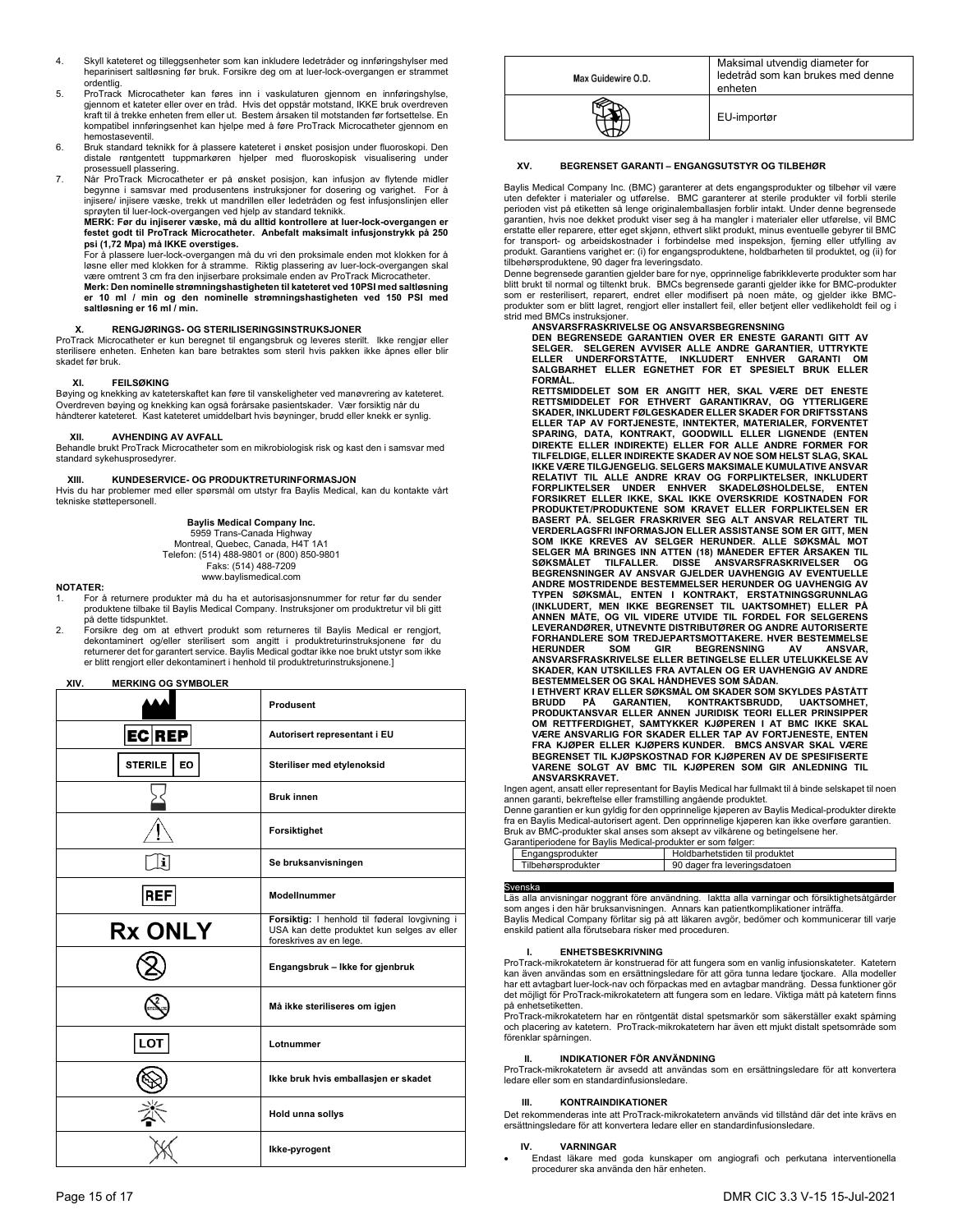- ProTrack-mikrokatetern levereras STERIL, den har steriliserats med etylenoxid. Använd inte produkten om förpackningen är skadad.
- ProTrack-mikrokatetern är endast avsedd för enpatientsbruk. Försök inte att sterilisera och återanvända katetern. Återanvändning kan leda till patientskador eller överförande av smittsamma sjukdomar från en patient till en annan. Annars kan patientkomplikationer inträffa.
- Laboratoriepersonal och patienter kan utsättas för betydande röntgenexponering under interventionella procedurer på grund av den kontinuerliga användningen av genomlysning. Sådan exponering kan leda till akut strålskada och ökad risk för somatiska och genetiska effekter. Lämpliga åtgärder måste därför vidtas för att minimera denna exponering.

## **V. FÖRSIKTIGHETSÅTGÄRDER**

- Försök inte att använda ProTrack-mikrokatetern förrän du har läst den medföljande bruksanvisningen noggrant.
- Interventionella procedurer ska endast utföras av läkare som är välutbildade i tekniken i ett fullt utrustat kateteriseringslaboratorium.
- Okulärbesikta den sterila förpackningen före användning för att upptäcka eventuella felaktigheter. Kontrollera att förpackningen är oskadad. Använd inte utrustningen om förpackningen har äventyrats.
- Inspektera katetern visuellt för att säkerställa att det inte finns några sprickor eller skador på isoleringsmaterialet. Använd inte utrustningen om det finns skador.
- Använd inte ProTrack-mikrokatetern efter det utgångsdatum som står på etiketten.
- Manipuleringen av katetern måste ske försiktigt för att undvika hjärtskador och tamponad. Kateteravancemang ska göras under genomlysning. Om motstånd uppstår får du INTE använda överdriven kraft för att föra fram eller dra tillbaka katetern.
- Katetern får inte böjas eller kinkas. Överdriven böjning eller kinkning av kateterskaftet kan skada kateterns integritet och orsaka patientskador. Katetern måste hanteras med försiktighet.
- Enheten är inte avsedd att föras fram genom kärlsystemet utan användning av genomlysning.
- Dra inte ut ProTrack-mikrokatetern genom en kanyl.
- Överskrid inte det högsta rekommenderade trycket på 250 psi (1,72 MPa).
- Kontrollera noggrant ProTrack-mikrokateterns dimensionskompatibilitet när den ska användas med enheter från andra tillverkare.
- Baylis Medical Company förlitar sig på att läkaren avgör, bedömer och kommunicerar till varje enskild patient alla förutsebara risker med ProTrack-mikrokatetern.
- Enskild patientanatomi och läkarteknik kan kräva procedurvariationer.

## **VI. BIVERKNINGAR**

|                             | Biverkningar som kan uppstå när ProTrack-mikrokatetern används innefattar: |
|-----------------------------|----------------------------------------------------------------------------|
| Kärlperforation/-dissektion | Vaskulär trombos                                                           |
| Kärlspasm                   | Läkemedelsreaktioner                                                       |
| Blödning                    | Allergisk reaktion mot kontrastmedel                                       |
| Hematom                     | Arteriovenös fistel                                                        |
| Smärta och ömhet            | Tromboemboliska episoder                                                   |
| Dödsfall                    | Sepsis/infektion/inflammation                                              |
| Hjärtinfarkt                | Arvtmier                                                                   |
| Hjärtsäcksinflammation      | Perikardiell effusion/vätskeutgjutning i lungsäcken                        |
| Retlednings-/hjärtblock     | Cerebral infarkt                                                           |
| Luftemboli                  | Perforation och/eller hiärttamponad                                        |

## **VII. INSPEKTION FÖRE ANVÄNDNING**

Före användning ska ProTrack-mikrokatetern undersökas noggrant med avseende på skador och defekter, vilket även gäller för all annan utrustning som ska användas i proceduren. Använd inte skadad utrustning. Återanvänd inte ProTrack-mikrokatetern.

## **VIII. UTRUSTNING SOM BEHÖVS**

Intrakardiella procedurer ska utföras i en specialiserad klinisk miljö som är utrustad med en genomlysningsenhet, ett röntgenbord, en registreringsenhet för fysiologiska parametrar, nödutrustning och instrument för att få kärlaccess.

## **REKOMMENDERAD BRUKSANVISNING**

- 8. Alla anvisningar gällande utrustning som behövs ska läsas noggrant, förstås och följas. Annars kan komplikationer inträffa.
- 9. ProTrack-mikrokatetern levereras steril. Ta ut katetern med det fastsatta luer-lock-navet ur påsen med steril teknik.
- 10. Kontrollera att luer-lock-navet sitter ordentligt fast på katetern.<br>11. Spola katetern och hiälpenheterna, vilka kan vara ledare och
- 11. Spola katetern och hjälpenheterna, vilka kan vara ledare och introducrar, noggrant med hepariniserad koksaltlösning före användning. Dra åt luer-lock-navet ordentligt.
- 12. ProTrack-mikrokatetern kan föras in i kärlsystemet genom en introducermantel, genom en kateter eller över en ledare. Om motstånd uppstår får du INTE använda överdriven kraft för att föra fram eller dra tillbaka enheten. Fastställ orsaken till motståndet innan du fortsätter. En kompatibel introducerenhet kan underlätta införandet av ProTrackmikrokatetern genom en hemostasventil.
- 13. Använd standardteknik för att placera katetern på önskad plats under genomlysning. Den röntgentäta distala spetsmarkören underlättar fluoroskopisk visualisering under procedurplaceringen.
- 14. När ProTrack-mikrokatetern har tagits till önskad position kan infusion av vätskemedium påbörjas i enlighet med tillverkarens instruktioner för dosering och varaktighet. vätska ska injiceras/infunderas drar du ut spindeln eller ledaren och fäster

infusionsslangen eller -sprutan på luer-lock-navet med standardteknik.<br>OBS! Innan vätska injiceras måste du kontrollera att luer-lock-navet sitter<br>ordentligt fast på ProTrack-mikrokatetern. Överskrid INTE det **högsta infusionstrycket på 250 psi (1,72 Mpa).** 

Du positionerar luer-lock-navet genom att vrida den proximala änden moturs för att lossa eller medurs för att dra åt. Korrekt placering av luer-lock-navet bör vara cirka 3 cm från den injicerbara proximala änden av ProTrack-mikrokatetern.

**OBS: Den nominella flödeshastigheten för katetern vid 10 PSI med koksaltlösning är 10 ml/min, och den nominella flödeshastigheten vid 150 PSI med koksaltlösning är 16 ml/min.** 

## **X. ANVISNINGAR FÖR RENGÖRING OCH STERILISERING**

ProTrack-mikrokatetern är endast avsedd för engångsbruk och levereras steril. Enheten får inte rengöras eller resteriliseras. Enheten kan bara anses vara steril om förpackningen inte har öppnats eller skadats före användning.

## **XI. FELSÖKNING**

Om kateterskaftet böjs eller kinkas kan det bli svårt att manövrera katetern. Kraftig böjning eller kinkning kan också orsaka patientskador. Katetern måste hanteras med försiktighet. Katetern ska kasseras omedelbart om den böjs, kinkas eller går sönder.

## **XII. KASSERING AV AVFALL**

Hantera den använda ProTrack-mikrokatetern som biologiskt avfall och kassera den i enlighet med sjukhusets standardrutiner.

**XIII. KUNDTJÄNST OCH INFORMATION OM PRODUKTRETUR**  Kontakta teknisk support om du har problem med eller frågor om Baylis Medical-utrustning.

## **Baylis Medical Company Inc.**

5959 Trans-Canada Highway

Montreal, Quebec, Kanada, H4T 1A1

Telefon: (514) 488-9801 eller (800) 850-9801 Fax: (514) 488-7209

www.baylismedical.com

## **ANMÄRKNINGAR:**

- 1. Du måste ha ett returnummer innan du skickar tillbaka produkter till Baylis Medical Company. Produktretursanvisningar ges till dig vid detta tillfälle.
- 2. Alla produkter som returneras till Baylis Medical för garantiservice ska ha rengjorts, dekontaminerats och steriliserats enligt produktretursanvisningarna. Baylis Medical godtar inte begagnad utrustning som inte har rengjorts eller dekontaminerats ordentligt enligt produktretursanvisningarna.

## **XIV. MÄRKNING OCH SYMBOLER**

|                      | <b>Tillverkare</b>                                                                                                              |
|----------------------|---------------------------------------------------------------------------------------------------------------------------------|
| <b>ECREP</b>         | Auktoriserad EU-representant                                                                                                    |
| <b>STERILE</b><br>EO | Steril med etylenoxid                                                                                                           |
|                      | Utgångsdatum                                                                                                                    |
|                      | Försiktighet                                                                                                                    |
| i                    | Se bruksanvisningen                                                                                                             |
| <b>REF</b>           | Modellnummer                                                                                                                    |
| <b>Rx ONLY</b>       | Försiktighet: Enligt federal<br>amerikansk<br>lagstiftning får den här enheten endast säljas<br>av eller på order av en läkare. |
|                      | Engångsbruk - får inte återanvändas                                                                                             |
|                      | Får inte resteriliseras                                                                                                         |
| <b>LOT</b>           | Lotnummer                                                                                                                       |
|                      | Använd inte produkten om förpackningen<br>är skadad                                                                             |
|                      | Skydda mot solljus                                                                                                              |
|                      | Icke-pyrogen                                                                                                                    |
| Max Guidewire O.D.   | Den högsta ledarytterdiametern som<br>kan användas med den här enheten                                                          |
|                      | EU-importör                                                                                                                     |

## **XV. BEGRÄNSAD GARANTI – FÖRBRUKNINGSARTIKLAR OCH TILLBEHÖR**

Baylis Medical Company Inc. (BMC) garanterar att dess förbrukningsartiklar och tillbehörsprodukter är fria från defekter i material och utförande. BMC garanterar att sterila produkter förblir sterila under den tidsperiod som visas på etiketten så länge originalförpackningen förblir intakt. Enligt denna begränsade garanti ska BMC, om någon produkt som omfattas befinns vara defekt i material eller utförande, ersätta eller reparera, efter absolut och eget gottfinnande, den produkten, minus BMC:s eventuella frakt- och arbetskostnader i samband med inspektion, borttagning eller påfyllning av produkten. Garantiperiodens längd är: (i) produktens hållbarhetstid när det gäller förbrukningsartiklar och (ii) 90 dagar från leveransdatumet när det gäller tillbehörsprodukter.

Denna begränsade garanti gäller endast nya fabrikslevererade originalprodukter som har<br>använts enligt normalt och avsett bruk. BMC:s begränsade garanti ska inte gälla BMC-produkter<br>som har resteriliserats, reparerats, ändr BMC-produkter som har förvarats, rengjorts, installerats, använts eller underhållits på ett felaktigt sätt som strider mot BMC:s anvisningar.

## **ANSVARSFRISKRIVNING OCH ANSVARSBEGRÄNSNING**

DEN BEGRÄNSADE GARANTIN OVAN ÄR DEN ENDA GARANTIN SOM GES<br>AV SÄLJAREN. SÄLJAREN FRISKRIVER SIG FRÅN ALLA ANDRA<br>GARANTIER, UTTRYCKLIGA SÅVÄL SOM UNDERFÖRSTÅDDA, INKLUSIVE<br>GARANTIER FÖR SÄLJBARHET ELLER LÄMPLI **ÄNDAMÅL ELLER SYFTE.**